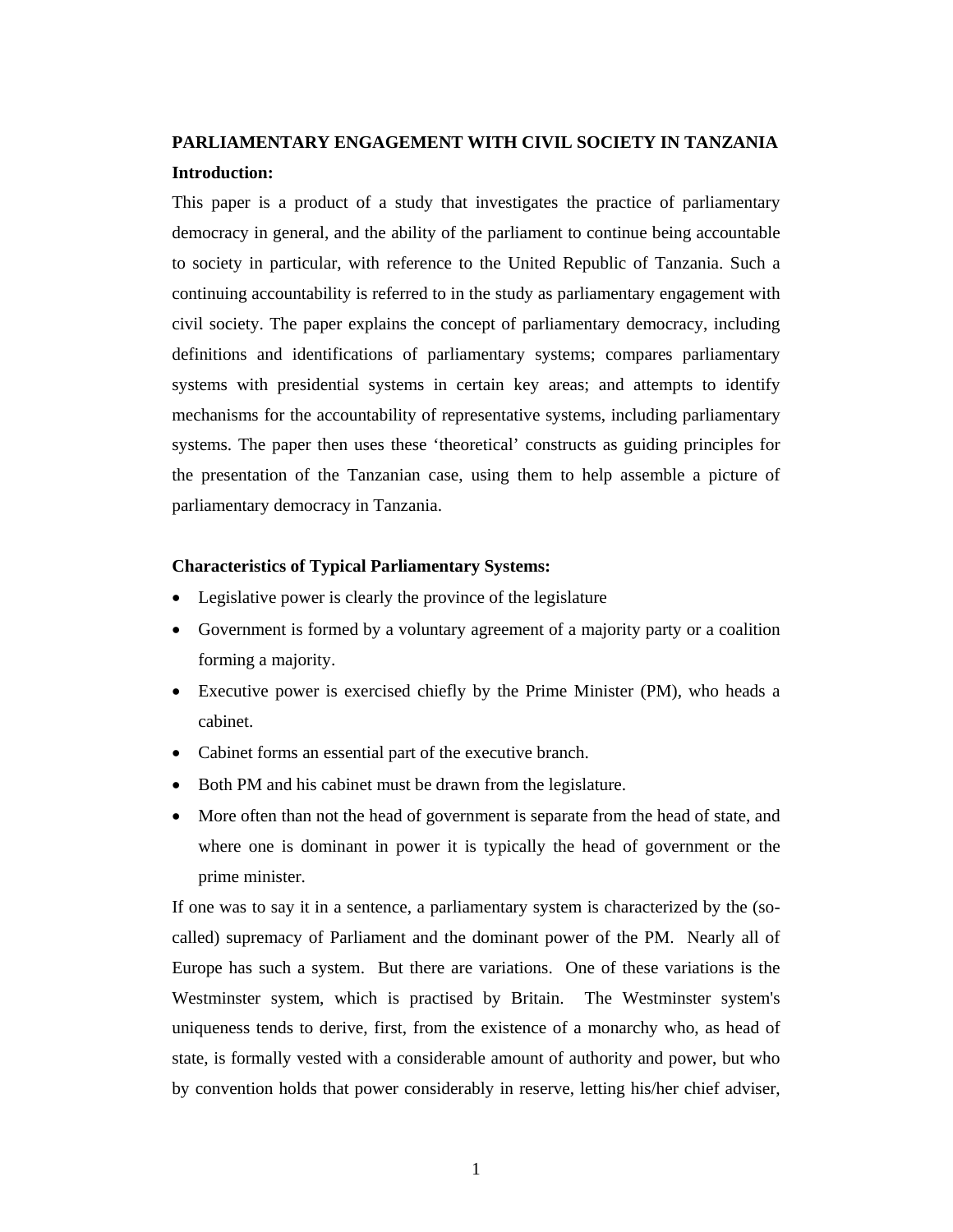the Prime Minister, wield most of it in practice. In other European systems, heads of state have very little formal power to start with, thus prompting a common reference to them as ceremonial. In both Westminster and other parliamentary systems, however, heads of state play a background, arbitral and stabilizing role. Secondly, the Westminster system of Britain typically produces only two or three prominent parties at election, often creating a clear, winning party and a clear, oppositional party, with regimes in government ruling without a coalition and tending to last longer. That seems to be one of the results of a majoritarian electoral system often referred to as winner-take-all. It is often argued that the non-Westminster parliamentary systems of continental Europe, whose electoral systems contain varying degrees of proportional representation and therefore ensure that, in a phrase, everyone is a winner, tend to produce coalition but unstable governments that change more frequently before the formal end of term.

In parliamentary systems prime ministers or heads of government are usually not elected directly by the people. If his or her party wins, the leader of the party assumes that position, becoming both the chief executive and the leader of government business in the legislature, though this is usually on condition of winning a constituency seat first. Since the prime minister heads government business in that House, the chief executive of the government plays an active role in the day to day business of the legislature. This has implications for the apportionment of power. In the doctrine of separation of powers, which in modern political theory has been taken as a necessary step to prevent power accumulation by any branch of government, the parliamentary system is sometimes considered as fused, meaning that the major branches of government, in this case the legislature and the executive, are not truly separated.

#### **Comparison with Presidential Systems**

A significant difference between a parliamentary system and a presidential system must perhaps start from this point. First, in a presidential system there is usually no separation between the head of government and the head of state; the same person occupies both positions. Yet there is clear separation between the executive and the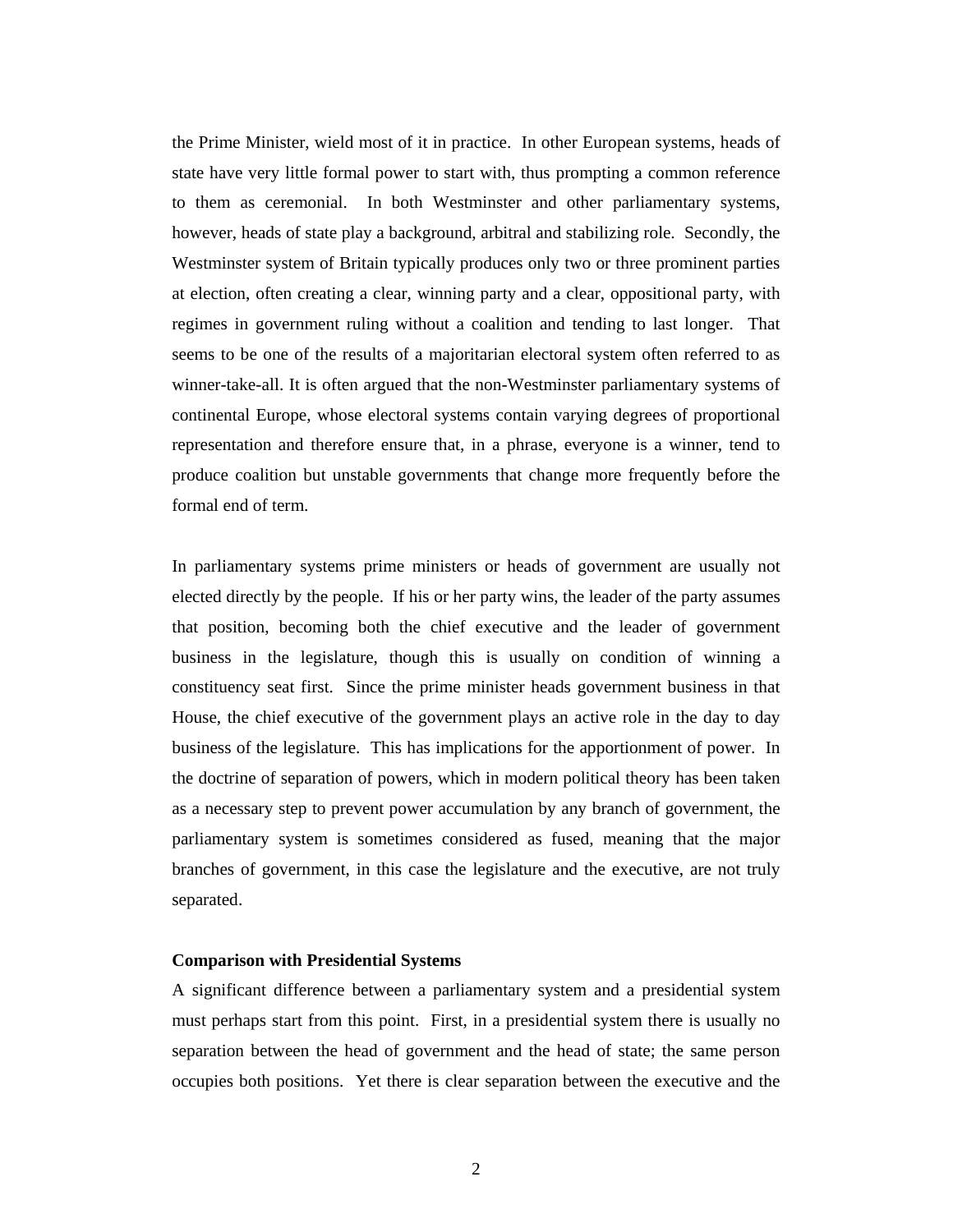legislature, since neither the president nor a cabinet minister is a member of the House. Moreover, in a democratic presidential system, the president is given a direct leadership mandate by the people though a popular vote, thus giving him/her a separate but equal legitimacy vis-à-vis the elected legislators. Since the two important powers of the executive and the legislature in typical presidential systems are designed to be separate and equal, it is said that they can only be moderated by the supremacy of the constitution.

These arrangements have implications for our general study of parliamentary democracy, and that is whether one system or the other has an in-built tendency for the executive to dominate and stifle the operation of the legislature. With regard to the parliamentary system, especially the Westminster type, there is an old and famous adage saying that the British Parliament has so much power that it can do anything but change a man into a woman. As a figure of speech representing the easy way in which a law (including a constitutional provision) can be repealed or enacted by the Parliament, the saying is accurate. It is also fairly representative of the stupendous progressive changes that inexorably led to the alienation of the power of legislation from the previous dictatorship of the monarchs and their attendant nobility. Its accuracy has, however, been seriously questioned with regard to the power of the modern British executive branch, represented by the Prime Minister and Cabinet. Not only does the British executive branch initiate policy and legislation, but, heading a modern bureaucracy, it is also unquestionably preponderant by virtue of its nearmonopolistic possession of information and other resources compared to the rest of legislative members. That creates more power, intimidation and the domination of the executive over the legislature, so the argument goes, especially since the executive is in the legislature.

Others have argued that it is the presidential system that is inherently stifling of legislative initiative. It is argued that as head of both state and government, a president inherits a lot of power on being elected to office. This is in part because there is neither a check nor balance of power within the executive in the sense in which a prime minister's power may be moderated by the presence of a separate head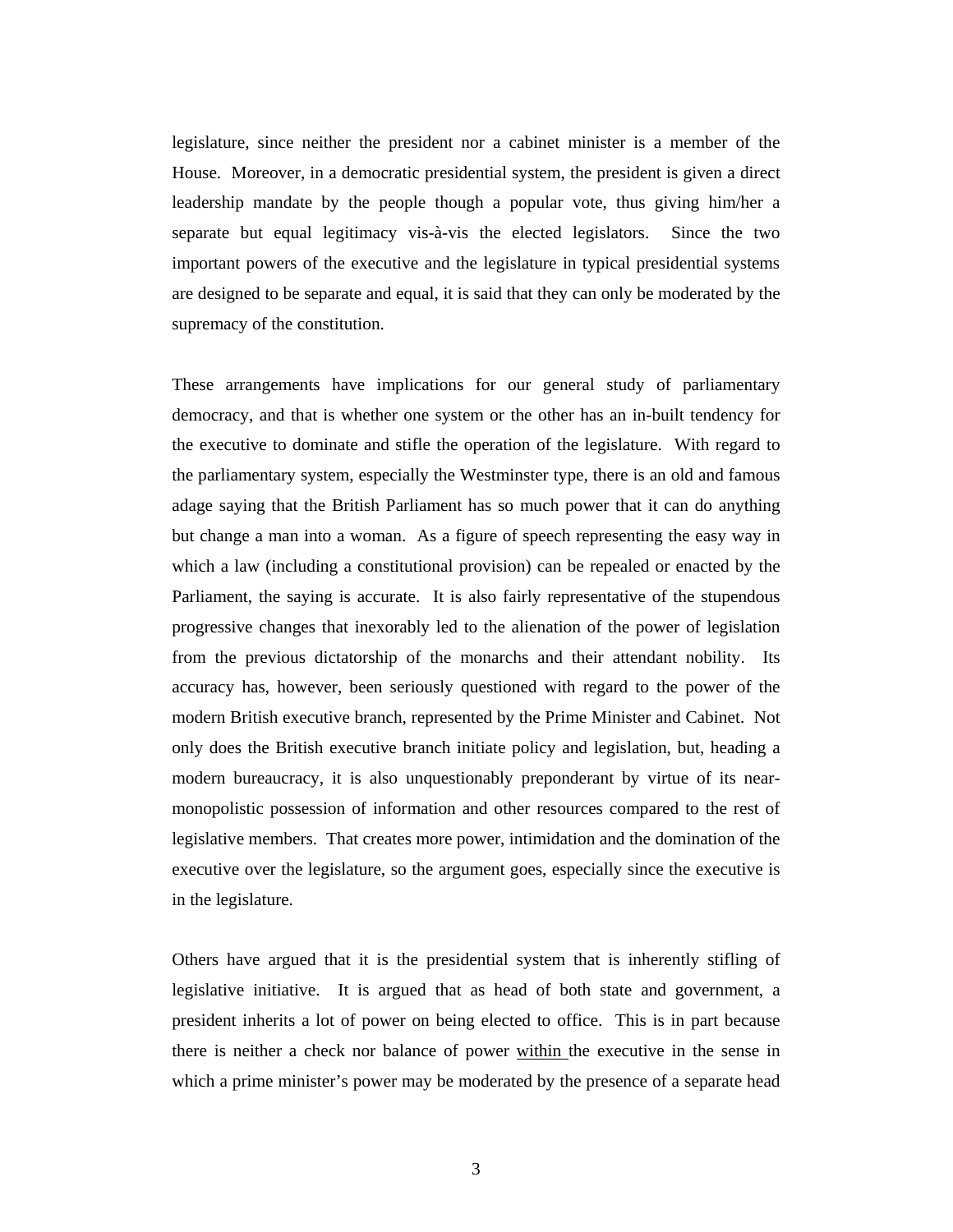of state and a cabinet formed more or less by a party caucus. In principle the independence of the president in a presidential system potentially allows him/her to make a cabinet his/her exclusive creature, though in some presidential systems that may be subject to legislative approval. A lot of additional power and legitimacy is added to the executive in a presidential system because of the president's popular election and national constituency, creating probably the image of the president as being more legitimate than the legislators. With regard to the potential to monopolize information and other resources, in principle there is little, if any, difference between a prime minister and a president; all modern executive branches have this tendency.

#### **Mechanisms for the Accountability of Representative Bodies**

It seems that either of these systems has a potential for making the executive not only dominant in the power equation, but also stifling of legislative growth in the democratic process. It is in recognition of this probable problem that decision-makers in various political systems have sought to institute mechanisms for checks and balances of power, especially among the major branches of government, namely the legislature, the executive and the judiciary. When such checks and balances were first mapped out by the French Baron Montesquieu it was clear that the judiciary was a residual/auxiliary power in comparison with the other two. That was for the historical and practical reasons of Montesquieu's times. The real battle for the balance of power was then between the monarch and his nobility, largely constituted in the executive and the 'upper' part of the legislature on the one hand, and the rising bourgeoisie, then largely constituting the 'lower' chamber of the legislature, on the other. Yet even in modern times the major battles for balance have been between the two branches, albeit for different reasons. The two branches are led by those who represent the people's sovereignty, are elected, and therefore claim greater legitimacy than the typically unelected judiciary.

The clearest success in efforts to reign in a potentially unanswerable prime minister and a cabinet is in the parliamentary motion of no confidence, which can be inflicted upon a non-performing political leadership of the executive branch. In the period between elections (or between successful motions of no-confidence) the legislature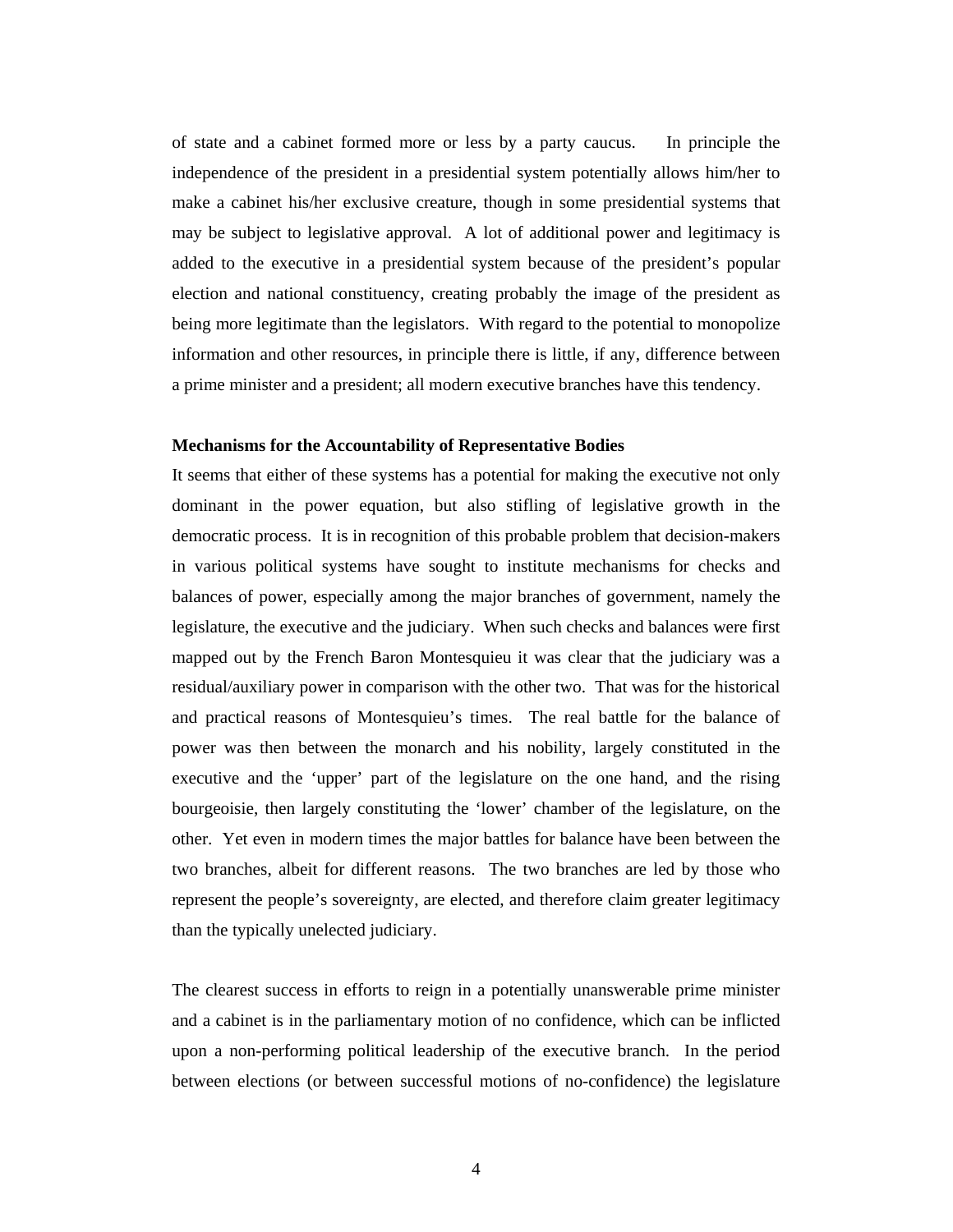has less dramatic means of calling the executive branch to account. These include approving important appointments and international agreements, debating and voting on bills or other motions (including parliamentary resolutions), question and answer sessions, presenting petitions on behalf of aggrieved groups of citizens, parliamentary enquiries, parliamentary or committee hearings, and the parliamentary institutionalization of various watchdog bodies to offer specialized scrutiny and oversight over critical areas of government activity on behalf of the legislature or the society as a whole. If all these are put in place there is a clear check on the possible lack of accountability, and a balancing of the power of the executive branch of government with that of the legislature per se.

In order to get the legislature to play its role of bringing the executive to account, as outlined above, it must first operate in an enabling politico-legal environment and possess the capacity (economic and otherwise) to perform those tasks. In very general terms the politico-legal environment must not be dictatorial, should be supportive of free and open expression, should promote free and fair elections and should generally be supportive of fair 'rules of the game' of political competition. With respect to the capacity of the legislature to perform its tasks on a 'technical' day-to-day basis, it is accepted that its members should have adequate remuneration, decent premises and attendant working facilities, proper means of communication and transport, and the means of acquiring relevant information.

The last-mentioned issue is particularly relevant to legislators, first because, as seen earlier, this area contains one of the greatest potential for tilting power among branches of government one way or the other. Long before the explosion of the current ultra-modern tools and channels of information, it was proving difficult for legislators to get relevant information in time for a meaningful scrutiny of government activity. This was largely due to the large volume of documents produced and what now seem to be primitive channels of dissemination. However, the problem has not grown any less with the super new and efficient channels of dissemination. The pace of changes and the required speed and volume of learning can be daunting to many. For all these reasons it has become desirable for all legislators not only to have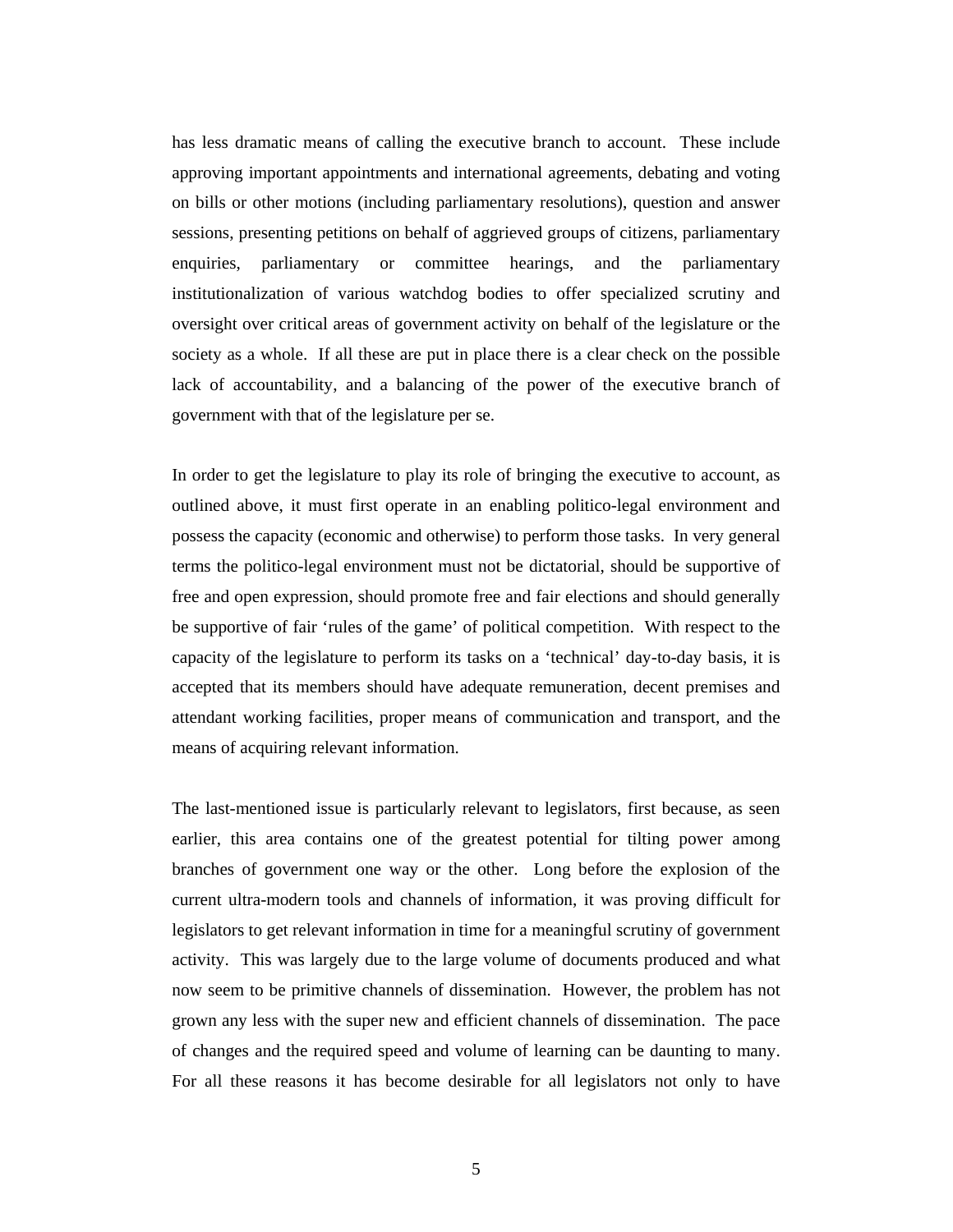unlimited access to online computing and updated information centres, but also to employ staff who can assist in research. Although the last-mentioned requirement has proved to be difficult to implement in poorer countries, many of these requirements are achievable to varying degrees in practically every country in the world, so that a gauge that finds a country much lower on a scale of implementation may only be confirming the reluctance of that country's decision-makers to institute such facilitation of parliamentary democracy and modernization.

These day-to-day and less dramatic checks and balances between the legislature and the executive are also applicable and have been instituted in states with presidential systems that are desirous of them. The American presidential system in particular is well known for its public legislative hearings, numerous legislative staffers, a large legislative library and legislative approval of presidential appointments, to mention a few legislative roles and means of facilitating them. That system also offers the classic possibilities of a congressional rejection of the executive's legislative agenda and, of course, the possibility of removing a president from office for committing certain grave mistakes.

This discussion is a clear indication that in both parliamentary and presidential systems decision-makers have determined that there is a potential not only for the government, headed by the executive branch, not to be accountable but also to accumulate power to the detriment of the other branches, notably the legislature. As a necessary remedy they have instituted mechanisms for checking those possibilities and limiting or balancing out the power of the executive with that of the legislature. The extent of success is an object of investigation generally and for Tanzania.

#### **The Legislature and the Executive Called to Account by Society**

Reducing the power of the executive branch and making it accountable by means of the checks and balances provided by the legislature is one way in which society keeps track of the performance and responsibility of their government. Yet all branches need to be monitored. In the scheme of separation of powers, the other branches of the government can likewise provide a check on the possibility of excesses of power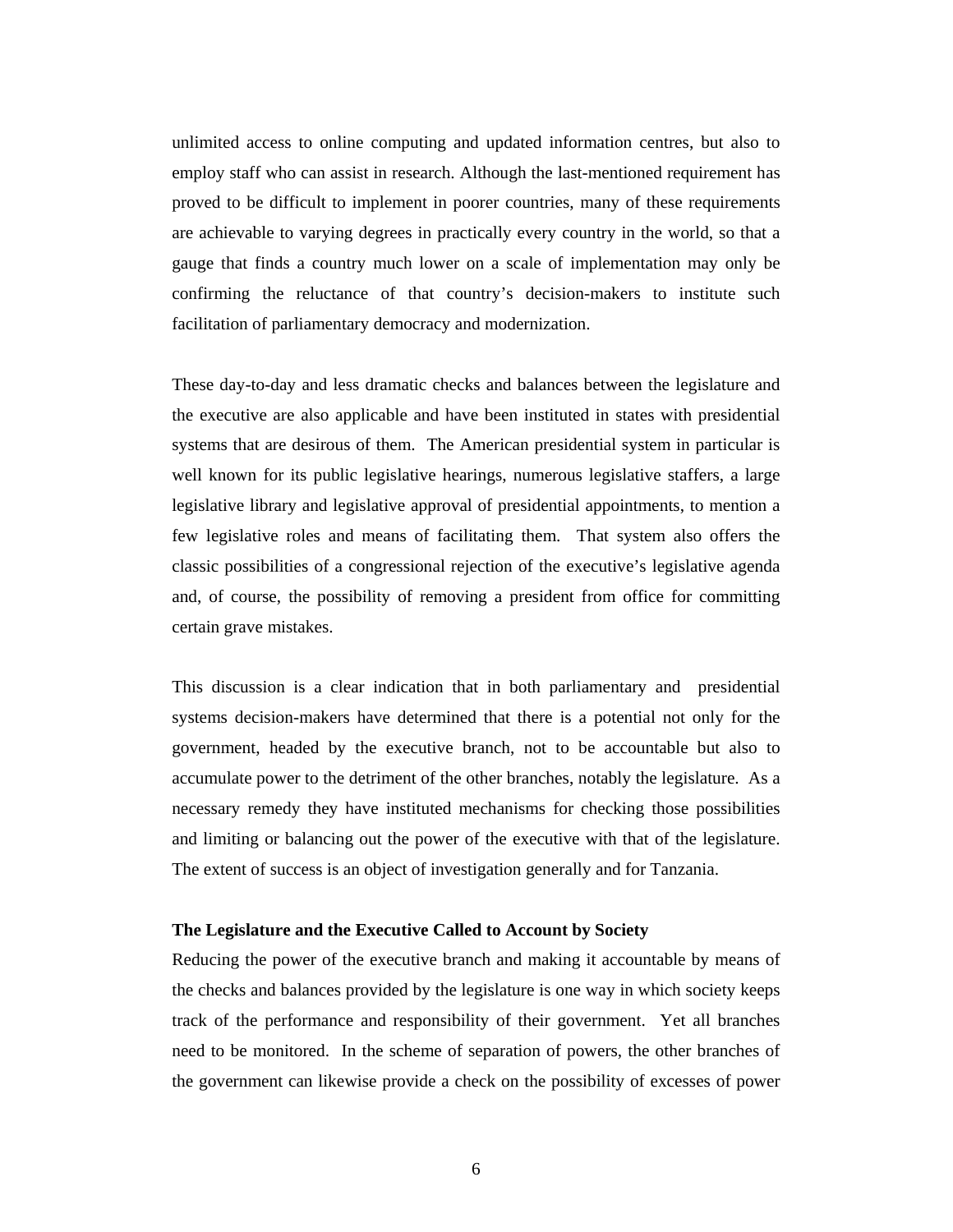in the legislature. We have already talked about the almost natural overgrowth of executive power in any modern governmental arrangement, which without design serves to whittle down the power of the legislature. There are, however, formal means by which the other branches do this, for example in the possibility of a rejection of a bill by the executive and in the judicial nullification of laws passed by the legislature if they are inconsistent with the constitution. This checking and balancing, back and both, is all very good for preventing tyranny, and it contributes greatly to the democratization process. However, these 'in-house' vetting mechanisms are not sufficient, for although each branch has a legitimate claim to representing the people when performing a power-restraining act vis-à-vis another, it is nevertheless a fact that such a calling to account is done among peers.

Between elections, not just the executive but in fact all representative bodies may cease to be representative, becoming alienated from the people who placed them in those positions in the first place. For our purposes, the legislature in particular is required to respond to and represent society's needs as they arise, and to be forthcoming ( or transparent) in providing information as well. In this way the people who elected them remain with a good idea of whether their representatives continue to represent them or not. This is at the very core of representative democracy that modern societies have.

It is these two principles of representative democracy that compel a democratic and responsive society to have a parliament that engages with its civil society and continually improves on that engagement. The two principles are responsiveness and transparency. In concrete terms the legislature is required to perform the societal task of responsiveness by competently carrying out the usual legislative tasks outlined above. Secondly the legislature is required to be transparent not merely in terms of willingness to provide information – which is the fashionable meaning of that term but also with respect to making genuine efforts to generate, acquire and provide relevant information to its members and to society in general.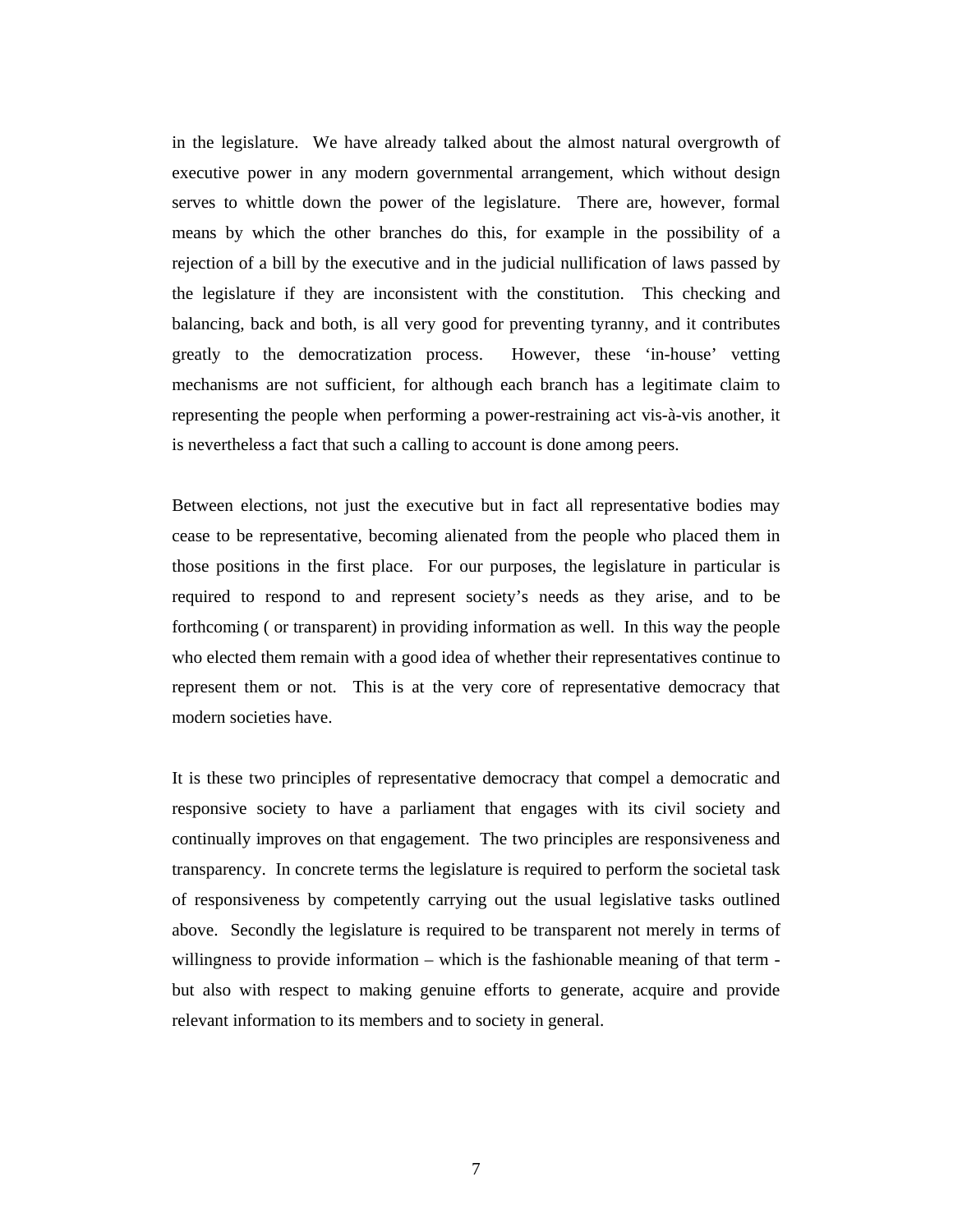#### **Investigating Parliamentary Engagement with Civil Society in Tanzania**

The foregoing discussion should serve as a general framework within which an investigation of Parliamentary Engagement with civil society in Tanzania is situated. First, it is necessary to look at the background or history of the legislature in Tanzania, albeit briefly, and to highlight the characteristics of Tanzanian parliamentary democracy, the electoral system, and the administrative system. This is done with a view to drawing out the extent to which several features of parliamentary democracy exist in Tanzania. At a very general level a question on the nature of representation is usually relevant and in this case the electoral system is briefly examined. Attendant to it is the composition of the legislature (called Parliament or Bunge in Tanzania)<sup>1</sup> which is or has been produced by recent elections. One value of looking at this aspect is to determine to an extent the strength of opposition parties in parliament and, by proxy, the potential for an effective legislative scrutiny of government actions. In this background it is also expected that an examination of the extent of legislative checks and balances of executive power in Tanzania can be made, and this in part stems from the thinking that a parliament that is completely overwhelmed in power by the executive would feel too emasculated and diffident to effectively hold the executive to account.

Secondly, it is imperative that an examination of how the Tanzanian parliament performs in the commonly known tasks of the legislature is made, both to test the competence and effect of the Tanzanian legislative scrutiny of government and the extent of the parliament's responsiveness to society's needs.

Thirdly and most relevant to this paper is the examination of the extent to which the Tanzanian parliament really engages with society, and vice, versa, to ensure that its activities remain relevant and representative of the people, and that there is adequate flow of information between the two.

<sup>&</sup>lt;sup>1</sup> The concept of Parliament in Tanzania is the same as it is in Britain in the sense that it refers to both the legislature and the head of the executive - the President in Tanzania and the Crown in Britain. As in Britain, Parliament or Bunge also refers to the legislature alone.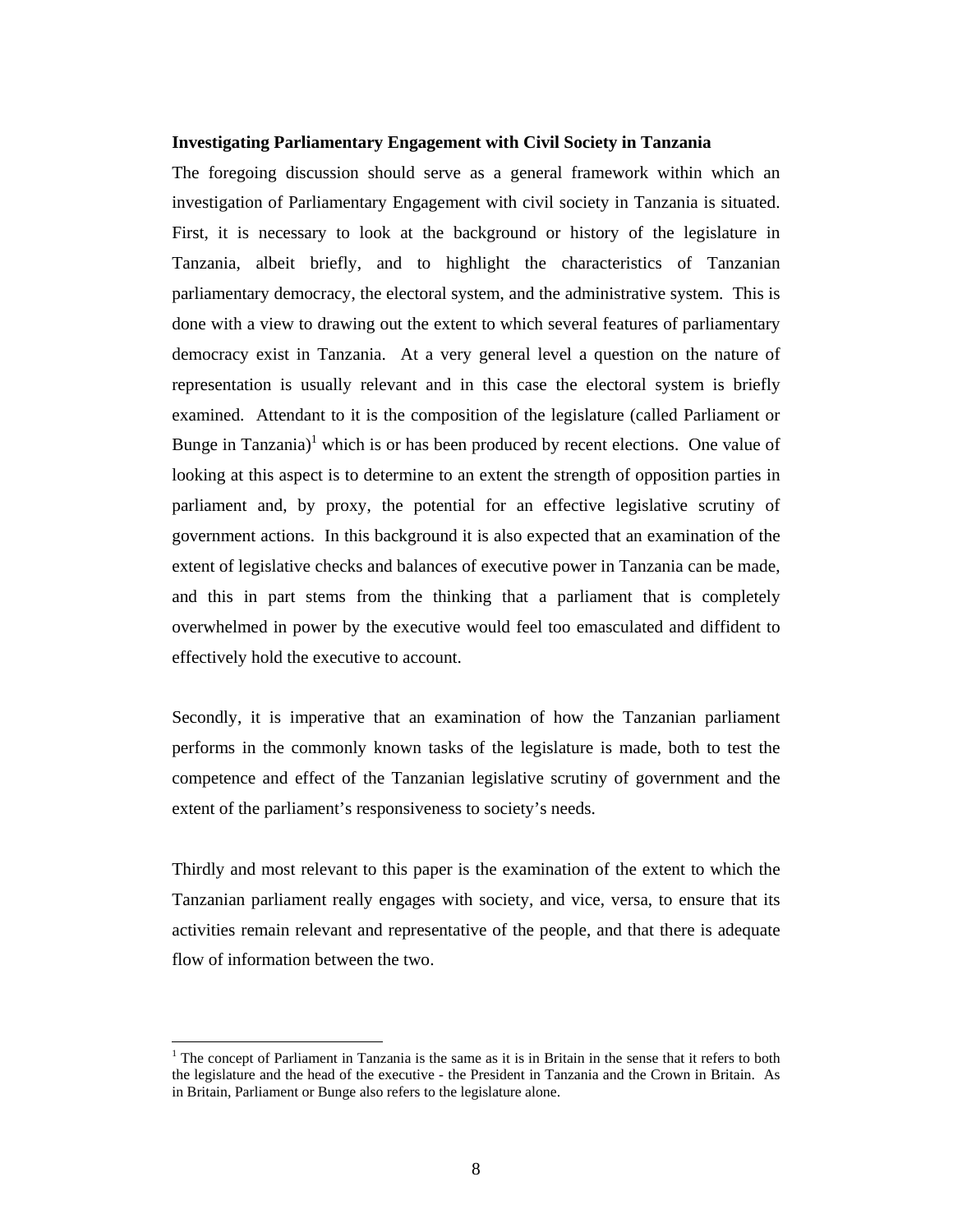## **A note on the political profile of Tanzania INSERT HERE the political profile**

#### **The structure of public administration in Tanzania**

Tanzania is a semi-unitary state; with regard to the mainland part, it is wholly unitary. It becomes somewhat federal due to the existence of an autonomous government of Zanzibar. Although Tanzanians are sensitive to calling Zanzibar a state, which it fully was until 1964, it nevertheless fulfills all the conditions of a component state in a federation, with the traditional federal functions of foreign affairs, defense and home affairs reserved to the Union government. On the mainland there is only one indivisible government, which allows very limited functional antinomy to local authorities. At the apex is the national government, politically headed by the president, who is assisted by a vice-President and a prime minister. The prime minister is charged with the day to day running of the government (article 52). The national government is run functionally and sectorally by ministries that are politically led by ministers, under whom permanent secretaries, who are public servants, serve to run the administrative part of the government. Theses functional or sectoral duties have representative offices in the regions (which are administrative provinces). In the very long past these functional offices used to be fully answerable to their parent ministries. Since 1972 they are supposed to be largely answerable to the regional commissioner - a political appointee who heads the regional governmental administration at the same time as he politically represents the President in the region. This regional structure is replicated at the lower district level. The three major hierarchies of administration mentioned here – national regional and district – are collectively referred to as the central government, though the last two are sometimes referred to separately as regional administration. Local government starts at the district level, where the political head is either the chairperson of the district council or, if it is an urban area, the mayor. These councils are supposed to appoint the chief administrators at the district level, the lower ward level, and much lower village level.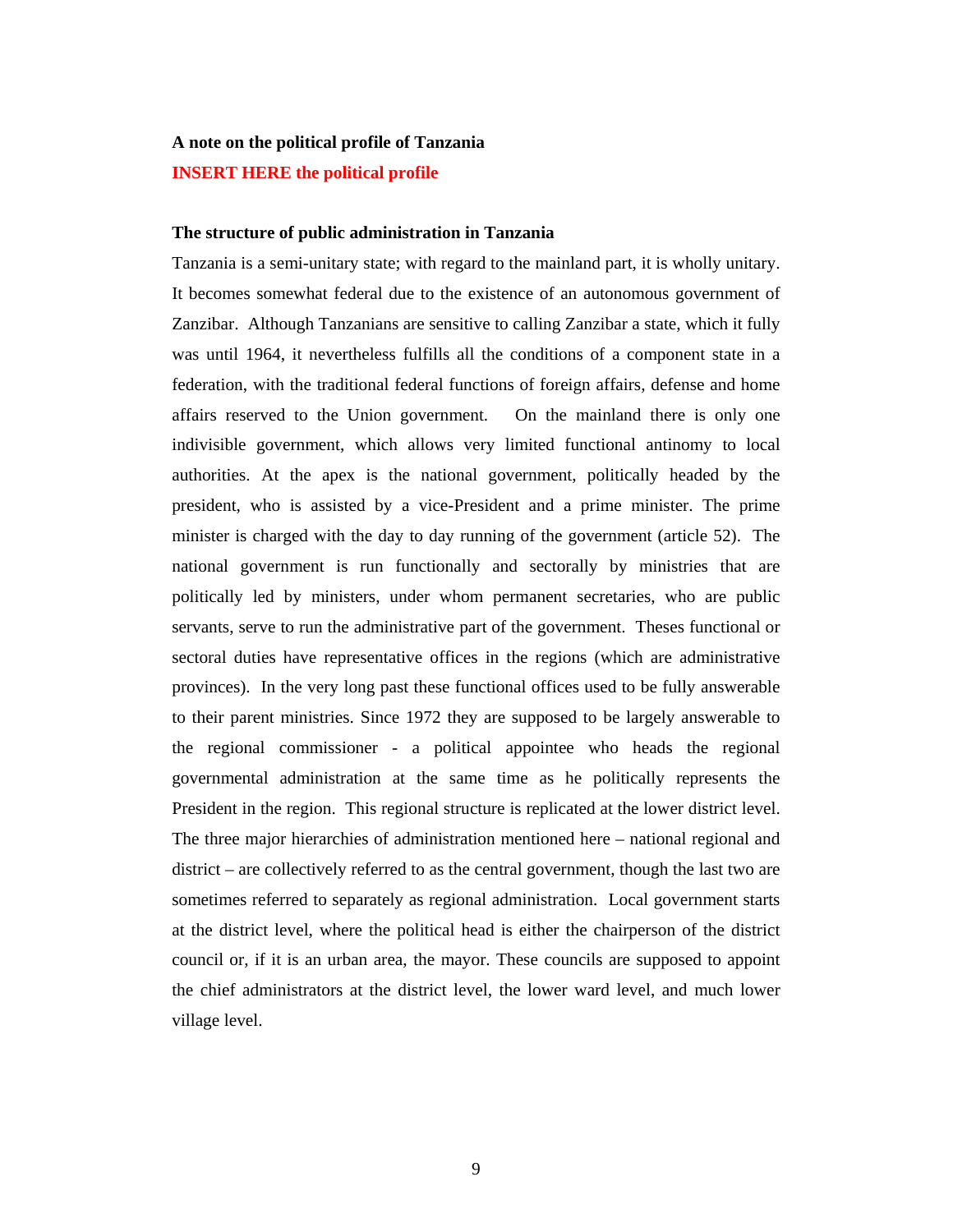Just as the central government generally performs the task of implementing rules passed by the national legislature, there is in a sense its equivalent in local government. District councils resemble the legislature, as they are elected policy and legislative bodies from which the local authority administrations get their rules and directives for implementation.

#### **The Electoral System**

The Tanzania system is a majoritarian first-past-the post (FPTP) electoral arrangement. Only a small number of legislators are elected through a watered-down proportional representation (PR) system, which produces a number of women legislators as a form of affirmative action. This system is not anywhere close to the required proportionality expected of PR systems, largely because it does not address the skewing of representation which comes from the first-past-the post system and its wasted votes. Instead it compounds precisely this problem by allocating the affirmative action seats in correspondence with constituency seats, not votes, obtained by each political party. It has been obvious to many who have called for a change of the Tanzanian electoral system from majoritarian to PR that, in addition to the skewing of representation of the "first-stage" constituency election, the "secondstage" PR election is downright unfair. A change to true PR with better representation and fairer proportionality has therefore seemed justified. Tables 1-2 and 4-5 below are indicative of such skewed electoral results in terms of parliamentary seats.

INSERT HERE the explanation of the vote skewing as per tables

#### **Background to the Tanzanian legislature**

#### **Colonial administration and the first rubber-stamp legislature**

Colonial administration was essentially a dictatorship in which the legislature and the judiciary were fused into the executive branch for most of that period. However, near the end of colonialism there were efforts to at least create an advisory policy and legislation body with a distinct, if not independent, identity. That body, known as the legislative Council (LegiCo), was composed of members who were by and large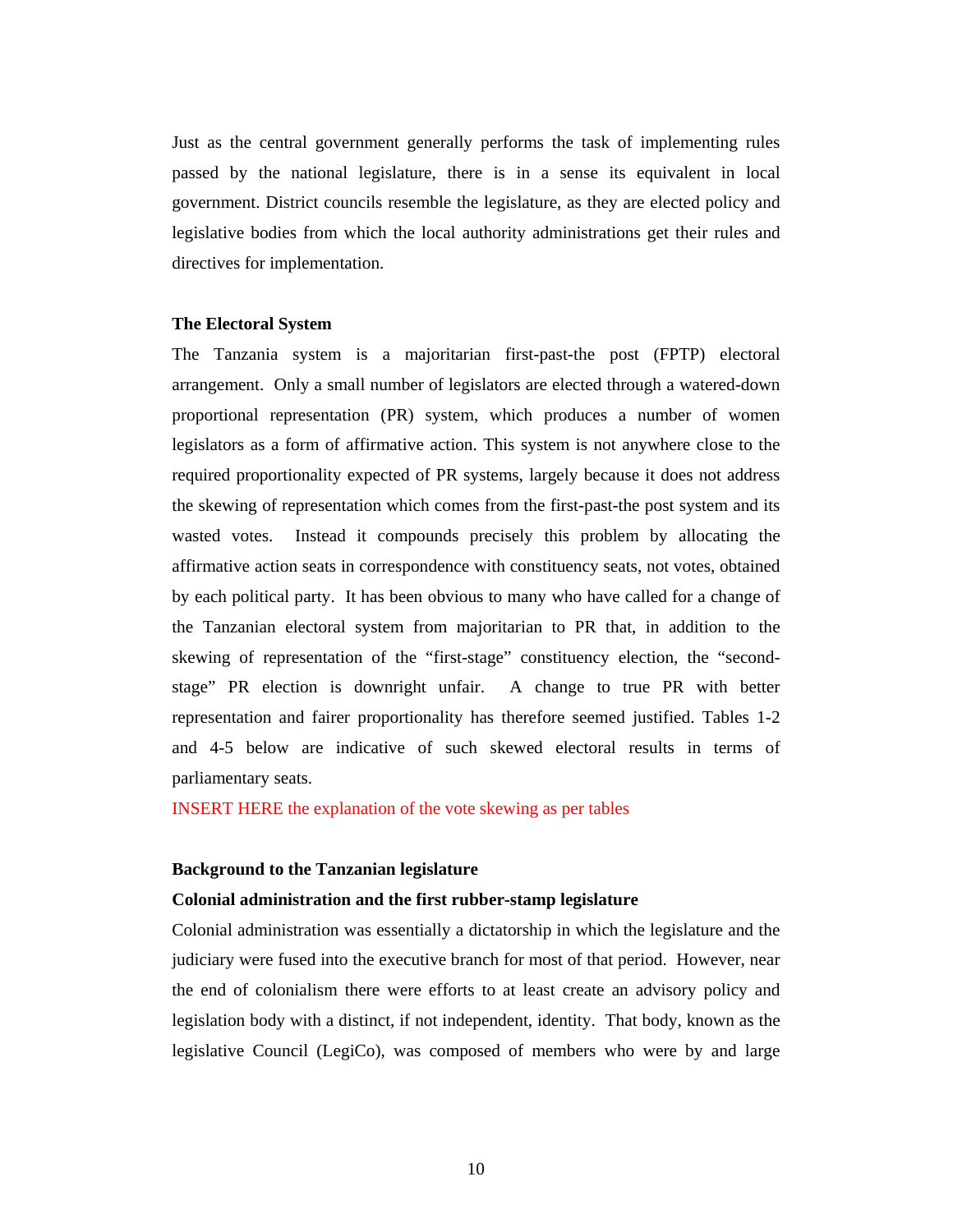appointed by the colonial administrator, and its sessions were dominated by government officers both in numbers and in deed.

#### **Colonialism designs Parliament to check the executive**

As colonial officers were departing, to give way to political independence, the British colonial power designed a parliamentary system for Tanganyika in which the chief executive's power could be checked both in the executive branch by the Governor-General and the cabinet, and within the government as a whole by the parliament through a motion of no confidence.

#### **Single-party rule and the second 'rubber-stamp' legislature**

In 1962 the constitution was changed to bring in the now well-known half-presidential and half-parliamentary system. By these changes the position of Governor-General, representing the Crown, was removed. Henceforward the head of state and government was the President. The President was to be directly and separately elected by the people, and he had to have full executive powers. This arrangement, in principle, remains to this day, and it is this that gives the Tanzanian system its presidential character. At the same time the constitution maintained and has continued to maintain - save for the period of the 1965-77 interim constitution - the position of a prime minister, who is appointed by the President. The Prime Minister leads government business in Parliament, and all ministers must be members of Parliament. Although the concept of a vote of no confidence was not enshrined in the constitution in explicit words until 1992, it nevertheless remained a feature of the Tanganyikan, later Tanzanian, parliament. This is because the parliament would be dissolved if it did not change its stand on a bill rejected by the president. It was argued that as the president was the head of government, differing twice with him meant a vote of no confidence by Parliament in his government.<sup>2</sup> These are some of the factors that make the Tanzanian system part-parliamentary.

 $2<sup>2</sup>$  In the single-party period this "implied" provision of a vote of no confidence was used not to put the executive branch's house in order, but to threaten parliamentarians with a premature end to their relatively enviable position in society with Parliament's dissolution.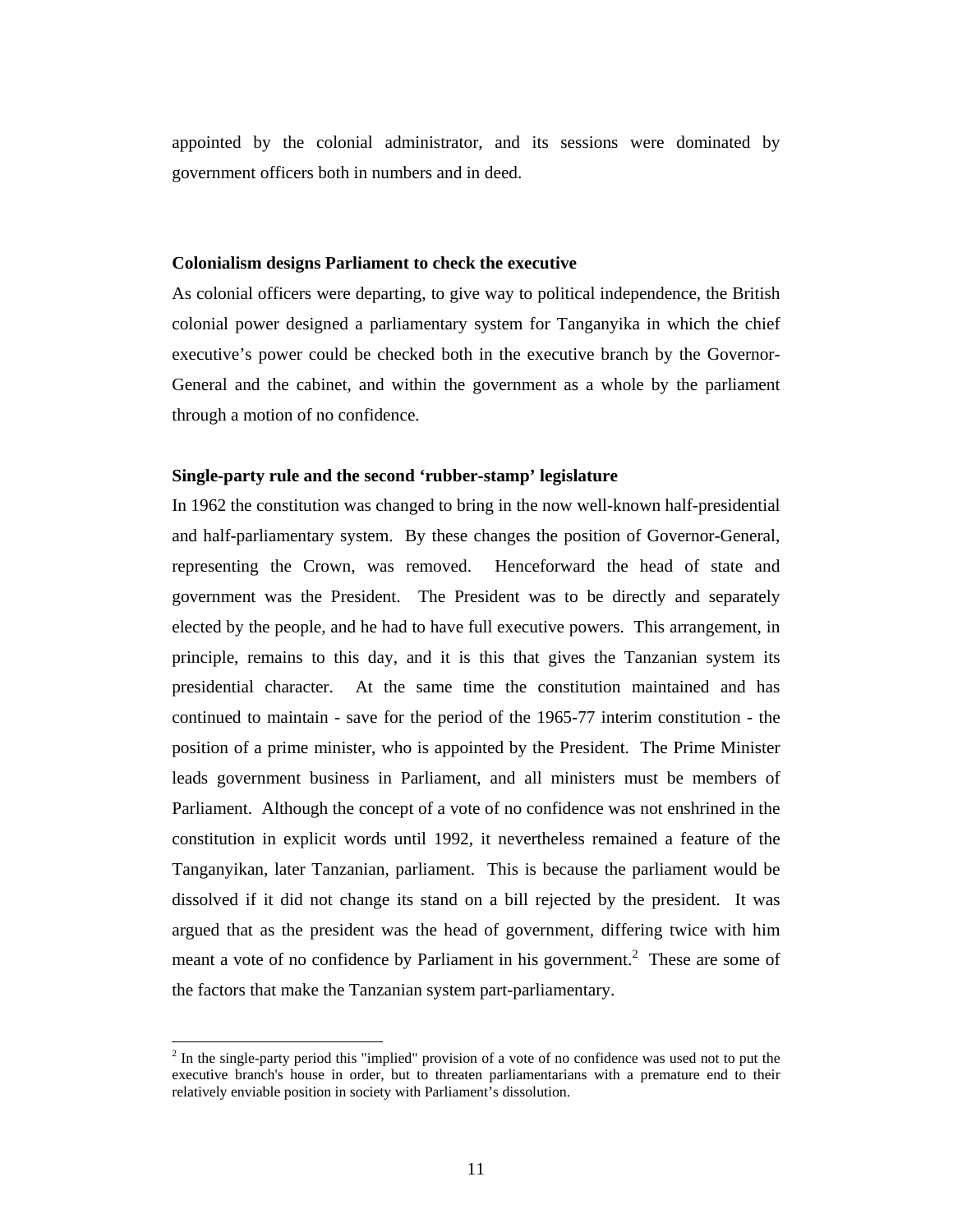As we saw earlier, having a separate source of legitimacy through an independent presidential vote creates the potential for a president to acquire relatively more power with respect to the legislature. To some parliamentarians in 1962 the new presidential system was beginning to look imperial. It was to look more so after 1965 with the abolition of the opposition in parliament as the country became a one-party state, eventually espousing the doctrine of party supremacy in all political activities. With this major constitutional change, the parliament began to share the role of rule-making with party organs, eventually becoming subordinate to them. In turn the legislature became much weaker in power vis-à-vis the executive, since the latter was headed by the president, who invariably was also the head of the party. To many the Tanzanian parliament became a rubber stamp with little incentive to scrutinize government or make it accountable.<sup>3</sup>

These arrangements were carried into the permanent constitution of 1977, but starting in 1984 certain changes in the constitution began to play in the direction of enhancing the role of Parliament. The 1984 changes introduced the all-important Bill of Rights into the constitution. With the insertion of the Bill of Rights into the constitution in 1984, Parliament limited the authority of the government and protected the rights of the governed. Both the constitution and Parliament were made the protectors of the newly spelt-out relationship. This is seen, among others, in the power of the President to derogate from the exercise of human rights in times of emergencies, which has to receive final sanction from Parliament when it is exercised (article  $32)^4$ .

The 1984 also clearly pronounced the separation of powers of the major branches of government, though all of them were still doctrinally subordinate to the party. INSERT HERE material from p 7-8

<sup>3</sup> That does not necessary mean that there was a complete lack of such scrutiny and accountability. It simply refers to the then diminishing power of the legislature with respect to the executive branch of government and the party. A large part of the function of scrutiny was not lost; it was simply taken over by the party.

<sup>&</sup>lt;sup>4</sup> Similarly, as this right and authority of Parliament to protect the rights of the governed was to be expanded later, committing people to such a serious engagement as war requires approval by Parliament (article 44).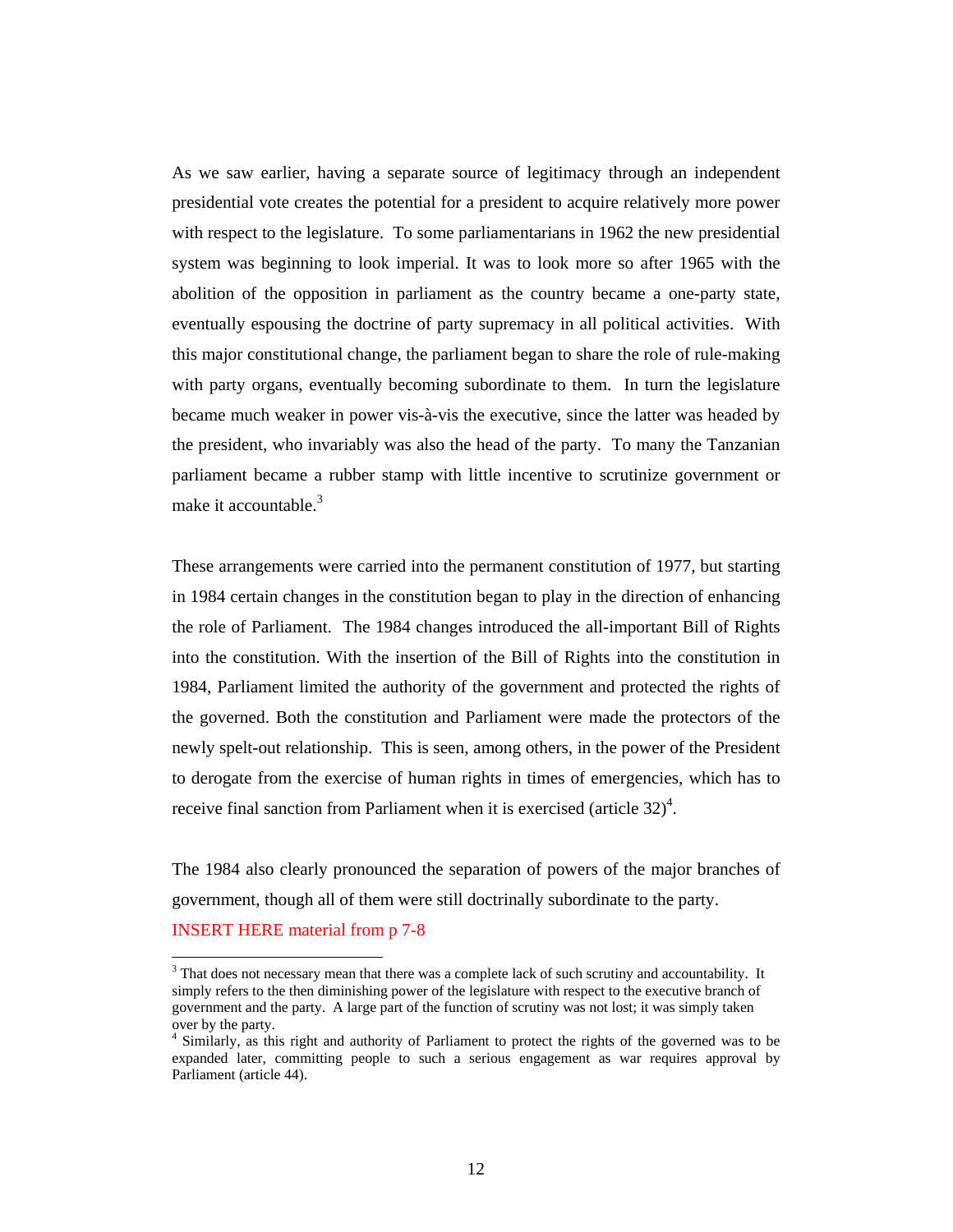It is stated in articles 33 and 34 of the Tanzanian constitution that the President shall have what we know to be the tradition powers of an executive president, namely the Head of State, Government and Armed Forces. In vesting the President with governmental authority, the constitution expects him/her to exercise it himself or by delegation. He however, is under no constitutional obligation to delegate that authority. At the outset it appears as if the president has total governmental authority, but the constitution provides a limitation to that in the following way.

First, it categorically states that such apparent grant of immense authority does not amount to a transfer to the President of legal authority given to another person. Neither does it prevent Parliament from granting any legal authority to a person other than the President. So, Parliament very clearly reserves to the constitution and to itself the right to limit the president's authority. In the past, once it had established this potential limitation in the President's authority, it left him free to create or abolish offices, and to appoint or dismiss people constituting those offices (article  $35$ ).<sup>5</sup>

## **The Multiparty Constitutional Amendments and the Enhanced Role of Parliament**

The introduction of a multi-party political system in 1992 necessitated a major review of the constitution, which resulted in the  $8<sup>th</sup>$  amendment of the constitution. This amendment affected at least 40 of the 152 articles of the constitution. Among the major changes was the removal of the concepts of single-party rule, party supremacy and the monopoly of politics by the party. $6\degree$  The amendment enhanced the authority and esteem of Parliament, for example by making the speaker a decision-taker in verifying the sanity and ability of the president to perform his duties, and by returning the authority to declare war to Parliament. Both these roles used to belong to the

 $5$  Since the 13<sup>th</sup> amendment of the year 2000, Parliament has limited the president's power in these areas too, by confining his power of appointed to those top executive positions in the Union civil service that are specified by law.

 $6$  Though another form of party supremacy – the supremacy of all parties over electoral candidates – was retained, since all must be sponsored by parties. As some personal interviews of parliamentarians have shown in recent times, this creates difficulties for parliamentarians wishing to take an independent or a different stand from that of the party, with important implications for effective scrutiny of government activity.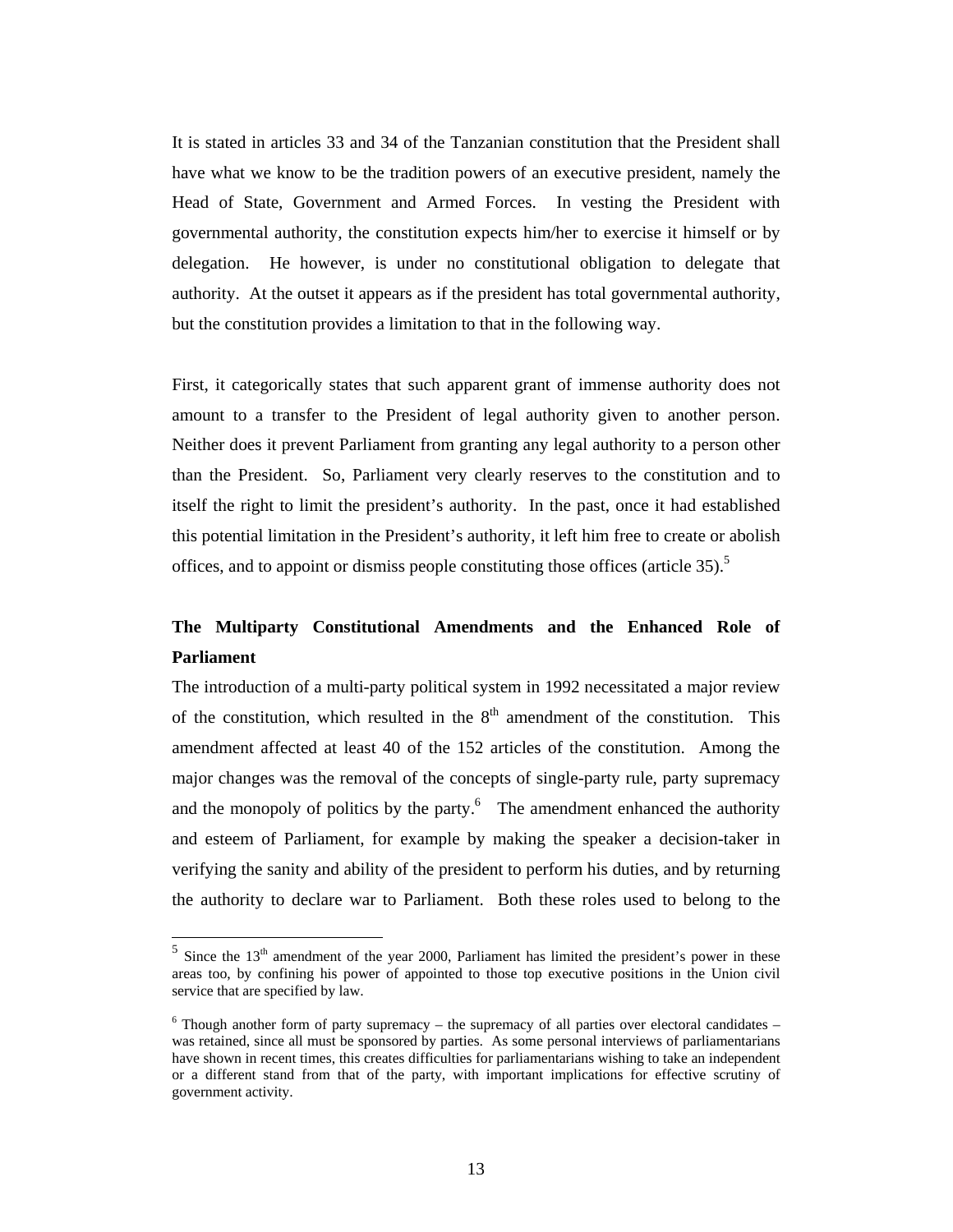party. In the same year more constitutional provisions alienating power to the Parliament were added. Among them was the re-introduction of a clear legislative right to mount a vote of no confidence in a prime minister who performs badly, the requirement that the president choose the prime minister from the largest party, and the right of Parliament to impeach a president for serious wrong-doing. Also, for the first time the constitution required that all treaties without an automatic application be ratified by the National Assembly in order to operate in Tanzania.

#### The cabinet

Within the executive, one of the potential limitations of power of the President is the clear establishment of the institution of 'cabinet' in the Constitution and the constitutional duty of the President to call regular meetings of it (article 54). Moreover it is this cabinet that first proposes the removal of an infirm president if that happens, giving it significant potential power. Another constitutional provision, article 55, obligates the President to choose cabinet and other ministers in consultation with the Prime Minister, thus chipping away at some of the power the President had before 1985. Although this power of the Prime Minister is watered down by reason of his being an appointee of the President in the first place, that is so only where the President leads his party and that party has a huge majority in Parliament. Were Parliamentary elections to be won by another party, the President would be constitutionally obligated to appoint a politically adversarial person from that other party or the most popular parliamentarian as the prime minister. This could 'neutralize' the presidential hold on the prime minister and cabinet, thus actuating what is already a reduced power of the President constitutionally. In sum the Tanzanian president is no longer as 'imperially' powerful as he used to be within the executive, and therefore faces Parliament already with significantly reduced formal authority.

Of course an executive president such as Tanzania's still holds much power in that he presides over the armed forces; confers important offices on people; runs a large civil administration right up to the district and, by a preponderant influence , much beyond; and he enjoys immense esteem and privilege by reason of having won a national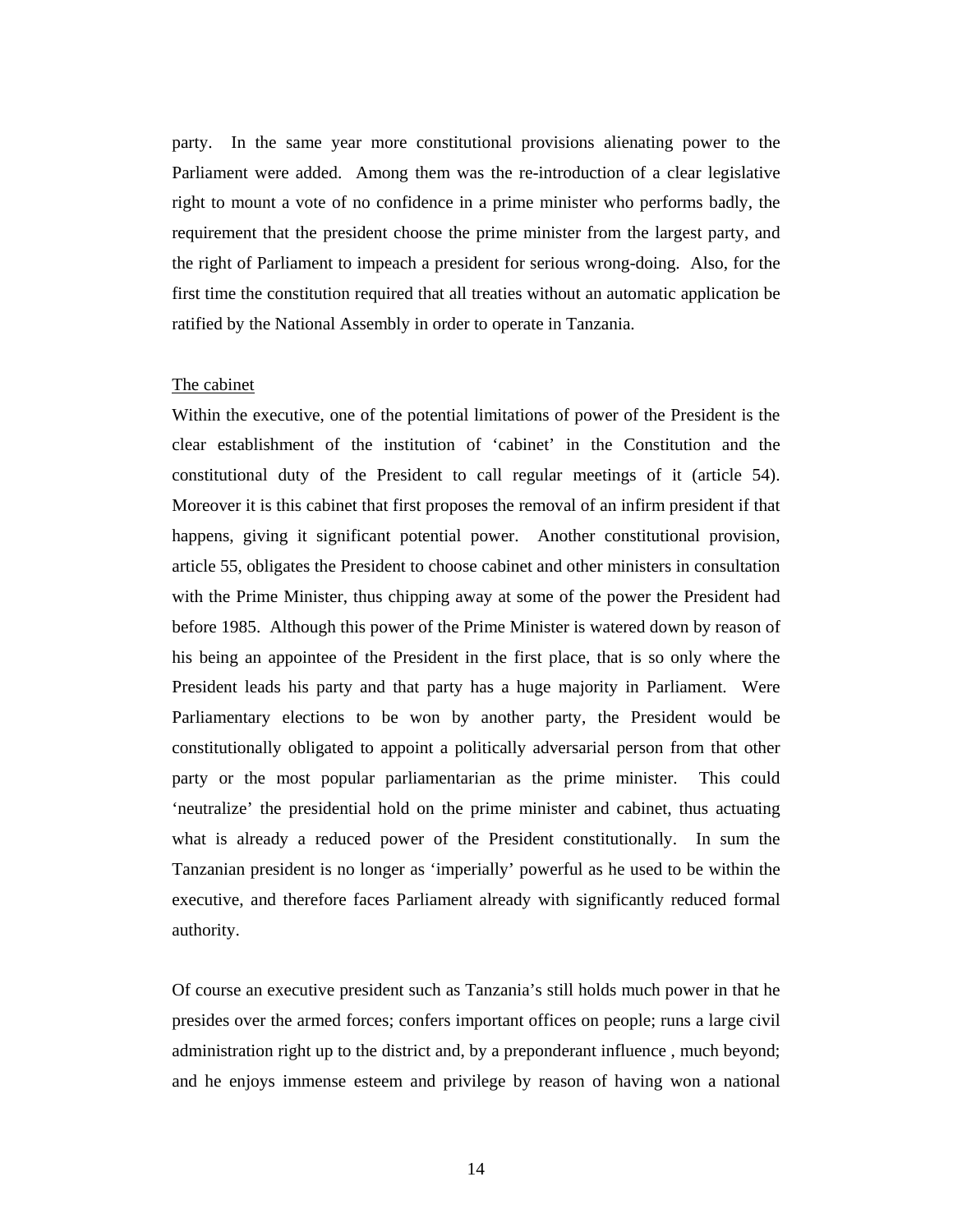electoral constituency and being the highest ranked officer in the land. The point about the power of the legislature in relation to the president, though, is whether it is able to hold his in check.

The re-apportionment of authority among the major branches of the Tanzanian government that came with the 1984 and 1992 changes in particular reached at least the threshold of the formal legislative checking and balancing of the power of the executive, including that of the President, more freedom of parliament to operate and a greater potential for the legislature to be responsive to society's needs.

#### The strength of the opposition in Parliament

The tables below fully indicate the strength of the opposition in Tanzania and its electoral strength in Parliament.

| <b>Votes Per Party</b> |              |               |  |  |  |
|------------------------|--------------|---------------|--|--|--|
| <b>Party</b>           | <b>Votes</b> | $\frac{0}{0}$ |  |  |  |
| <b>CCM</b>             | 38,14206     | 59.22%        |  |  |  |
| <b>CHADEMA</b>         | 39,6825      | 6.16%         |  |  |  |
| <b>CUF</b>             | 32,3432      | 5.02%         |  |  |  |
| NCCR-MAGEUZI           | 1,406,343    | 21.83%        |  |  |  |
| <b>NLD</b>             | 26,666       | 0.41%         |  |  |  |
| <b>NRA</b>             | 60,707       | 0.94%         |  |  |  |
| <b>PONA</b>            | 18,155       | 0.28%         |  |  |  |
| <b>TADEA</b>           | 76,636       | 1.19%         |  |  |  |
| <b>TLP</b>             | 27,963       | 0.43%         |  |  |  |
| <b>TPP</b>             | 15,335       | 0.24%         |  |  |  |
| <b>UDP</b>             | 213,547      | 3.32%         |  |  |  |
| UMD                    | 41,257       | 0.64%         |  |  |  |
| <b>UPDP</b>            | 19,841       | 0.31%         |  |  |  |
| <b>TOTAL</b>           | 6,440,913    | 100.00%       |  |  |  |

# **Table 1: Tanzanian Parliamentary Election Results - 1995**

Source: National Electoral Commission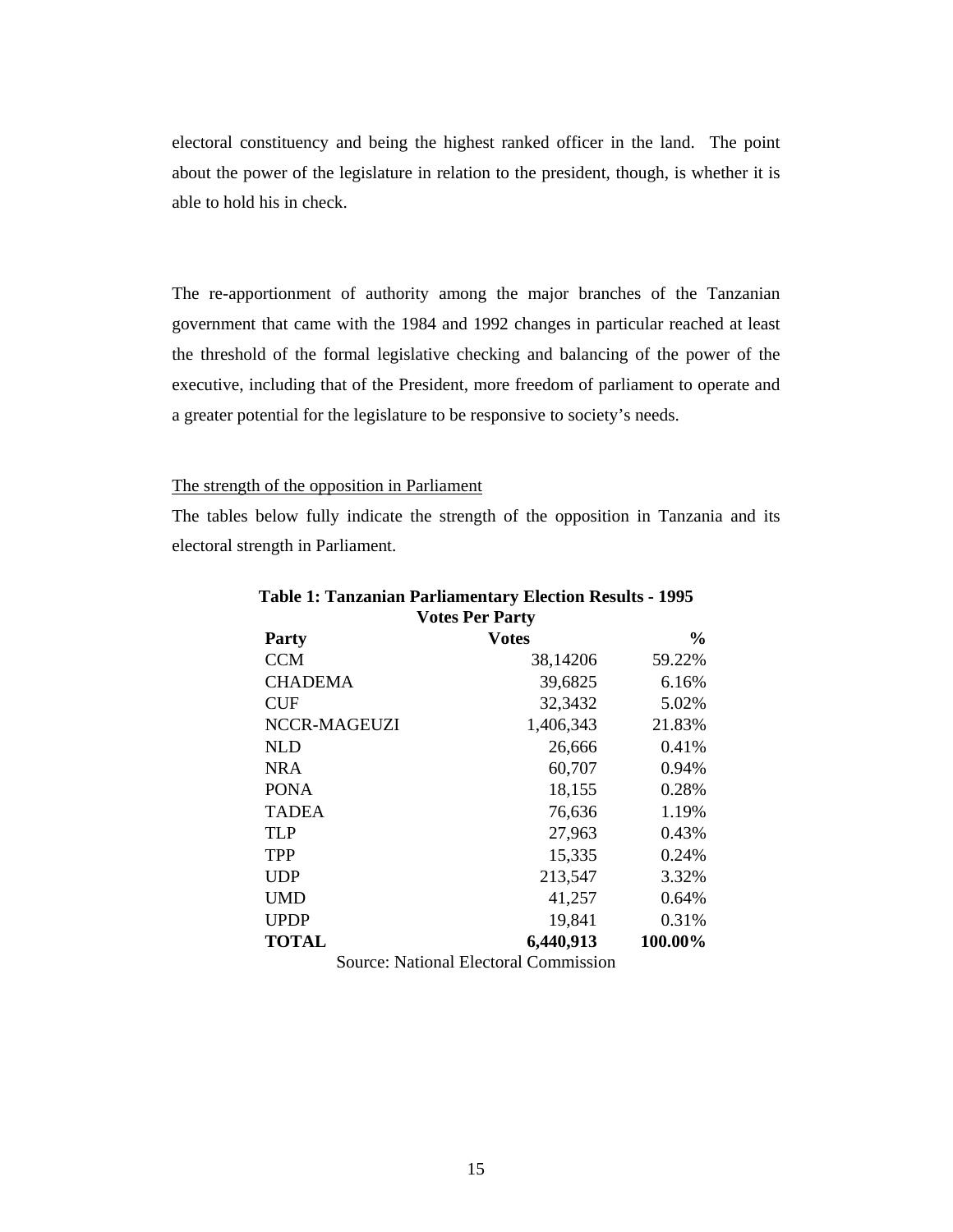#### **Table 2: Tanzanian Parliamentary Election Results – 1995 Seats Per Party**

|                                           | No. of |       |
|-------------------------------------------|--------|-------|
| No Name of the party seats Percentage (%) |        |       |
| 1 CCM                                     | 186    | 80.2% |
| 2 CUF                                     | 24     | 10.3% |
| 3 NCCR-MAGEUZI                            | 16     | 6.9%  |
| <b>4 CHADEMA</b>                          | 3      | 1.3%  |
| 5 UDP                                     | 3      | 1.3%  |
|                                           |        |       |

Source: National Electoral Commission

#### **Table 3: Tanzanian Presidential Election Results – 1995 Votes Per Candidate/Party**

| <b>No Name of the candidate</b>                    | <b>Party</b> | <b>Votes</b> | Percentage $(\% )$ |  |  |  |
|----------------------------------------------------|--------------|--------------|--------------------|--|--|--|
| 1 CHEYO, John Momose                               | <b>UDP</b>   | 258,734      | 4.0%               |  |  |  |
| 2 LIPUMBA, Prof. Ibrahim                           | <b>CUF</b>   | 418,973      | 6.4%               |  |  |  |
| 3 MKAPA, Benjamin William CCM                      |              | 4.026.422    | 61.8%              |  |  |  |
| 4 MREMA, Augustine Lyatonga NCCR-MAGEUZI 1,808,616 |              |              | 27.8%              |  |  |  |
| Source: National Electoral Commission              |              |              |                    |  |  |  |

#### **Table 4: Tanzanian Parliamentary Election Results - 2000 Votes Per Party**

| No.            | 000101140<br>Party  | Votes        | $\%$   |
|----------------|---------------------|--------------|--------|
|                |                     |              |        |
| $\mathbf{1}$   | <b>CCM</b>          | 4,628,127.00 | 65.19% |
| $\overline{2}$ | <b>CUF</b>          | 890,044.00   | 12.54% |
| 3              | TLP                 | 652,504.00   | 9.19%  |
| 4              | UDP                 | 315,303.00   | 4.44%  |
| 5              | <b>CHADEMA</b>      | 300,567.00   | 4.23%  |
| 6              | <b>NCCR-MAGEUZI</b> | 256,591.00   | 3.61%  |
| 7              | <b>UPDP</b>         | 14,789.00    | 0.21%  |
| 8              | PONA                | 11,731.00    | 0.17%  |
| 9              | TPP                 | 10,206.00    | 0.14%  |
| $\mathbf{1}$   | <b>TADEA</b>        | 9,647.00     | 0.14%  |
| 11             | <b>UMD</b>          | 7,550.00     | 0.11%  |
| 12             | NLD                 | 2,507.00     | 0.04%  |
| 13             | <b>NRA</b>          | 70.00        | 0.00%  |
|                | Jumla               | 7,099,636.00 | 100.0% |

Source: National Electoral Commission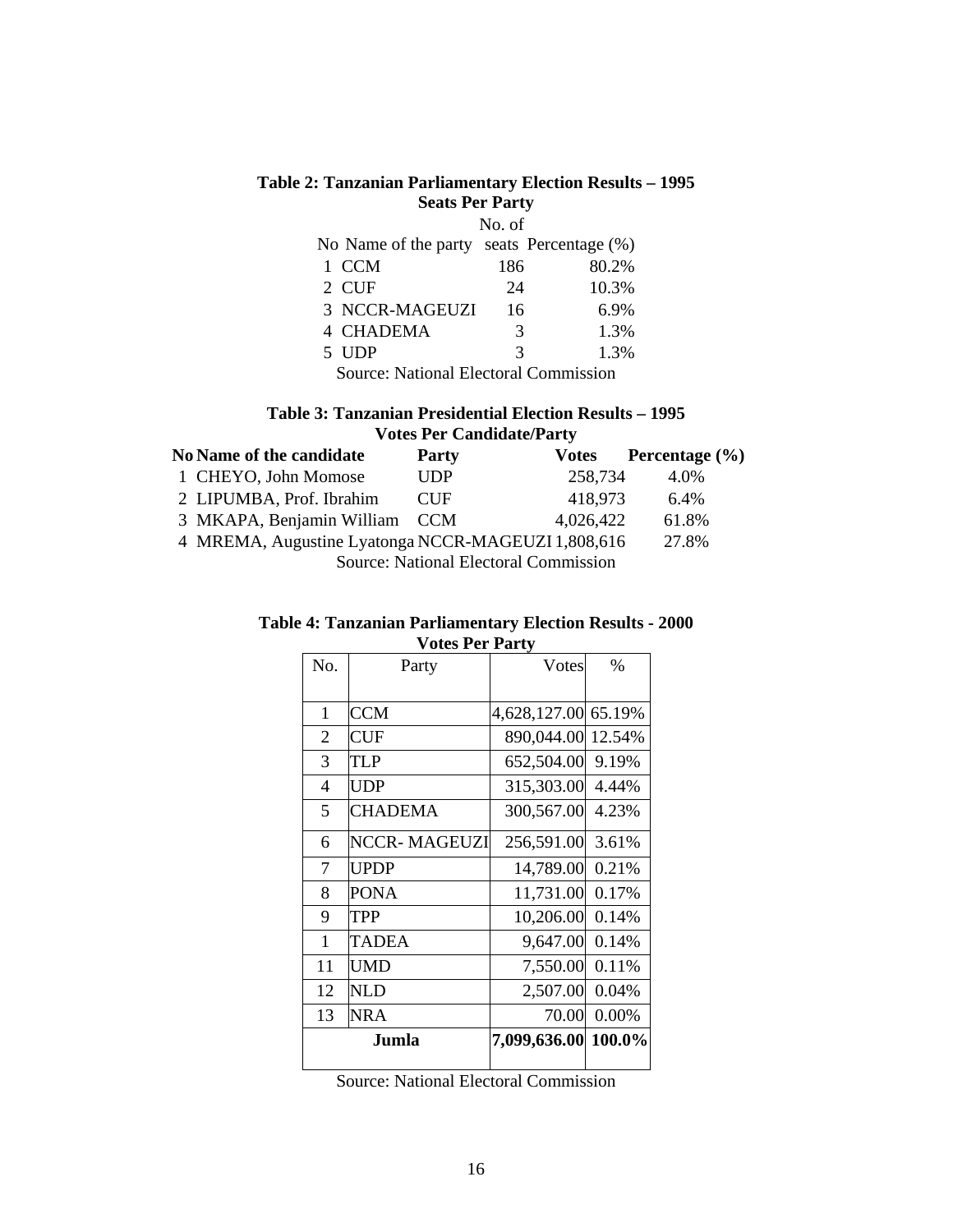| <b>Table 5: Tanzanian Parliamentary Election Results - 2000</b> |                        |  |
|-----------------------------------------------------------------|------------------------|--|
|                                                                 | <b>Seats Per Party</b> |  |

| No.            | Party               | <b>Seats</b>         | $\frac{6}{9}$ |
|----------------|---------------------|----------------------|---------------|
|                | <b>CCM</b>          | 202                  | 87.45%        |
| $\overline{2}$ | <b>CUF</b>          | 17                   | 7.36%         |
| 3              | <b>CHADEMA</b>      | 4                    | 1.73%         |
| 4              | <b>TLP</b>          | 4                    | 1.73%         |
| 5              | <b>UDP</b>          | 3                    | 1.30%         |
| 6              | <b>NCCR-MAGEUZI</b> |                      | 0.43%         |
|                | <b>TOTAL</b>        | 231                  | 100.00%       |
|                | $\sim$<br>$\cdots$  | $\sim$ $\sim$ $\sim$ |               |

Source: National Electoral Commission

| Table 5: Tanzanian Presidential Election Results – 2000 |  |
|---------------------------------------------------------|--|
| <b>Votes Per Candidate/Party</b>                        |  |

| No. | <b>Name of Candidate</b>         | <b>Party</b> | <b>Votes</b> | Percent. $(\% )$ |
|-----|----------------------------------|--------------|--------------|------------------|
|     | John Cheyo                       | <b>UDP</b>   | 342,891      | 4.2              |
| 2   | <b>Augustin Mrema</b>            | <b>TLP</b>   | 637,115      | 7.8              |
| 3   | Prof.Ibrahim Haruna<br>Lipumba   | <b>CUF</b>   | 1,329,077    | 16.3             |
|     | Benjamin William<br><b>Mkapa</b> | <b>CCM</b>   | 5,863,201    | 71.7             |
|     | <b>TOTAL</b>                     |              | 8,172,284    | 100              |

Source: National Electoral Commission

#### **The Composition of the National Assembly Required by the Constitution**

According to Article 66 of the Constitution, the National Assembly of Tanzania consists of the following categories of members:

- (1) Members elected to represent constituencies.
- (2) Women members whose number shall increase progressively starting with twenty per cent of the members named in sub-paragraphs (1), (3) and (4) of this paragraph, to be elected by the political parties that are represented in the National assembly in terms of Article 78 of the Constitution and on the basis of proportional representation amongst those parties.
- (3) Five members elected by the Zanzibar House of Representatives from among its members.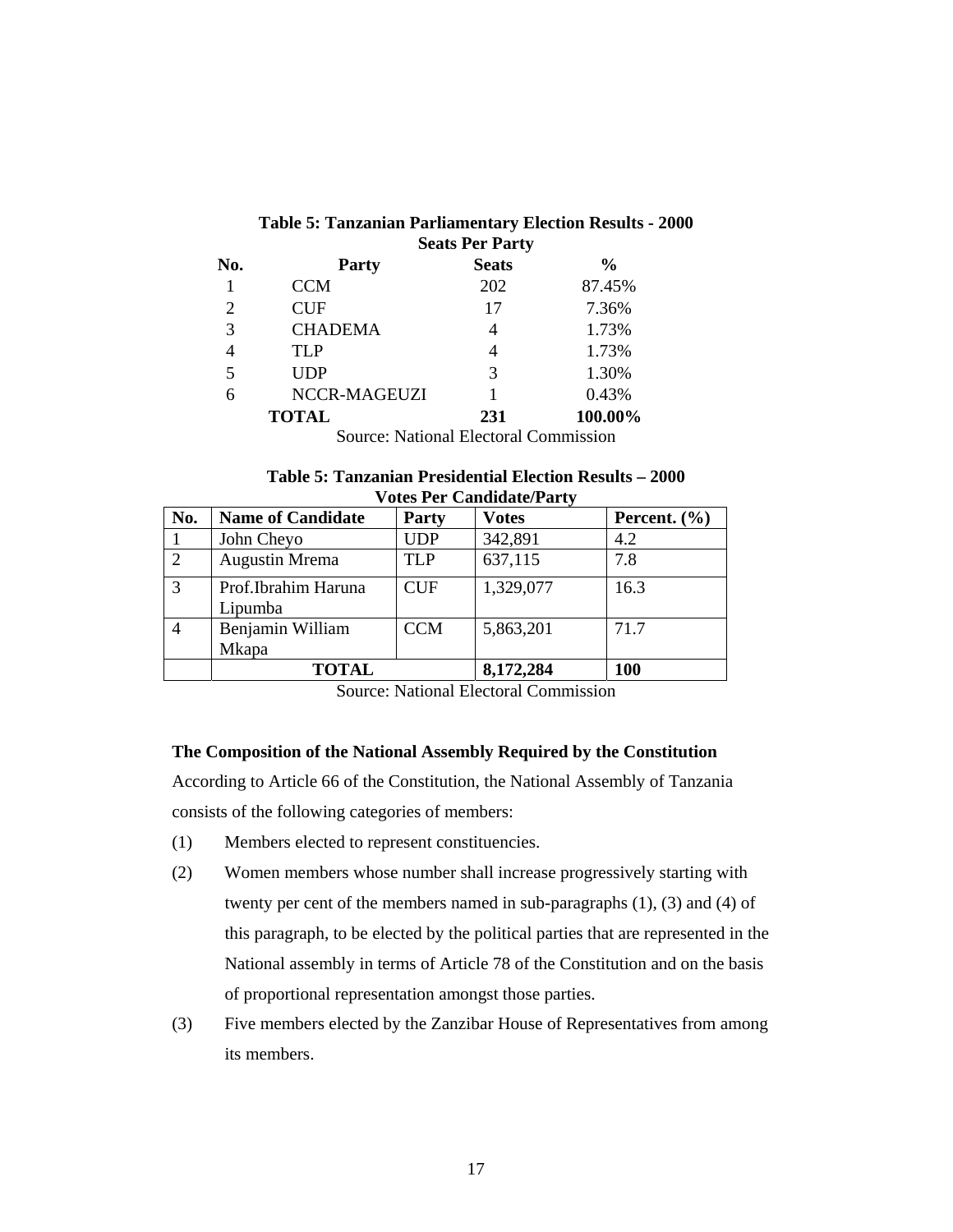- (4) The Attorney General.
- (5) Not more than ten members appointed by the President.

| Party           | <b>Consti</b><br>tuency<br><b>Members</b> | <b>Special</b><br>Women<br><b>Seats</b> | <b>President</b><br><b>Appoint</b> | <b>From</b><br><b>House</b><br>оf<br><b>Reps</b> | <b>Attorn</b><br>Gen | <b>Total</b>   | $\frac{0}{0}$ |
|-----------------|-------------------------------------------|-----------------------------------------|------------------------------------|--------------------------------------------------|----------------------|----------------|---------------|
| <b>CCM</b>      | 202                                       | 41                                      | 9                                  | 5                                                |                      | 258            | 85.4          |
| <b>CUF</b>      | 17                                        | $\overline{4}$                          | 1                                  | $\theta$                                         | $\theta$             | 22             | 7.5           |
| <b>CHADEMA</b>  | 4                                         |                                         | $\Omega$                           | $\overline{0}$                                   | $\overline{0}$       | 5              | 1.7           |
| <b>TLP</b>      | 4                                         |                                         | $\Omega$                           | $\theta$                                         | $\theta$             | 5              | 1.7           |
| <b>UDP</b>      |                                           |                                         | $\Omega$                           | $\Omega$                                         | $\theta$             | $\overline{2}$ | 0.7           |
| <b>Present</b>  | 228                                       | 48                                      | 10                                 | 5                                                | 1                    | 292            | 98.9          |
| <b>Strength</b> |                                           |                                         |                                    |                                                  |                      |                |               |
| <b>Vacant</b>   | 3                                         | $\overline{0}$                          | $\overline{0}$                     | $\theta$                                         | $\overline{0}$       | 3              | 1.0           |
| <b>Seats</b>    |                                           |                                         |                                    |                                                  |                      |                |               |
| <b>Required</b> | 231                                       | 48                                      | 10                                 | 5                                                | 1                    | 295            | 100           |
| <b>Strength</b> |                                           |                                         |                                    |                                                  |                      |                |               |

**Table 7: Numerical Strength of Parties in the Tanzanian Parliament – NOV 2004** 

Source: The Parliament of Tanzania website: www. parliament.go.tz/bunge/bunge.asp

As can be seen, the Tanzanian parliament has a significant number of legislators who are not directly elected by the constituency voters. These include the affirmative action women legislators, those appointed by the president, members from the Zanzibar House of Representatives, and the Attorney General – altogether numbering 64 or 21.7% of the total. Although the procedure for getting nominated for an affirmative seat is becoming progressively more transparent and competitive in some parties, notably in CCM, party leaders still have a substantial appointive power over the special 'women seats' parliamentarians. In any case the existence of the nonconstituency group of parliamentarians tends to cast doubt on their predisposition to challenging the government on non-performance and on behalf of civil society.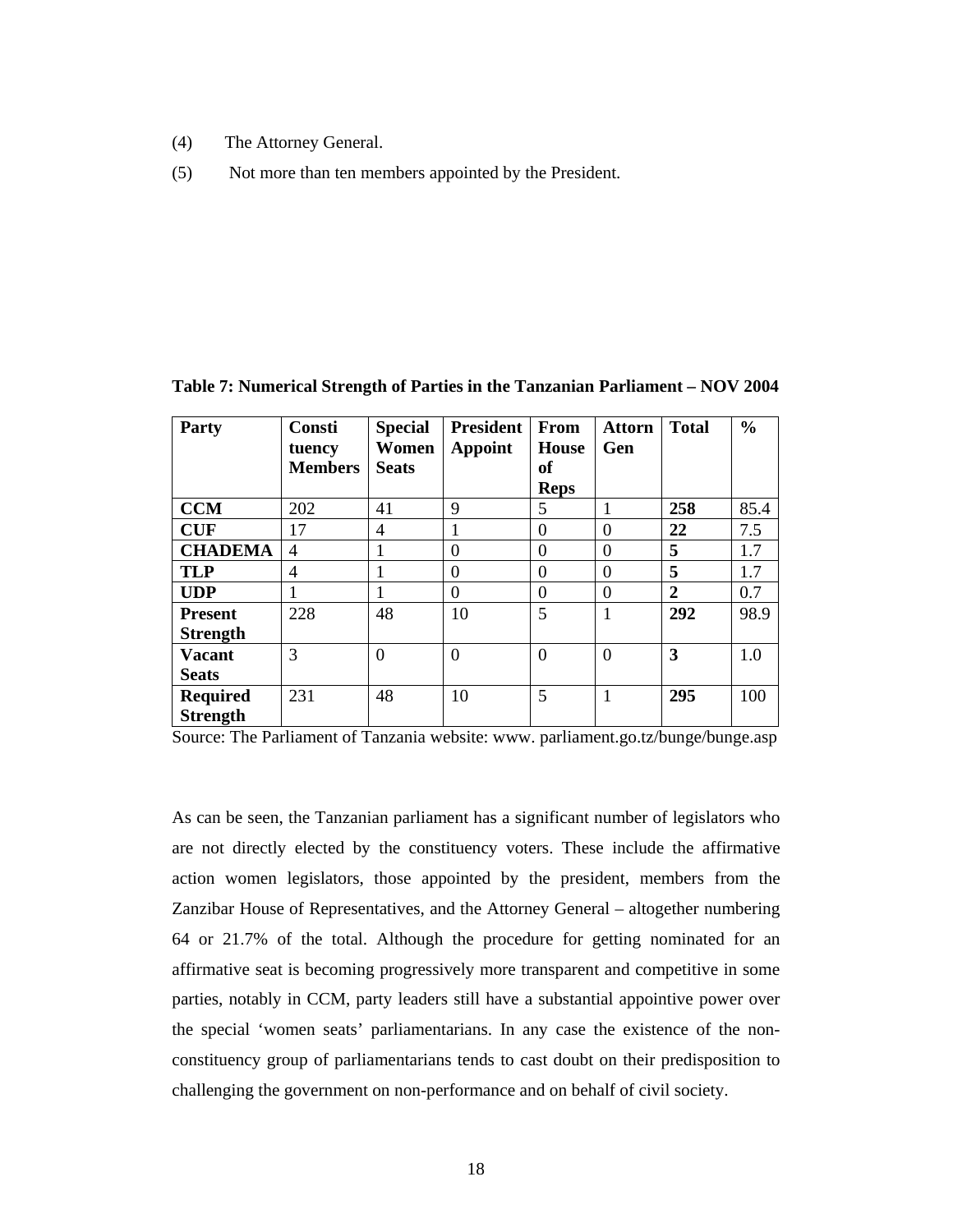As a matter of interest, there are 63 women representatives in Parliament, which is 21.4 % of the total. Among them, only 12 (or 4.1%) are constituency representatives. The ruling party, CCM is represented by 56 (or 89%) of those 63, and it is the only party with women who competitively won constituency seats.

A significant element of the composition of the Tanzanian parliament from the 2000 elections is the substantial lowering of the number of opposition members directly elected into Parliament – only 29, down from 46 in 1995. They have since lost two seats to the ruling party in by-elections. Even with the affirmative action seats the opposition now has only 34 seats in Parliament (or 11.5%). At some point, for more than a year, when CUF members had been expelled from Parliament for nonattendance, there were only 23 members of the opposition there (or 7.8%). All of this is bound to have a noticeable impact on the effectiveness of the opposition in scrutinizing the government and making it consistently accountable.

#### **THE NATIONAL ASSEMBLY'S ABILITY TO PERFORM ITS DUTIES**

**How much power does the parliament have, and how effective is it, to propose, debate and modify legislation?** 

**How does an act of parliament come into being and what are the functions and make-up of legislative committees?** 

**How may lower levels of governance and civil society actively participate in legislation?** 

The Parliament has various committees but for legislative purposes, the relevant committees are usually the Parliamentary Standing Committees. There are 15 parliamentary standing committees, namely: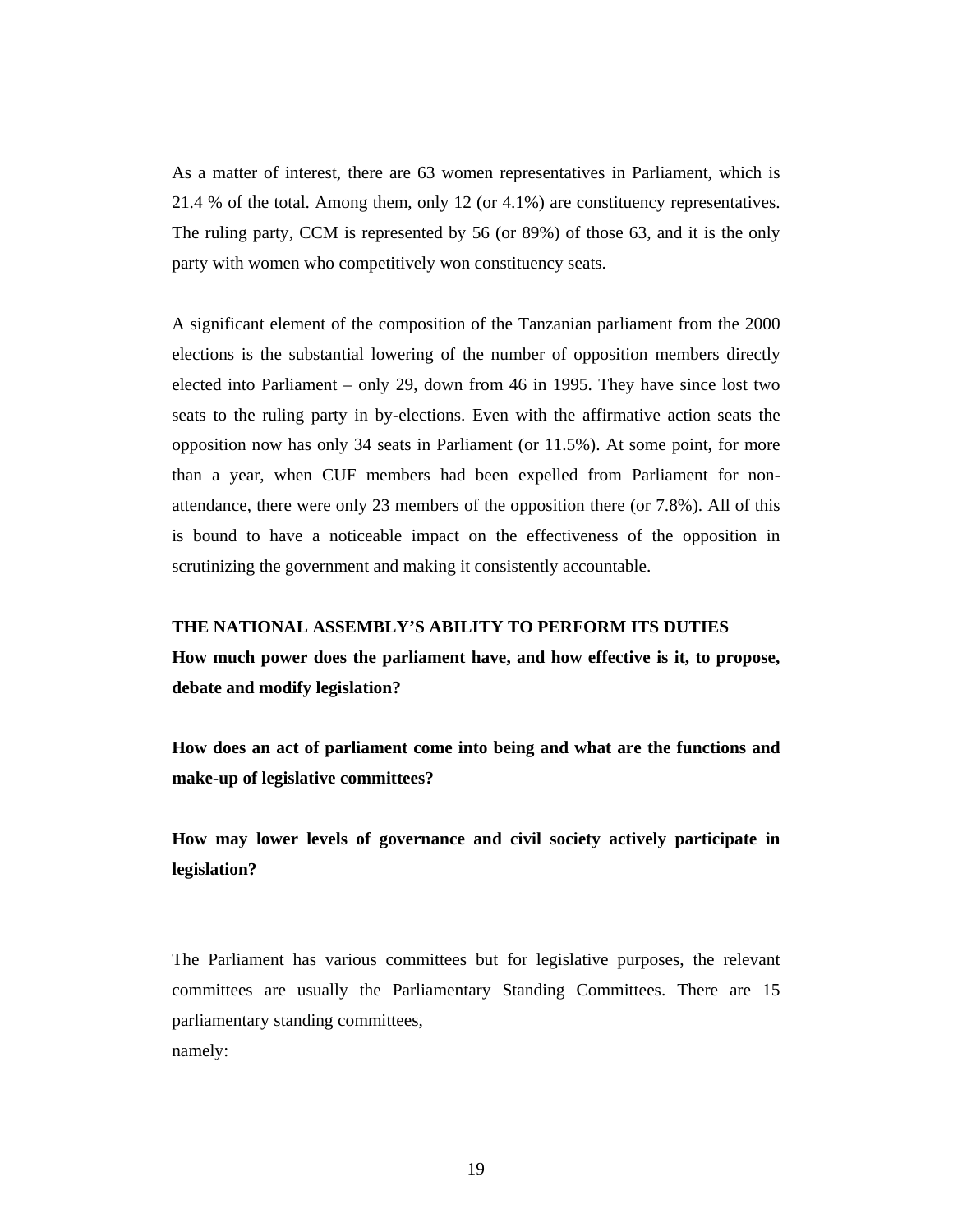(i) **Steering Committee** which is composed of the Speaker, his deputy, the Leader of Government Business in Parliament, the Leader of the Opposition in Parliament, Chairpersons of the Parliamentary Standing Committees, the Attorney General and the Clerk of the National Assembly. Its main function is to advise the Speaker on various Parliamentary activities, including charting out ways and means that will enhance efficiency of the Parliament and its various committees.

(ii) **The Finance and Economic Affairs Committee** consists of not more 30 members appointed by the Speaker. Its functions include to scrutinise bills related to finance and the economy, to discuss government reports on development and recommendations and to follow up implementation of the various national development plans. The committee also must evaluate various projects in the private sector and relate or contrast them with national plans.

(iii) **The Legal and Constitutional Affairs Committee** has not less than 12 but not more than 15 members appointed by the committee. It main functions include to scrutinise relevant bills, to investigate issues of breach of the constitution as directed by the Speaker, to investigate all secondary or delegated legislation.

(now constitutional legal and public admin)

(iv) **Public Accounts Committee** has not less than 12 but not more than 15 members appointed by the Speaker. The Chairman of this committee must necessarily come from among Members of Parliament from opposition parties (according to section 87(5) of the parliamentary standing orders). Its main functions include to scrutinise government expenditure and the Controller and Auditor General report. The committee must satisfy itself that government money was spent as intended and that the expenditure was authorised by proper officers.

(v) **The Public Investment Committee** has not less than 12 but not more than 15 members appointed by the Speaker. Its main functions include to scrutinise parastatal accounts as well as evaluating their efficiency and viability. The committee also must investigate various parastatal projects. (Now Investment and trade)

(vi) **Foreign Affairs Committee** must have not more than 30 members appointed by the Speaker. Its functions include to discuss reports on foreign affairs and international cooperation, to analyse the implementation of the foreign policy and to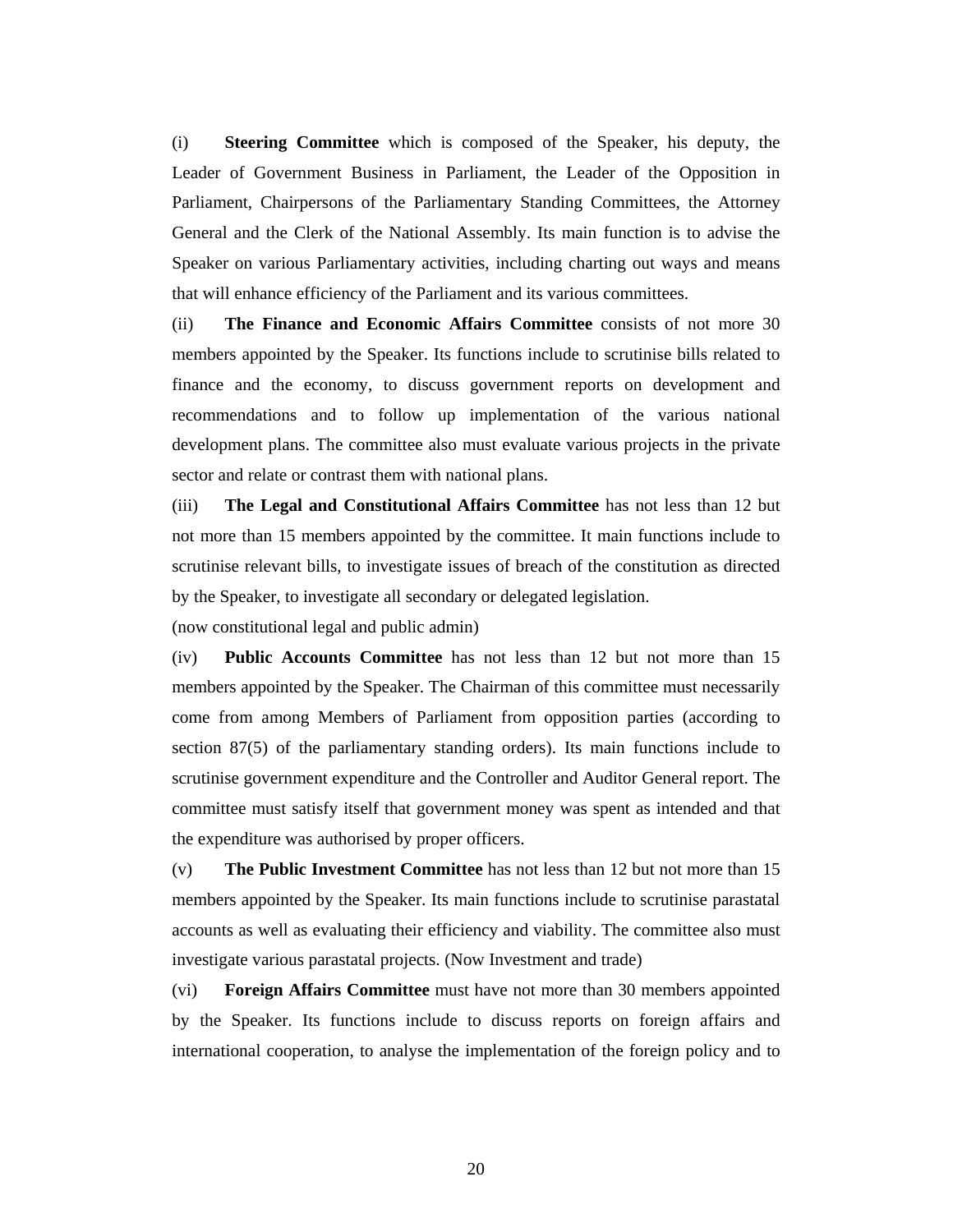follow up and discuss various foreign incidences and conflicts and advise the government accordingly.

(vii) **Parliamentary Standing Orders Committee** is composed of the Speaker, his deputy and not less than 10 but not more than 13 legislators appointed by the Speaker. Its functions include to recommend amendments in the National Assembly's Standing Orders, to investigate complaints on standing orders lodged by any member or the Speaker and to investigate and report on a complaint on a decision by the Speaker which has aggrieve a member of Parliament.

(viii) **Defense and Security Committee** is composed of the Leader of the Government Business in Parliament, a minister responsible for defence and not less than 12 but not more than 15 members appointed by the Speaker. Its functions include discussing budgetary estimates for defense and security organs, discussing citizens' security and other issues related to defense and security.

(ix) **Parliamentary Immunity and Privilege Committee** consists of not less than 12 but not more than 15 members appointed by the Speaker. Its main functions include to design better ways of service delivery to Members of Parliament, to discuss issues related to salaries, allowances and other remuneration packages to Members of Parliament as well as to investigate issues related to rights, immunity and powers of the Parliament.

(now parliamentary priviledges, ethics and powers)

(x) **Social Service Committee** consists of not more than 30 members appointed by the Speaker. Its main functions include follow up of issues related to social welfare and and social services including issues related to science and technology. It may also discuss any issue as directed by the Speaker.

(xi) **Environmental Committee** consists of not more than 30 members appointed by the Speaker. Its main functions include following up of

implementation of the national environmental policy and following up of environmental conservation. (now natural resources and environmental)

(xii) **Women Affairs and Selected Groups Committee** consists of not more than 30 members appointed by the Speaker. Its main functions include to follow up implementation of the women development policy and that of over underprivileged groups; and follow up of service delivery to these groups.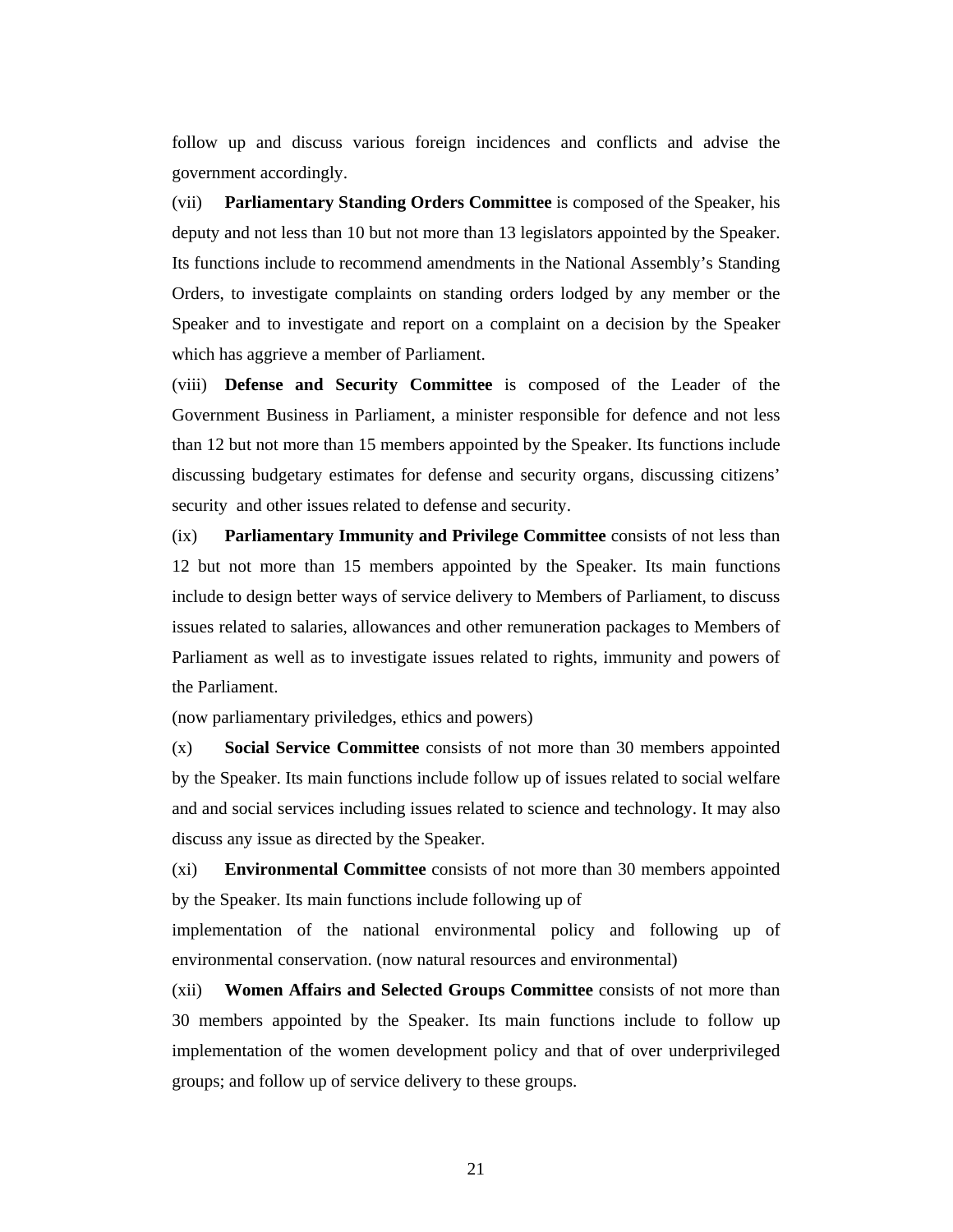(now social welfare and community development)

(xiii) **Local Government Accounts Committee** consists of not less than 12 but not more than 15 members appointed by the Speaker. Its major functions include to scrutinise local government expenditures and the report of the Controller and Auditor General on local government, to ensure that money allocated to the local government councils is used as approved by the relevant authorities. (now local authority accounts)

- (xiv) **Agriculture and land development**
- **(xv) Economic Infrastructure**

## **Availability of facilities to members of the legislature to perform their legislative and scrutiny functions.**

To enable them to comfortably discharge their duties, an MPs are paid a salary, which is just below that of a deputy government minister. They are paid allowances to maintain offices back in their constituencies and they are provided with funds for paying personal drivers. The MPs are also paid handsome daily allowances whenever the Parliament is in session. By and large, the Tanzanian MP is arguably well facilitated financially to perform his or her legislative and scrutiny functions.

As regards transport, Tanzanian MPs are very well facilitated in that area. The government extends a loan of up to 20 million Tanzanian shillings to every MP to purchase a personal vehicle. The loan is recovered by way of deductions from the legislators' monthly salary. Apart from the loan to acquire the vehicle, an MP is also paid a monthly allowance to foot fuel costs. The vehicle and the fuel allowances adequately equip the MP to enable him to travel in his constituency to canvas for opinion as well as visiting other places for consultancy. MPs are also paid gratuity of some 20 million shillings after completion of each parliamentary term of five years

All of the MPs are equally treated in all these financial aspects except the women special seats (legislators) and presidential appointed parliamentarians. These do not represent election constituencies and they are, as such, not paid office maintenance allowances.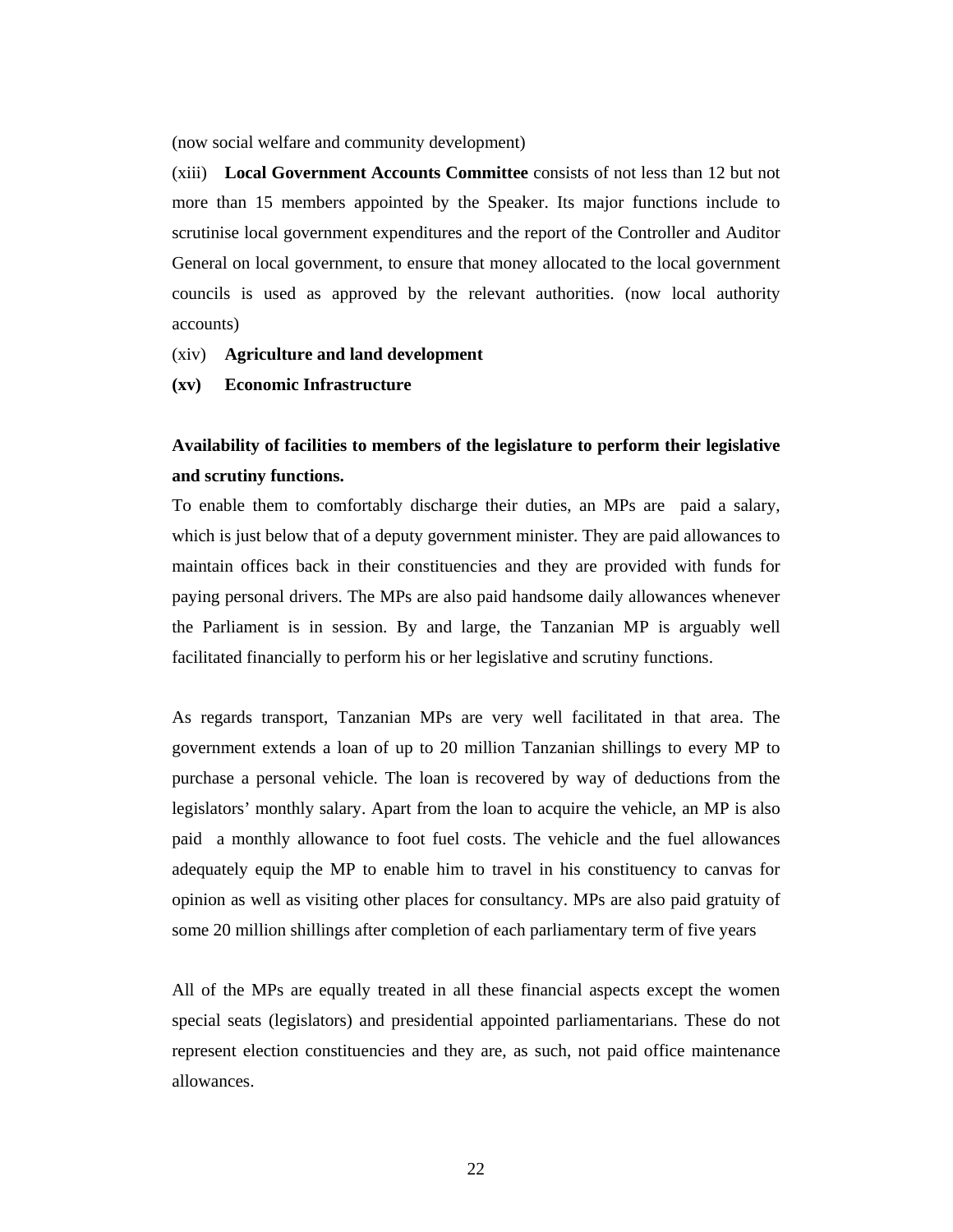The Office of the Parliament is equipped with various facilities including library, telephone, fax, internet, medical services and secretarial services. All members of Parliament be they from the ruling party, opposition parties, men or women are free to use the facilities.

#### (Expand and qualify with the NDI study, the UNDP consultancy and interviews)

According to Act No 3. of 1998, Members of Parliament are also allowed to have access to important information in government offices. Under this Act, all members are treated equally. The presence of the Act not withstanding, there have been instances where some MPs have been denied access to information or cooperation all together. Opposition Members of Parliament are usually the victims in this aspect. On several occasions they have been denied cooperation by government officials. Some government officials especially at regional and district level fear that cooperating with an opposition member can be interpreted as an act aiming at weaken the ruling party (Mosi, REDET 2000) .

The biggest problem as regards to access to facilities by Members of Parliament arises when they go back to their respective election constituencies. Many of the MPs' offices in the regions have no basic office equipment such as computers, typewriters etc. This makes it difficult for MPs to process opinions gathered from the electorate. Such limitation undermines the effectiveness of the MP to discharge his or her duties.

One area in which the office of a Member of Parliament is enormously underresourced is in regard to human resources in the form of staff or aides. In developed countries like Britain and the United States of America, legislators have aides who advise them on policy matters, undertake research, organise civic functions, do fundrising as well as lobbying local councils and the other actors (Gasarasi 2000). Tanzanian legislators do not have this facility, an omission that has immense bearing on their efficiency and effectiveness in legislative and scrutiny functions.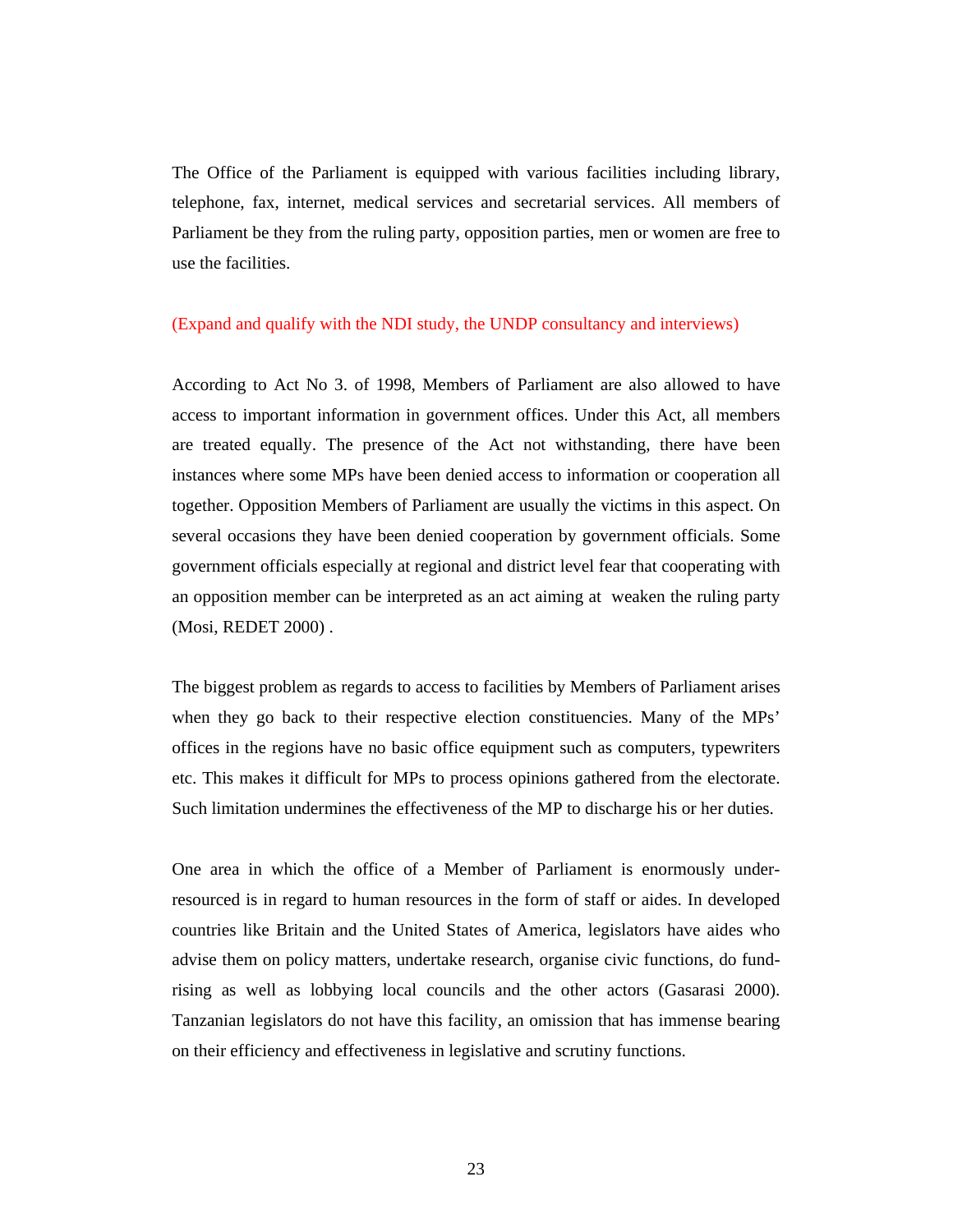#### **Legislative capacity for performing functions**

Article 4(2) and 63(2) of the Constitution of the United Republic recognises the legislature as the only branch of the government empowered with legislative functions. The articles also empower the legislature to scrutinise government performance and advise the government and its organs in the implementation of its various tasks.

This not only makes the Parliament a law making body but also a watchdog, a capacity that always keeps the executive in constant check.

The Constitution of the United Republic guarantees the legislature freedom of expression and discussion, which cannot be impeached or questioned by any court or any organ outside the Parliament. In the same vein, a Member of Parliament cannot be prosecuted for anything uttered or done in Parliament.

Article 101 of the Constitution of the United Republic empowers the Parliament to enact any law to enable courts and the judiciary system to protect procedures and the freedom of expression and discussion in Parliament.

The legislature is also provided with its own budget to undertake its activities. It also has facilities including offices, trained manpower, vehicles, equipment etc to help it discharge its duties smoothly. Most of the legislators are professionals in various fields, thus making the legislature a multi-disciplinary organ capable of tackling any problem.

However, there are several constraints affecting the capacity of the legislature. These are constitutional, legal, functional and procedural constraints.

#### (i) **Constitutional constraints**

The legislative process of the Parliament in Tanzania is never complete without the involvement of the President. According to Article 62(1) of the Constitution of the United Republic, the Parliament consists of two parts - the President and Members of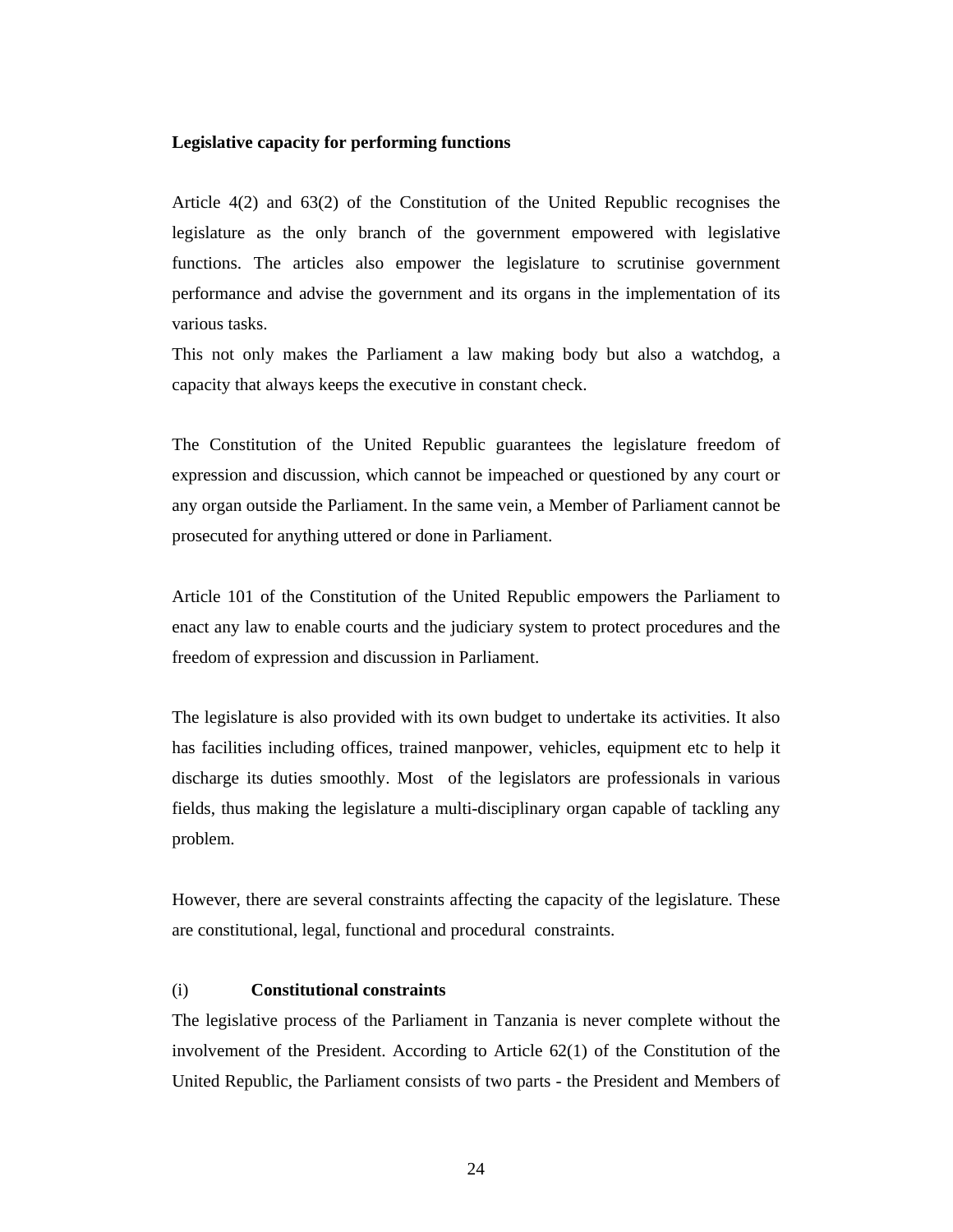Parliament or the National Assembly. While the National Assembly is an organ which actually makes laws, not a single law in Tanzania can function without being assented by the President. This is a limitation of a kind.

The legislative capacity of the National assembly is also limited by Article 64(2) of the Constitution of the United Republic which only allows it to legislate laws related to the union matters. Other laws in Zanzibar are legislated by the Zanzibar House of Representatives.

Unless a minister has made a presentation in Parliament on behalf of the President, the following issues cannot be deliberated upon by the Parliament.

- (a) A bill concerning changes of tax rates unless the changes bring about tax reduction; ordering payment or expenditure from the Consolidated Fund or making changes on expenditure for money from the fund in any manner rather than reduction of that expenditure; Ordering that money which was not budgeted be withdrawn from the Consolidated fund; or cancellation of any debt which the government is owed.
- (b) Any motion with intention to change the above.

The constitution of the United Republic empowers the President to dissolve the Parliament. By utilising Article 90(2)(b), the President can dissolve the Parliament if it refuses to pass the annual budget of the government; if the national assembly refuses to pass a bill deemed important to the government especially when the government thinks its is logical to call for a general election rather than appoint another Prime Minister.

The President can also dissolve the Parliament if the National Assembly passes a bill which is rejected by a President, but upon taking it back to Parliament, the same bill is passed again by more than two-thirds of the members.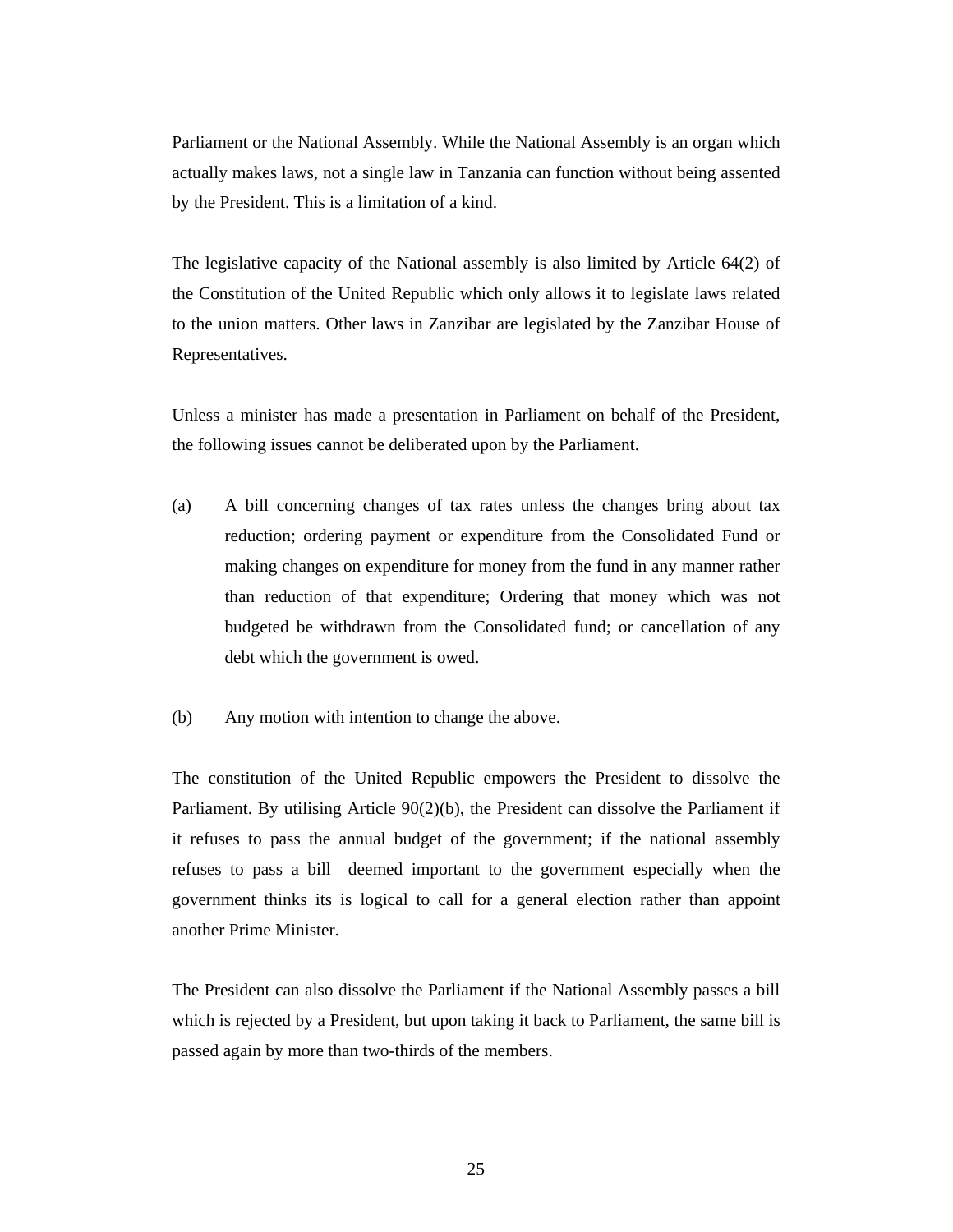This presidential power of dissolution dents the capacity of the legislature because it instills fear within the house as well as impairing MPs effectiveness as spokespersons of the people.

#### **(ii) Political system**

The political system in Tanzania, which lays empasis on "party government", constrains the functions of the legislature. This creates room for both the government and political parties to control legislators.

Very often, a legislator is expected to support party decisions even when they work contrary to the wish of his people. It must be remembered that a legislator must be sponsored by a political party and he is, therefore, expected to return favours by supporting the party wholesomely. A Member of Parliament who loses a party membership, he/she automatically loses his seat because all legislators must be members of political parties. In other words, all members of parliament are indirectly coerced to be submissive to their relevant parties if at all they intend to remain Members of Parliament and keep alive their aspiration for the re-election.

On the other hand, since the government controls most of the resources which Members of Parliament need to service their constituencies, they must somehow toe the line of the government.In so doing they compromise their capacity to authorise the budget, approve key appointments, scruitinise government performance and to initiate impeachment process against a lame president.

#### **(iii) Bureaucracy and procedural problems**

The legislative capacity of legislatures is limited by the practice on the part of the government (the major sponsor of bills) which has failed to ensure that Members of Parliament receive bills on time. Bills rarely reach the constituency in time to solicit views that can help the MPs to contribute meaningfully in parliamentary debates. This hinders the effectiveness of the MPs to ensure that the bills passed reflect the wishes of their people.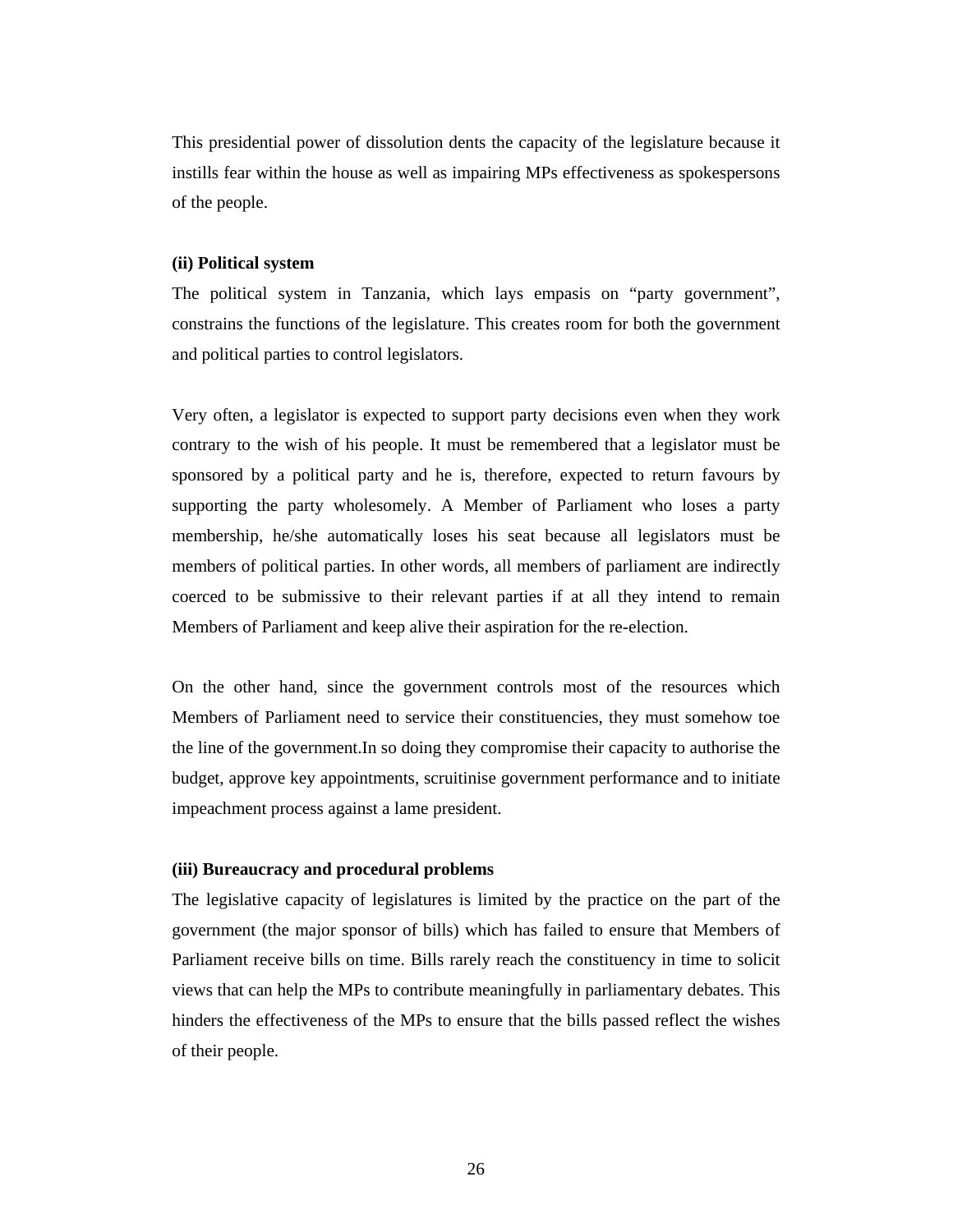This problem is exacerbated by lack of a firm legislative calendar. Some bills are presented under a certificate of urgency, a trick that is often used by the executive to deny oversight committee members and legislators enough time to make consultations that can enable them to thoroughly analyse government bills.

The legislative process is also limited by the presence of section 69(2) of the Parliamentary standing orders which denies members of oversight committees the powers to make changes to any government bill and any other bill for that matter. This means that the committees can only deliberate and make recommendations that the government can accept or ignore.

#### **(iv) Limitation of resources**

Though the parliament is provided with its own budget, the funds set aside for various activities, especially those involving the committees are always not enough. As a result the committees are obliged to meet for only a few days so that their expenditure remain within the budget. This hinders research and investigation which is important in putting the government to task.

The government's ability to bulldoze standing committees and hoodwink the whole assembly into accepting its position undermines the parliament's constitutional responsibility to supervise the government.

For example, when discussing the Loans and Advances Realisation Trust (Amendments) Bill, 1996, Hon. Juma Akukweti, then Chairman of the Finance and Economic Affairs Committee complained that the government had denied them the opportunity to research and make expert consultation. The committee refused to discuss the bill and asked for at least a month to discuss it. The government ignored the committees' recommendations and presented the bill to the full house plenary of parliament. It was discussed and passed by the parliament. (Hansard, 18 April, 1996, pp 90-96)

#### **What is the extent of the power of the National Assembly**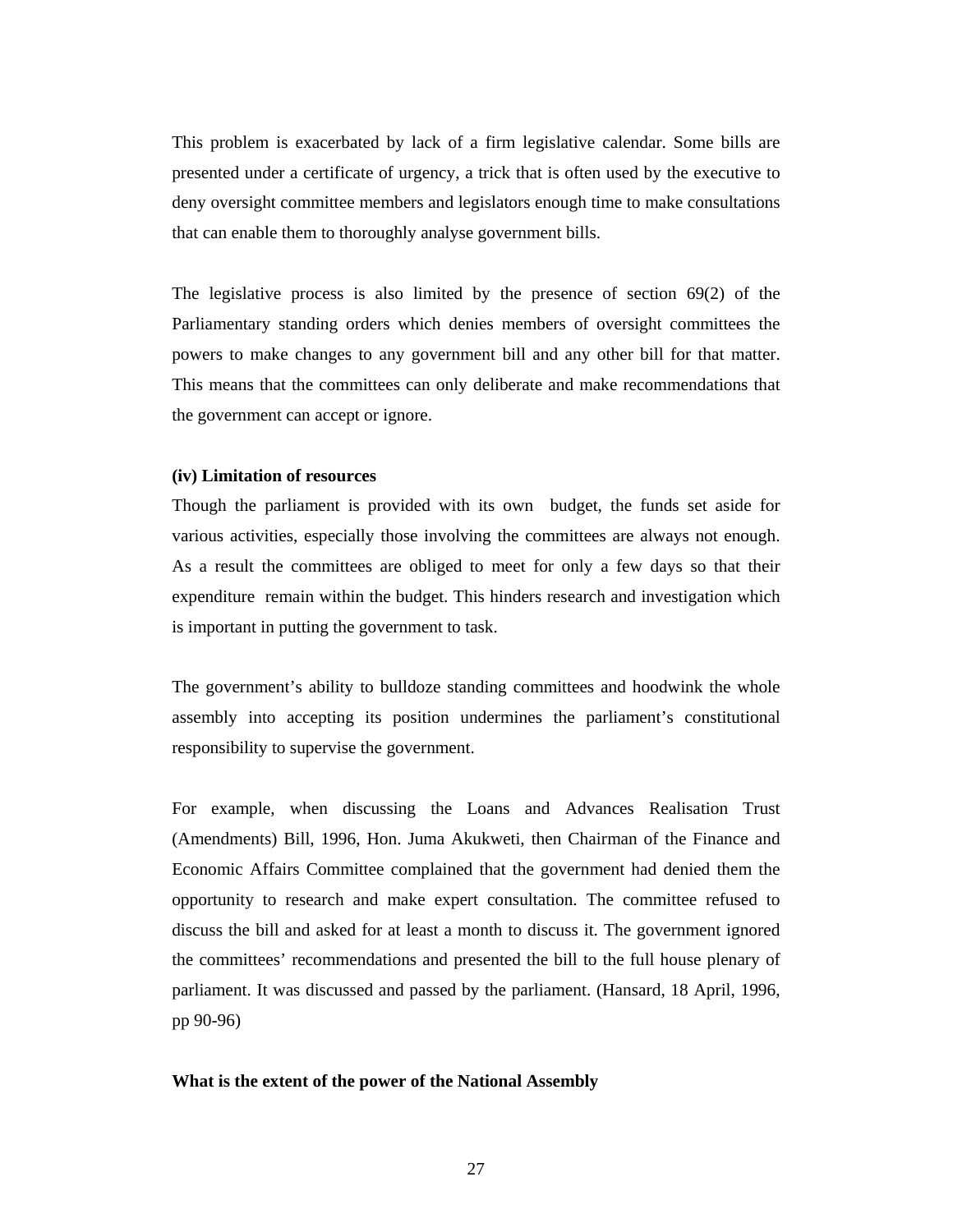**to oversee and supervise the executive?** 

## **Can you describe the composition and activities of the National Assembly's specialist oversight**

**Committees?**

Article 4(2) and 63(2) of the Constitution of the United Republic of Tanzania empower the legislature to scruitise performance of the government in various activities. The legislature can do that by asking a government minister questions related to a certain public activity and by deliberating on budgetary estimates of each ministry during the annual budget session. The Parliament is also empowered to discuss and approve plans of the government of the United Republic as well as enacting laws to supervise the implementation of those plans. The legislature also discusses and ratifies all conventions involving the United Republic of Tanzania.

Leave for questions, which are posed by individual Members of Parliament or private motions, the rest of the scrutiny of government activities are done by committees. The most common committees for scruitinising government activities are the Parliamentary Standing Committee, the Parliamentary Sectoral Committee - which mainly deals with government budget, and the Parliamentary Select Committee. In the following paragraphs we shall explain in details how each of those procedures are used to check the government.

#### (i) **Questions**

A government minister may be asked any question related to issues under his ministry. According to section 33 of the Parliamentary Standing Orders, the question must aim at obtaining a particular information or emphasizing that certain measures should be taken or an obligation be fulfilled in a certain area.

Normally questions in Parliament are responded to orally unless the questioner is not present during question time, in which case if the Speaker does not allow another legislator to ask the question on his/her behalf, then the responsible minister will have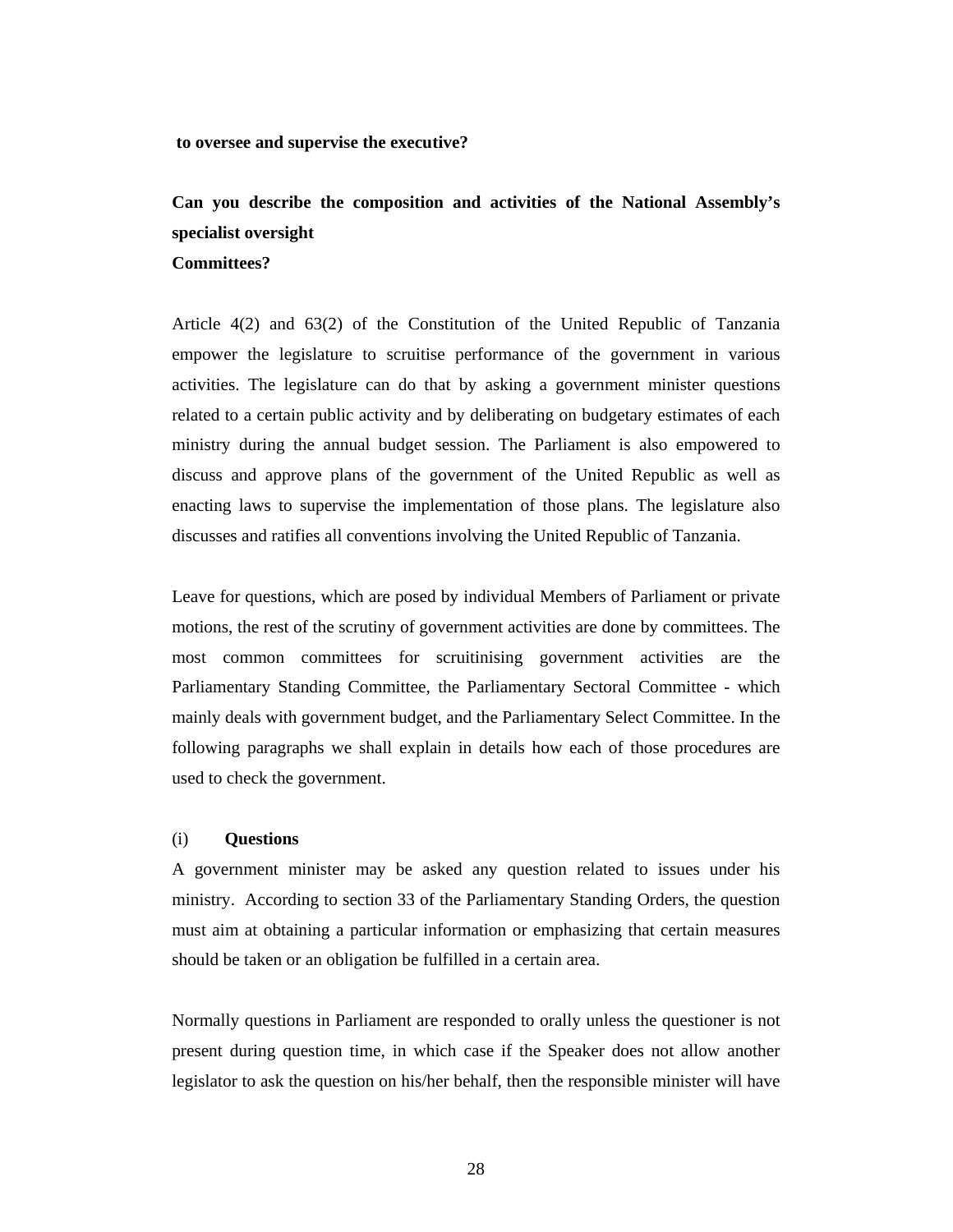to send a written answer to the Clerk of the National Assembly so that it is documented. A member of Parliament will not be allowed to pose more than four questions in one session, except in the budget session. On the other hand, a Member of Parliament is allowed to ask not more than two supplementary questions for each principal question.

#### **(ii) Parliamentary Standing Committees**

According to section 90(1) of the Parliamentary Standing Orders, every Parliamentary Standing Committee must follow up promises given by the executive in the Parliament. The committees must investigate and report on the efficiency of the government in its various activities and point out issues that demand attention of the legislature. This role enables the committees to act as watchdog in that they scrutinise government performance.

Each committee follows up issues related to its jurisdiction. The task of each committee is given in **8.1 above**

#### **(iii) Parliamentary Sectoral Committee**

These are committees that are tasked with going through budgetary estimates for various ministries. All government budget estimates must be subjected to scrutiny by these committees before they are presented in Parliament. The committees analyse the estimates and make recommendations so that the budgetary estimates can be improved upon. There are eight such committees each consisting of an average of 30 members. The committees are:

- (a) **The Finance and Economy Sectoral Committee** which will discuss estimates from the ministries of finance and that of the President's Office (Planning and privatisation).
- (b) **The Social Development Sectoral Committee** which will discuss estimates from the ministry of The Vice President's Office (Environment and poverty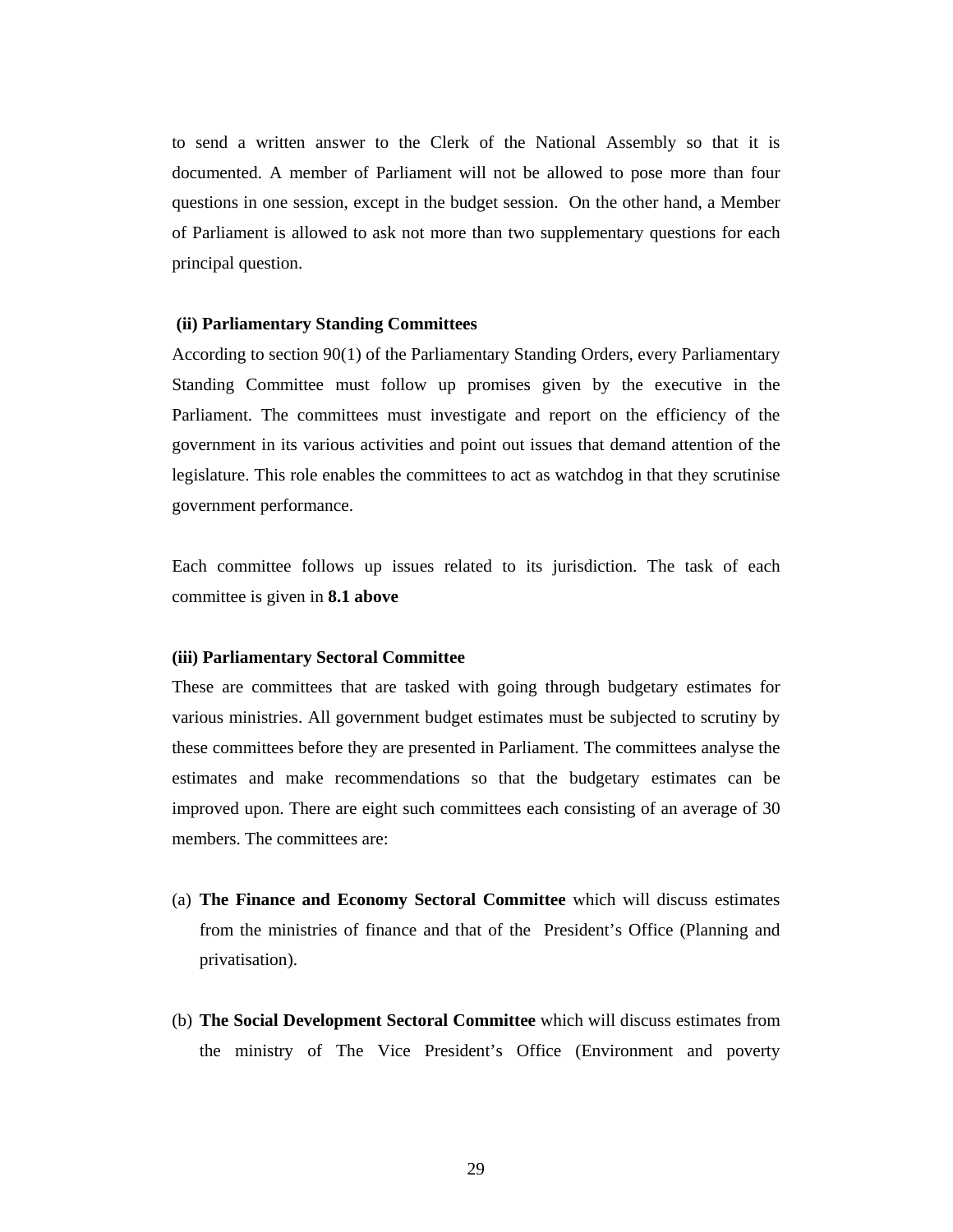alleviation), ministry of community development, women affairs and children, ministry of labour, Youth Development and Sports.

**(c ) Infrastructure Sectoral Committee** which will discuss estimates from the ministry of works and the ministry of Communications and transport.

 **(d) Production Sectoral Committee** which will discuss estimates from the ministry of Agriculture and Food Security, the ministry of Cooperatives and Markers, the ministry of Livestock Development and Water, and the ministry of Land and settlement development.

**(e)The Administration Sectoral committee** will discuss estimates from the Prime Minister's Office, the Central establishment, the ministry of justice and Constitutional Affairs, and the ministry of regional administration and local governments.

**(f)The Foreign, Defence and Security Sectoral Committee** will discuss estimates from the ministry of home affairs, the ministry of defence and National Service, and the ministry of Foreign Affairs and International Cooperation.

**(g)The Commerce Sectoral Committee** will discuss estimates from the ministry of industry and trade, the ministry of natural resources and trourism and the ministry of mineral and energy.

**(h)The Social Services Sectoral Committee** will discuss estimates from the ministry of health, the ministry of education and culture, and the Ministry of Science, Technology and Higher Education.

After scrutiny, these committees make recommendations which are tabled in Parliament for discussion. The recommendations sometime lead to amendment of certain sections of the budget.

#### **(iv) Parliamentary Select Committee**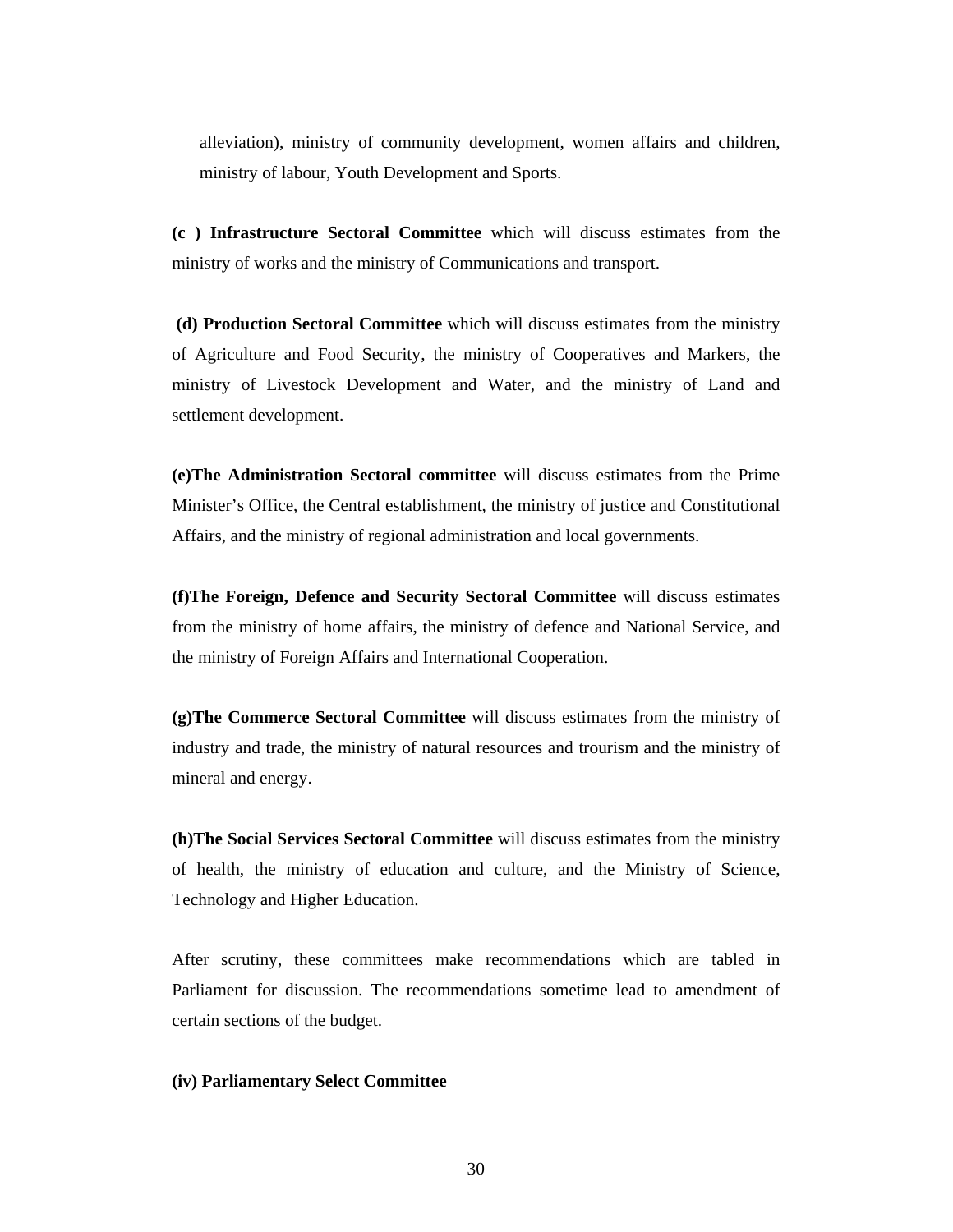The Parliament can form a select committee if a motion has been moved in Parliament to that effect. A notification of an intention to form a parliamentary select committee is usually given orally by a legislator during discussion of any matter. The motion is then filed in writing with the Clerk of National Assembly and it will be scheduled for presentation in Parliament.

A Parliamentary Select Committee consists of not more than five members, all appointed by the Speaker. It must necessarily be chaired by a Member of Parliament who moved a motion to form the committee.

The committee will be tasked to investigate the issue which led to its formation. The committee is empowered to summon government officials or individuals to appear before it. After completion of its investigation, the committee will submit its report in Parliament, including its recommendations. Through such committees, the parliament can investigates certain acts of the executive and recommend measures to rectify anomaly.

#### **(v) Private motions**

A Member of Parliament may move a private motion suggesting that a certain issue relating to the activities of the government or any other issue be discussed by the Parliament. The relevance of the motion will be decided by the Parliament by acclamation.

Unless the Speaker decides otherwise, a motion which has been accepted for discussion by the Parliament will be sent to the relevant Standing Committee for scrutiny. The committee is not allowed to amend the motion (Parliamentary Standing Order Section 43).

Upon presentation in the Parliament, the motion will be discussed, starting with presentations from the Chairman of the committee which scrutinised the motion. If the motion was moved by the government, then the opposition spokesperson will be required to comment on it and if it was not moved by the government, the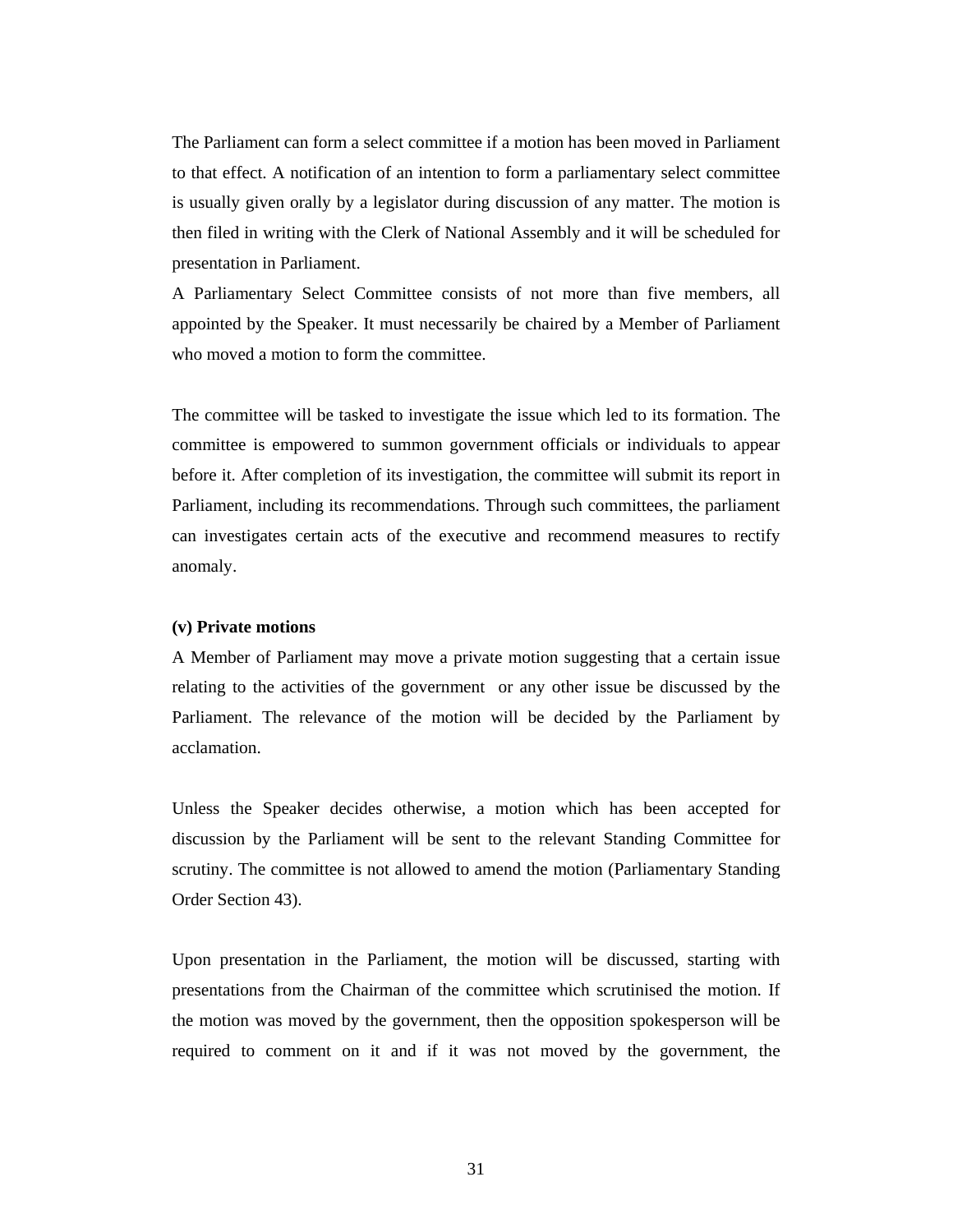spokesperson for the government will be required to give the government opinion on the motion.

After discussion the Speaker will have to ask the members if they support the motion. Acceptance will be made by acclamation.

#### **(vi) House debates**

When an issue (whether it is a bill, a private motion, policy, an annual report or an international convention) is tabled in Parliament and found worth discussing, it is ultimately brought before the entire house for debate. These plenary sessions provide Members of Parliament with an opportunity to criticise and find fault with the government for its actions. This procedure keeps the government in check because it forces the executive to be clean least it is censured by legislators.

## **The powers of the Nationa Assembly to question ministers, to demand information and to consult experts in particular areas or issues.**

As stated above the legislature (be it through a Member of Parliament or a committee) can question a minister or require him to disclose information. Such information is sought by way of asking a question or by an order of by a parliamentary committee.

#### **(i) Questions**

A government minister may be asked any question related to issues under his ministry. Among other things, the question must aim at obtaining a particular information. Normally answers to the questions are given orally but if the legislator who wrote the question is present during question time, and the Speaker does not allow another legislator to ask the question on his/her behalf, then the responsible minister will have to send a written answer to the Clerk of the National Assembly so that it is documented.

According to section 37A of the Parliamentary Standing Orders, a government minister is obliged to answer each question thoroughly well. Unless the answer to the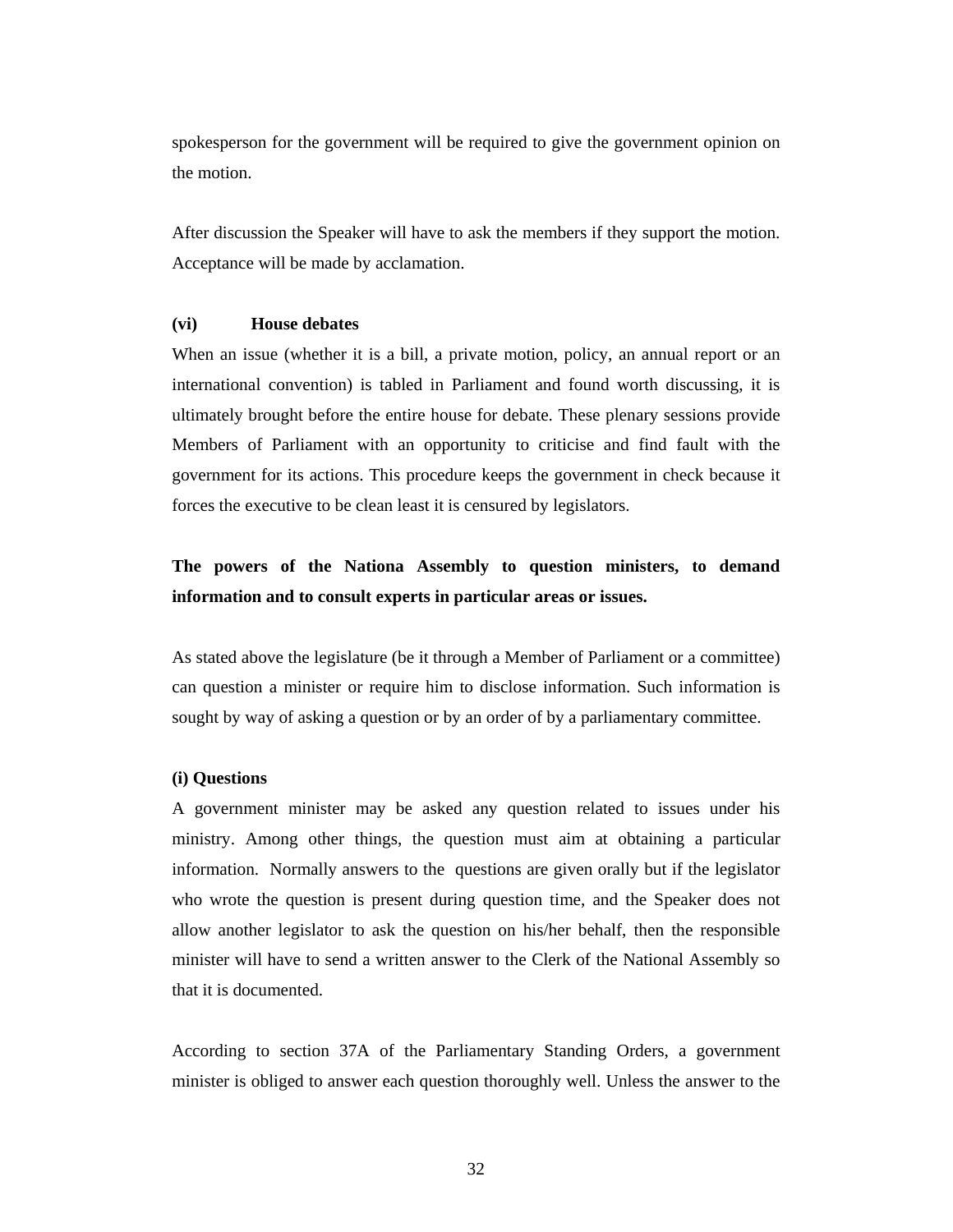question is very long or involves a lot of statistics, the minister must give the questioner a written copy of the answer short after the start of the question time but before the question is asked in Parliament. Other ministers may give supplementary replies to the answers given by their fellow minister. This is all aimed at ensuring that the legislature (legislator) gets the information needed.

For example, in February, this year (2002), the Member of Parliament asked the government to disclose the articles of the union as signed by Mwalimu Julius Nyerere (former president of Tanganyika) and Abeid Amani Karume (former president of Zanzibar) when the two countries united in 1964. Following irresponsible responses from the minister for justice and constitutional affairs, other legislators joined in to demand the same which made the minister to apologise and issued the whole house with copies of the document. (Daily News February, 13, 2002).

#### **(ii)Parliamentary committees**

Parliamentary Standing Committees are allowed by section 88(6) of the standing orders to invite experts and other people to discussion any issue tabled before the committees. The invited people will, however, have no right to vote. Every committee is obliged to table reports of its activities in Parliament.

During the budget session, revenue and expenditure estimates are scrutinised by parliamentary sectoral committees. These are committees that are tasked with going through budgetary estimates for various ministries. All government budget estimates must be subjected to scrutiny by these committees before they are presented in Parliament. The committees analyse the estimates and make recommendations so that the budgetary estimates can be improved upon. There are eight such committees each consisting of an average of 30 members.

The sectoral committees may invite professionals from government ministries to explain some technical issues before the committees draw their recommendations. This enables the legislature to get specialised expetise on various in the budget. The committees are empowered to summon any accounting officers of any government ministry or department for questioning. The committee may recommend that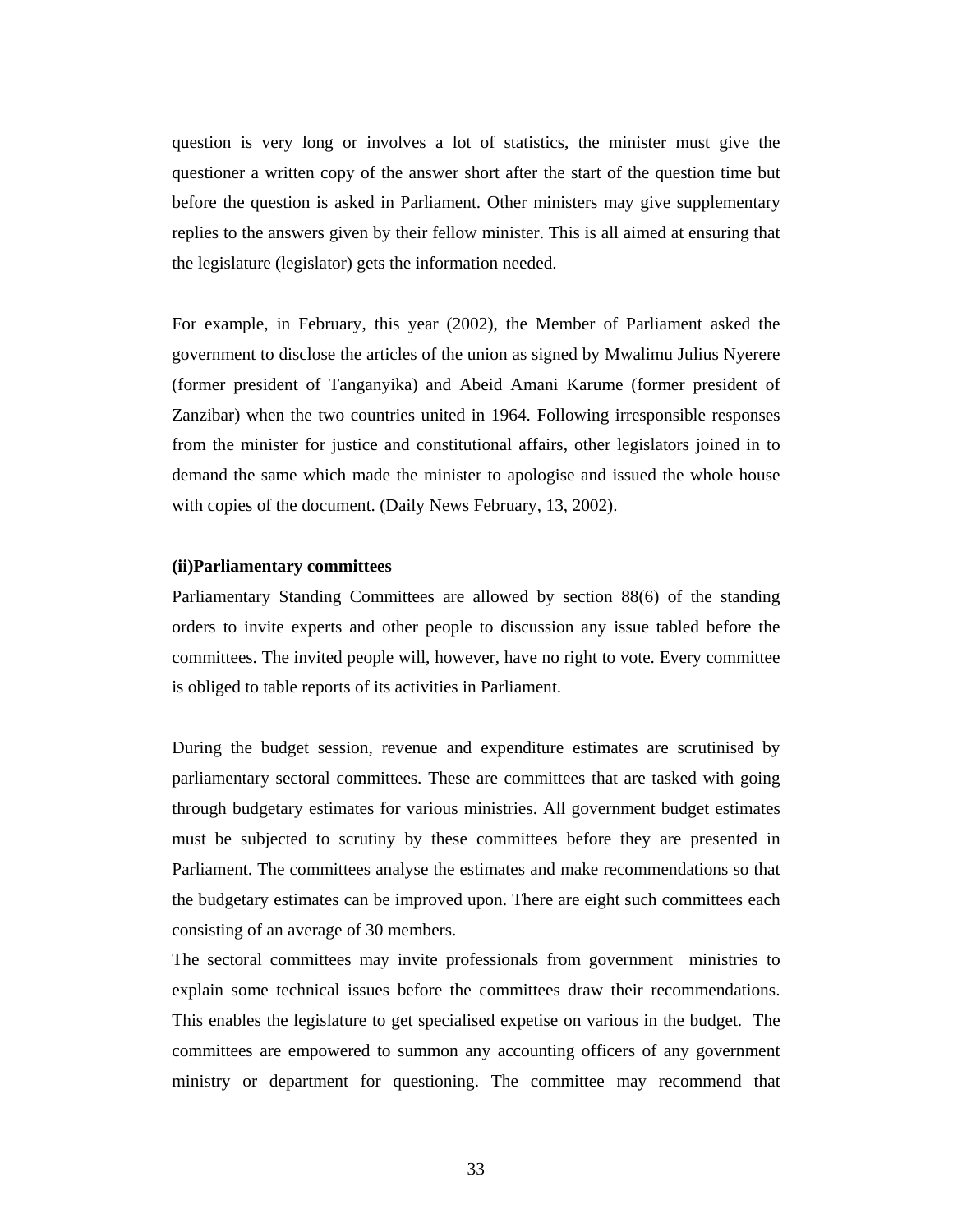measures be taken against any government officer who caused the government to under-perform.

 The only shortcoming in this arrangement is that only experts in the civil service are usually invited by these committees. This weakness has its roots in the Parliamentary standing orders which do not provide for inviting resource persons or experts in the relevant field other than government civil servants or parastatal employees. The civil servants (government experts) invited by the committees tend to become government accomplices and defend the government at any cost. This arrangement denies the committees an opportunity to get independent specialised expertise from professionals outside the government.

#### **How is Civil Society Involved in Amending the Constitution?**

#### **Rules and the practice of amending the constitution**

#### **Initiation of constitutional amendments**

The initiation of the amendment of the constitution in Tanzania is to a large extent made by the government on its own willingness though sometimes the public, through the media can provoke the government to do so. Whatever the case, the initiation of the amendments is always undertaken through a commission, a government white paper or an act of parliament. We shall examine each of these methods in details.

#### **i. The constitutional commission.**

This method was employed in the making of the 1977 Constitution of the United Republic of Tanzania. A constitutional commission was appointed by the President and its proposals were initially presented to the party National Executive Committee (Tanzania was then a one party system where the party reigned supreme). The cabinet then prepared and discussed the constitutional bill before a Constituent Assembly deliberated on and passed the bill.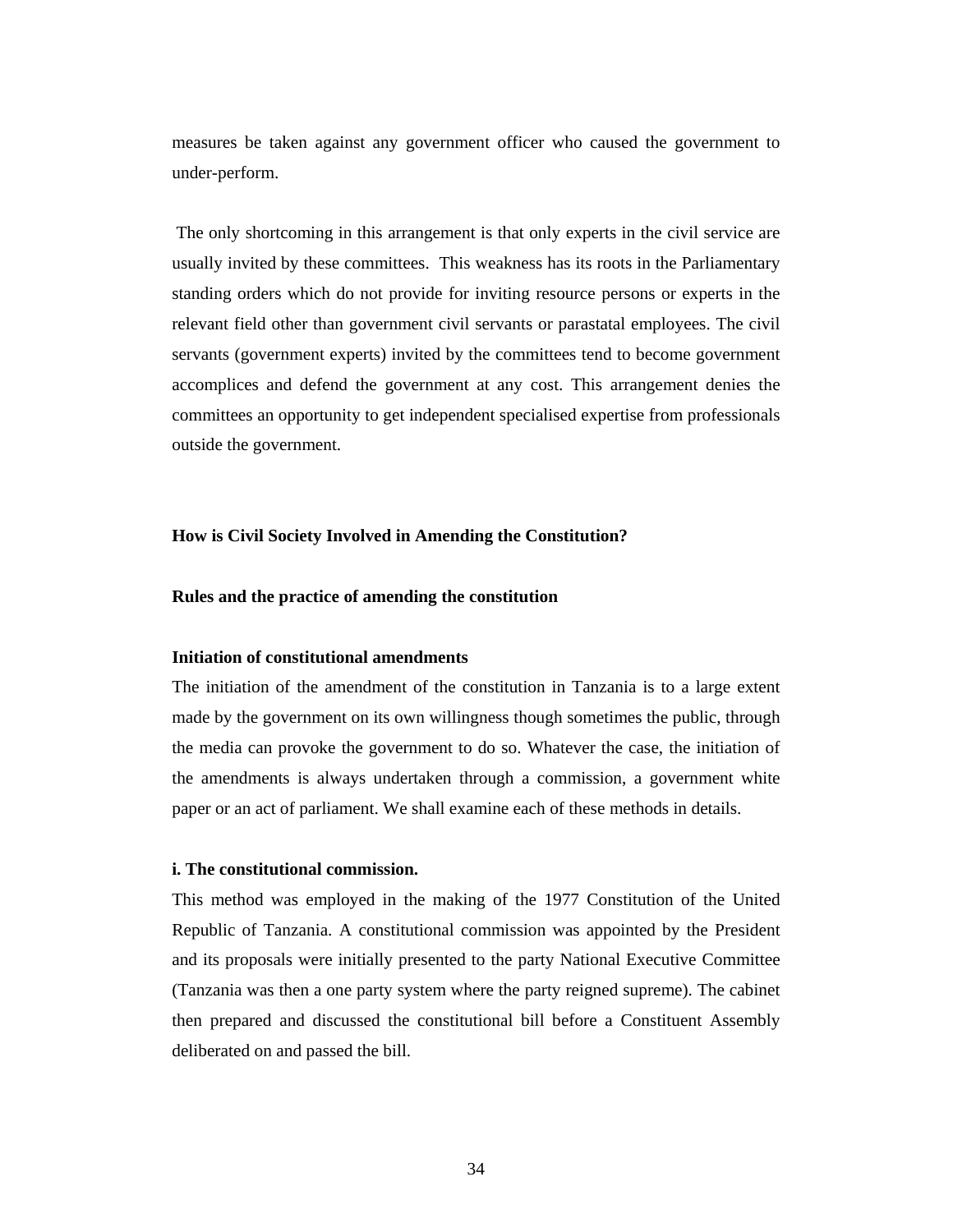Amendments to the Constitution of the United Republic have, on several occasions, been initiated by commissions other than the Constitutional Commission. In 1991- 1992 a commission appointed by President Ali Hassan Mwinyi and headed by the Chief Justice Francis Nyalali initiated a constitution debate in which the broad masses of the population were extensively involved. The commission also known as the Nyalali Commission was mandated to find out whether Tanzania should continue with the one party system or adopt a multiparty system. The commission traveled all over the country to gather opinions through public meetings, academic research, and direct submission. Through its recommendation the multiparty system was adopted and the 1977 constitution was amended accordingly.

#### **ii. Government's White Paper**

The government can also initiate constitutional amendments by way of a White Paper as it did in 1999. Through the White Paper, the government identified some of the controversial constitutional issues and asked people to comment on them. The paper also contained the government's position on each of the issues.

Opinion canvassing was done by a presidential commission led by Justice Robert Kisanga (then) of the Court of Appeal. The commission, otherwise known as the Kisanga Commission, presented its report on the basis of which the government prepared a bill to effect the  $13<sup>th</sup>$  amendment of the Constitution of the United Republic.

#### **iii. An Act of Parliament**

Sometimes the government just prepares a bill to amend the constitution without forming a commission or preparing a White Paper. It has done so several times in the past. The bill is debated on by the Parliament and passed according to the requirements as stipulated in the constitution.

From the above discussion it can be concluded that by and large constitutional amendments in Tanzania are always initiated by recommendations of the executive on its own terms and pace.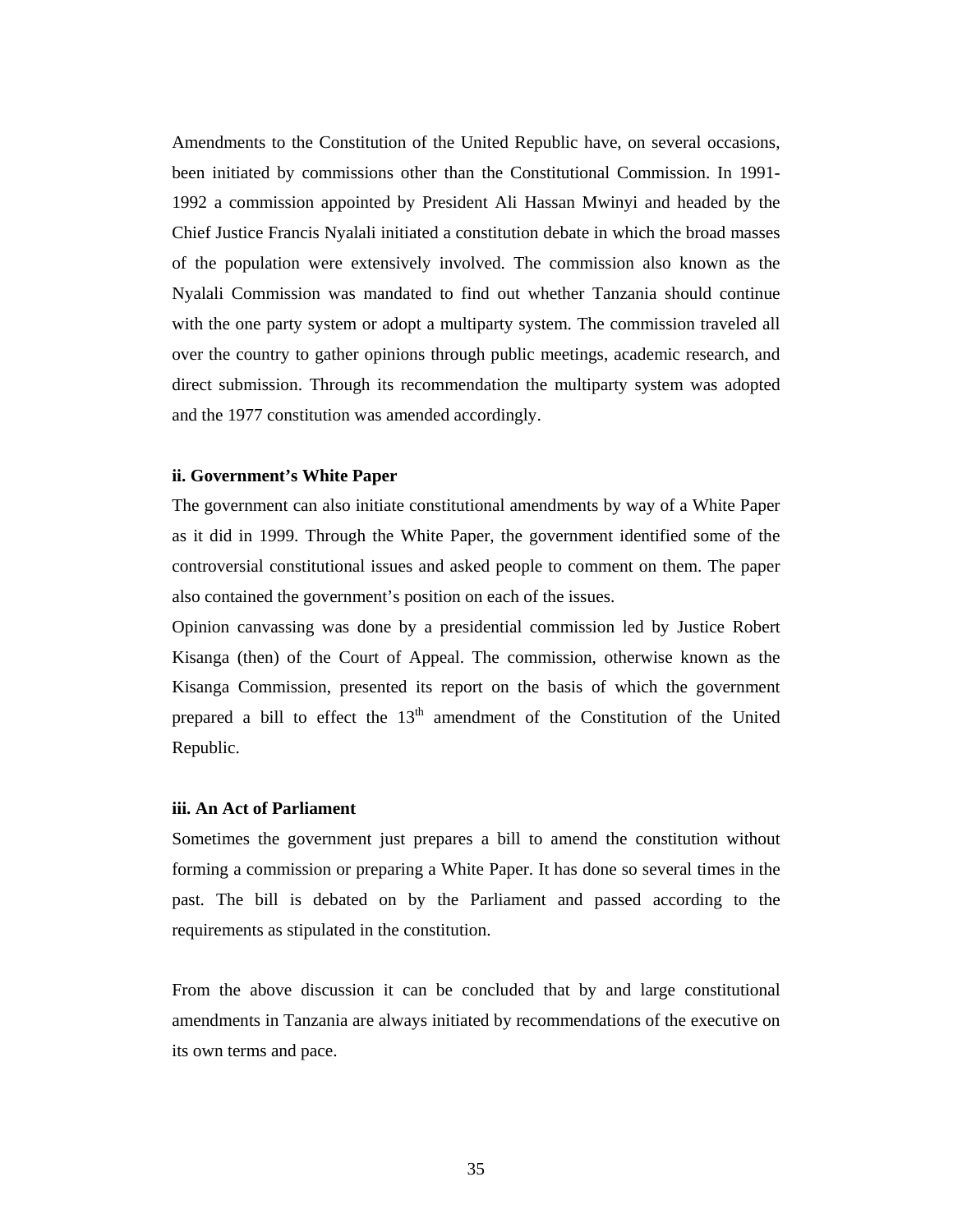#### **Debate on constitutional amendments**

The debate on constitutional amendments largely depends on the method used to initiate the amendments. If a commission is appointed to collect views of the people on the intended amendment then this is likely to attract a huge debate in the media and in public meetings. The debate might take several months, depending on the time frame given to the commission to complete its task. The same would be the case for the White Paper.

This public debate would then be followed by a debate in the National Assembly. This kind of debate will however involve only Members of Parliament and would be conducted under the guidance of the Parliamentary Standing Orders.

#### **Approval of Constitutional Amendments**

The approval of constitutional amendments is usually done by the Parliament after the house has debated on a bill containing the amendments. The approval must be made in accordance with article 98 of the Constitution of the United Republic. If the amendment is about issues related to union matters, the existence and authority of the United Republic, the Office of the President of the United Republic, the existence of the Parliament, the authority of the Zanzibar Government, the High Court of Zanzibar, the number of MPs from Zanzibar, then the bill must be supported by at least two-thirds of Members of Parliament from Tanzania Mainland and two-thirds of Members of Parliament from Tanzania Zanzibar. If the bill is about amendments of any other issue then it will have to be supported by two thirds of all Members of Parliament.

In order for amendments to take effect they must be assented by the President of the United Republic of Tanzania.

## **Parliament's public information dissemination mechanisms: An illustration with the example of the website**

(1) The Web. www. parliament.go.tz/bunge/bunge.asp.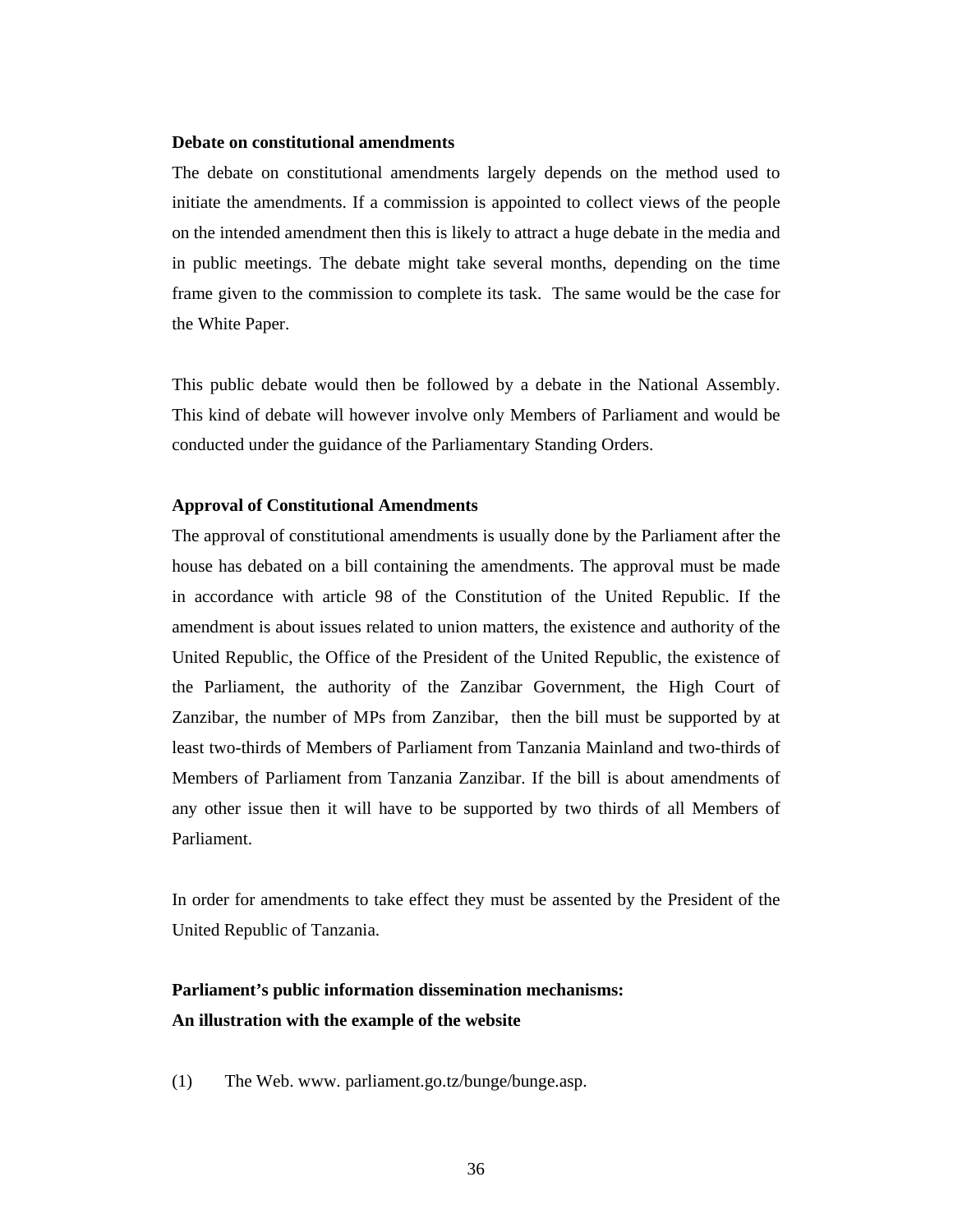Content of the website:

- (a) Usual basic information, eg. functions, admin, structure, background geography, some FAQ and addresses
- (b) Invites online comments, and therefore invites public interaction with parliament, first on the website itself, then on the Parliament generally, the parliamentary bills and any other matter worth bringing to the attention of parliament.
- (c) It has the calendar of sessions and sittings of the full National Assembly and those of its committees. It has an item on what is new; and here any important item, such as the dates of an ongoing or impending parliamentary session, may be announced.
- (d) It advertises its own Parliamentary Online Information System (POLIS),
- (e) It both announces and (for those who can track URLS) provides details of all pending bills, describing quite clearly what they are about and showing at which stage  $(1<sup>st</sup>, 2<sup>nd</sup>$  or  $3<sup>rd</sup>$  Reading) they are.
- (f) The web has information on the make-up of the Parliament, and it is able to disaggregate it to such categories as membership by region, party, gender, etc.
- (g) Beyond bills currently at issue, the parliamentary website both lists and (for those who can track URLS and tolerate a lengthy download time) reproduces all parliamentary acts of recent enactment. This is probably the most important information source on the website, as it contains all of 222 web pages of information on such an important matter as the laws of Tanzania. It also carries all national budget bills/speeches from 1994 to 2004.
- (h) It publishes the order and content of the business of the day of the National Assembly and the verbatim record of the subsequent proceedings, known to all as "Order paper" and Hansard respectively.
- (i) The website gives information on all parliamentary committees, their members, their terms of reference and, more importantly, reproduces some of the committee reports of recent. For example seven committee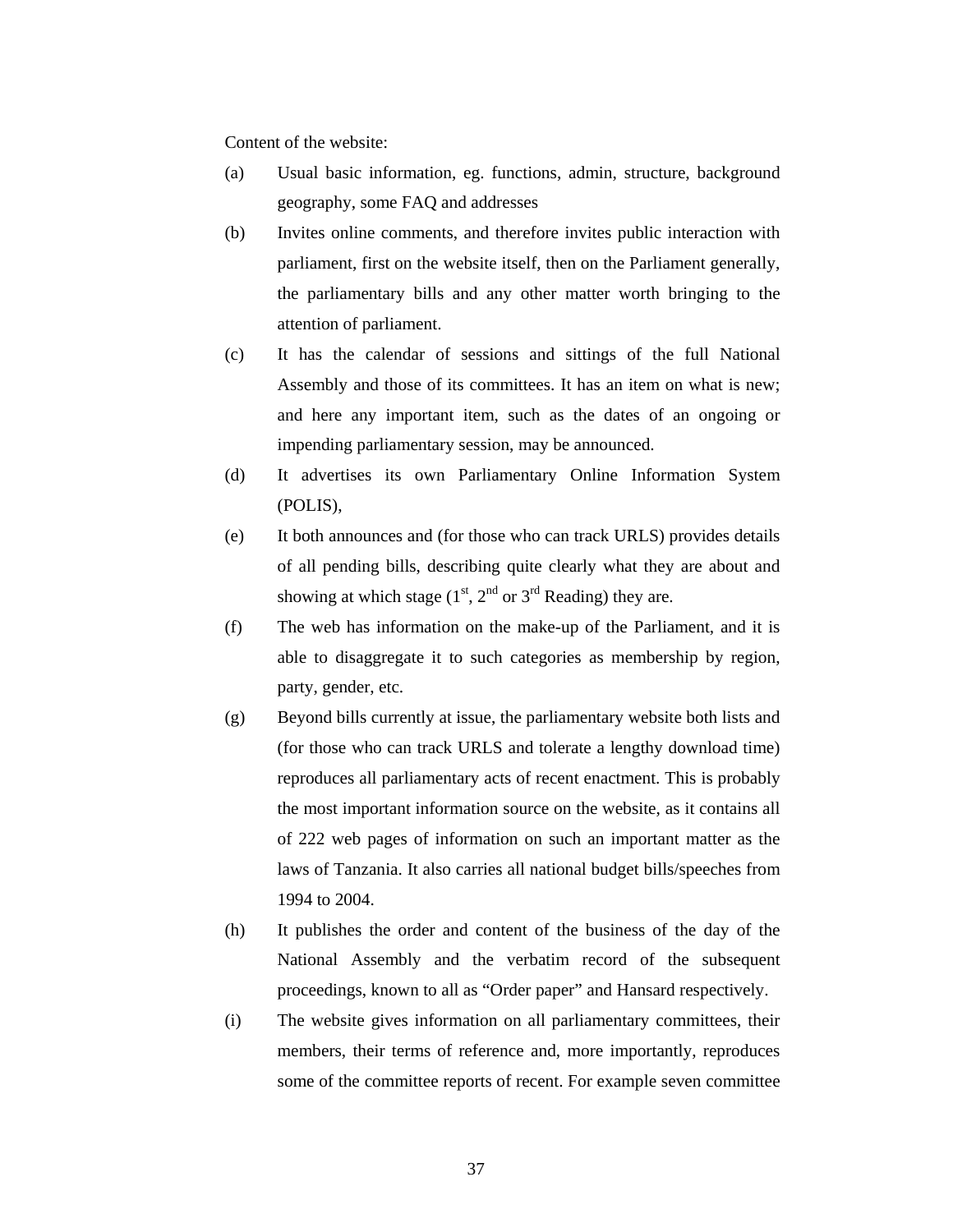reports for the years 2003 – 04 are currently available on the parliamentary website.

(j) There is in the website a publications site. This is one of the most important information sources on the site, since by visiting it you can actually read or download the constitution in both English and Kiswahili, some parliamentary reports<sup>7</sup>, the Members Handbook, and all papers thought by their authors or sponsors, usually government ministries, to be worthy of reading or even debate by parliamentarians in session (see standing order nos  $31 - 32$ ). Parliamentarians refer to such papers as "papers laid on the table". Other downloadable publications on this site are the articles in the various journals of the parliament, which include the more substantial Bunge newsletter and Bunge News, and the less substantial Fact sheets. Both the Bunge Newsletter and Bunge News carry topical and informative debates<sup>8</sup> on the Tanzanian political system, democratization, and relations among the major branches of the government. The drawback of the journals is that no issue newer than volume 8 (2001) of the Newsletter and volume 16 (2002) of the News has been posted on the web. Many of the articles of the Newsletter and the News have been reproduced in four books by the current speaker of the parliament. The books written by the speaker are likewise downloadable from the website. Although the speaker's writings dominate the publications site, and this may not excite those opposed to his views, the speaker is among the foremost in knowledge about the relations among major governmental branches,

<sup>&</sup>lt;sup>7</sup> The parliamentary reports currently posted there and downloadable in PDF are the First Medium Term Plan for Growth and Poverty Reduction (2004/05 – 2006/07, and Important Macro-Economic Indicators.

<sup>&</sup>lt;sup>8</sup> Examples of such debates in Bunge Newsletter on the Website are: The use of standing orders, aspects of lobbying, and the power of parliament to punish a member. In Bunge News you get such debates as separation of powers between the legislature and the judiciary, the parliamentary back-bench rebellion, and the constitution-making process in Tanzania.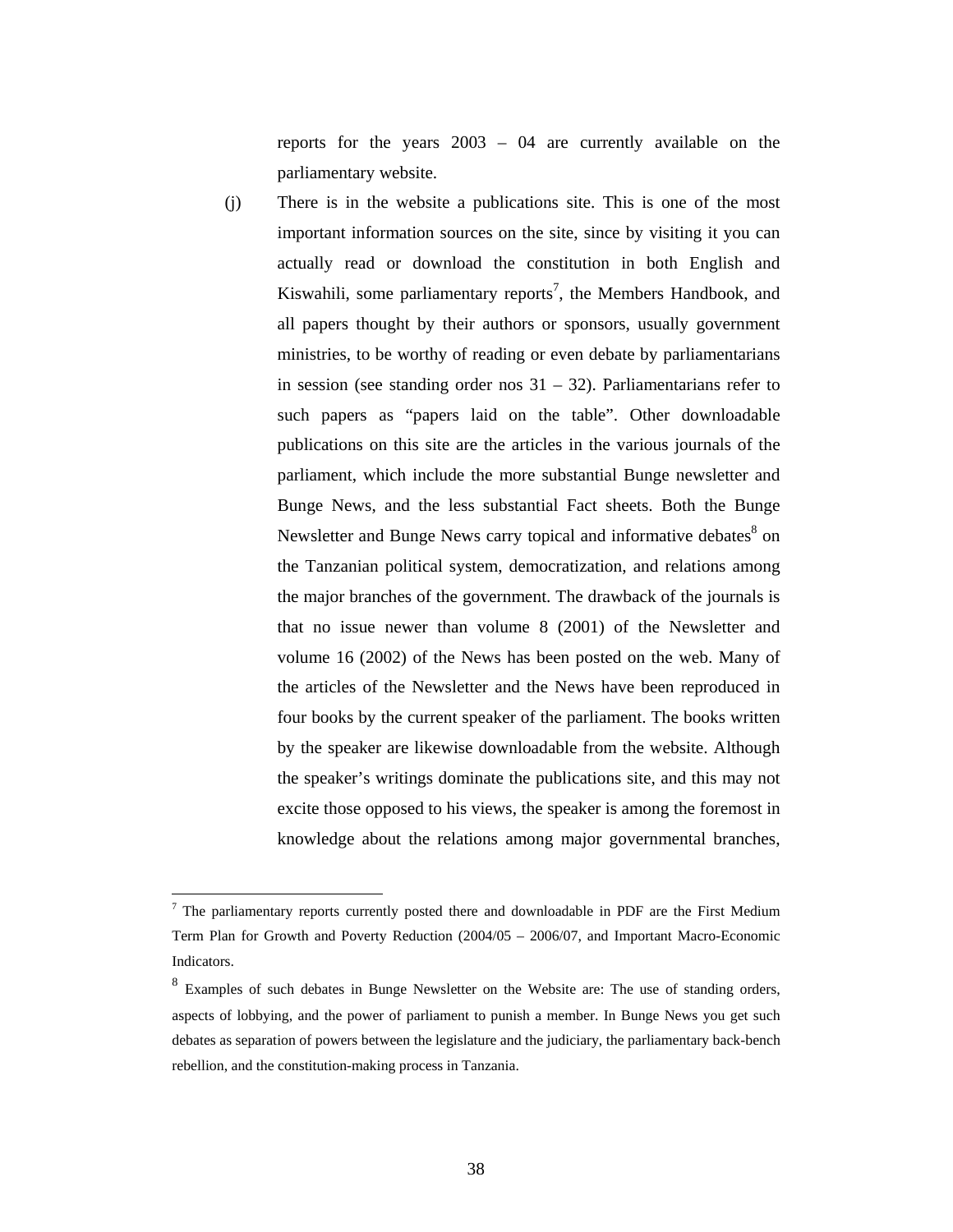the constitution and the internal rules of Parliament in Tanzania, about which he debates informatively.

(k) The parliament (or Bunge) website also offers links to other related sites. These include the National Website, which posts, among the usually short descriptions of sectoral or ministerial activities, downloadable details of all up-to-date tax exemptions; economic surveys; the census; important policy or development papers, such as reports on poverty reduction; and information on HIV/AIDS

## **RECENT OPINIONS OF PARLIAMENTARIANS AND CIVIL SOCIETY ORGANISATIONS ON PARLIAMENTARY ENGAGEMENT WITH SOCIETY**

#### **Is the Time Available for Citizen Consultation on a Bill Adequate?**

In this survey of opinions we asked civil society organizations whether the time between the first publication of a proposed bill and its passing by Parliament is adequate for consultation between parliamentarians and the rest of society. All of them (100%) said no. The one reason advanced is the difficulty of a wider dissemination of information due to the large size of the country and poor communications. They argue that this keeps crucial information on the bill, including its announcement, from reaching people in time

On the other hand the majority (60%) of parliamentarians who were asked the same question felt that there was adequate time for consultation. The explanations they gave for the response was tied to their detailed knowledge of the process, with some arguing that there is usually a minimum of two months from the time of first publication to the time it may be discussed as Second Reading. In general though, it was pointed out, apart form the requirement of a lapse of at least 21 days from first publication to the time it reaches the Office of Clerk of the National Assembly, no formal discussion will take place until the committee stage, which often meets just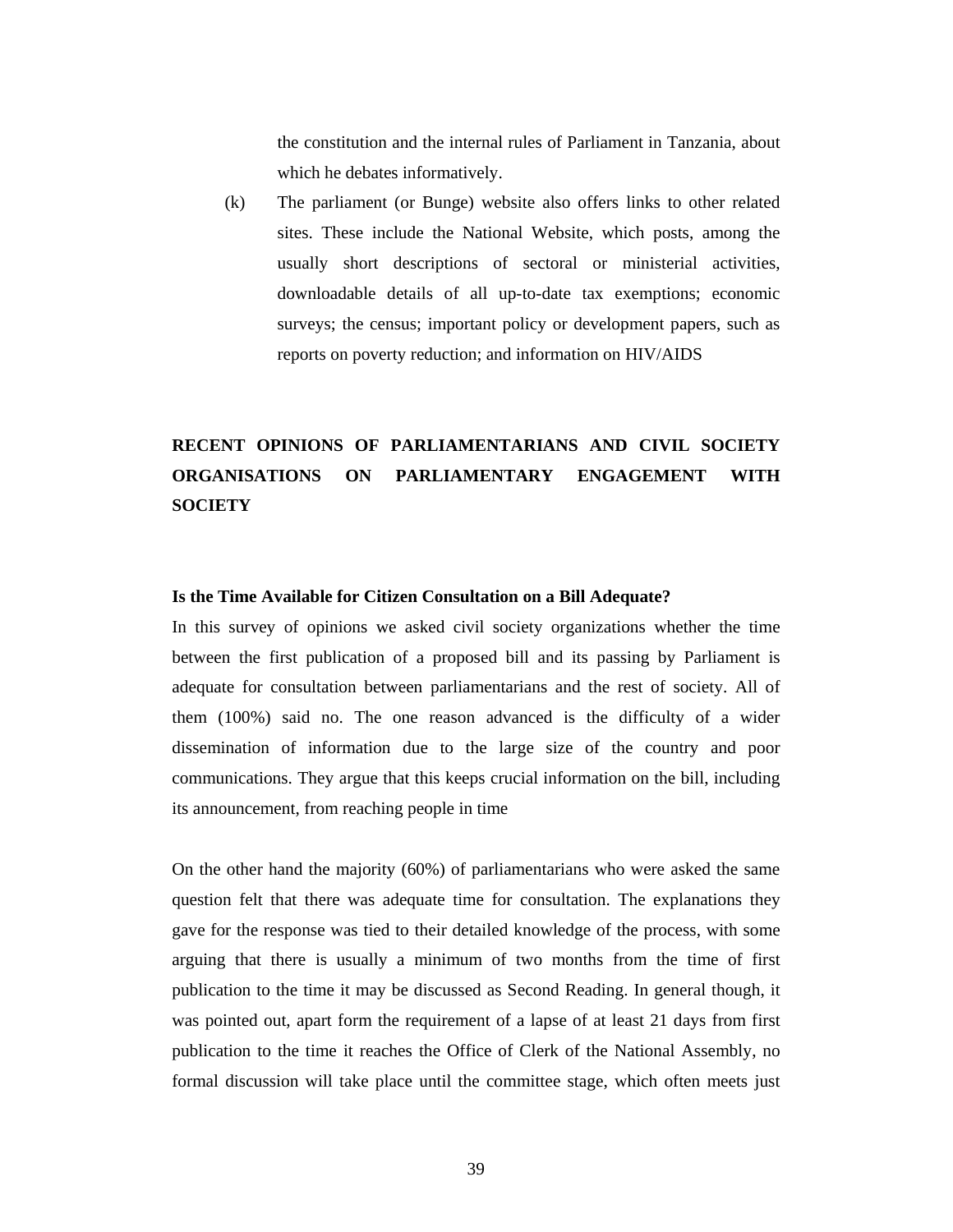before and adjacent to the next session of Parliament. Serious parliamentarians and civil society members interested in discussing the bill will have had enough time to consult, and may have the opportunity to make committee presentations, before the  $2<sup>nd</sup>$  reading in parliament. Perhaps a brief description of the process of passing a bill may shed light on the accuracy of these views.

We know that ideas on a for proposing a new rule or amending or repealing an older one comes from various enlightened stakeholders, inspired by the interests of groups in society. Some of these stakeholders, such as the Law Review Commission, are formalised think tanks. Sometimes the ideas coalesce into cabinet policy papers, on which `insiders' continue to comment. Such ideas take the shape of a proposed bill at the hands of `parliamentary' drafts people in the office of the Attorney–General. It will still be commented upon and probably modified by government–based stakeholders until the cabinet formally passes it as a bill. The bill must be published twice in the government Gazette at least seven days apart, and must reach the Clerk of the National Assembly at least 21 days before the  $1<sup>st</sup>$  Reading of the Bill in Parliament. Bills are ordinarily referred to standing committees after the  $1<sup>st</sup>$  reading, and most of these sit just before the next session of the Assembly. It is in these Standing Committee meetings that a thorough discussion ought to take place and submissions by the rest of civil society, or public hearings, conducted if the speaker has approved them *apriori*. Extensive discussions by all parliamentarians are then carried out in the  $2<sup>nd</sup>$  Reading, commonly held in the ensuing session of the Assembly. The  $2<sup>nd</sup>$  Reading consists of two distinct stages. The first one involves a general discussion of merits and principles of the bill, together with declarations or suggestions for amendments. Serious amendment proposals are at this time attached by the proposer of the bill, or recorded with the Clerk so that the intention for amendments is known to all. The second stage, known by parliamentarians as the Committee of the Whole, involves a discussion, amendment and passing of each clause of the bill separately. When this is concluded the  $2<sup>nd</sup>$  Reading has been passed. As can be seen, a lot of discussion of the bill by parliamentarians ought to take place between the 1st Reading and the conclusion of the  $2<sup>nd</sup>$  Reading. Quite a lengthy time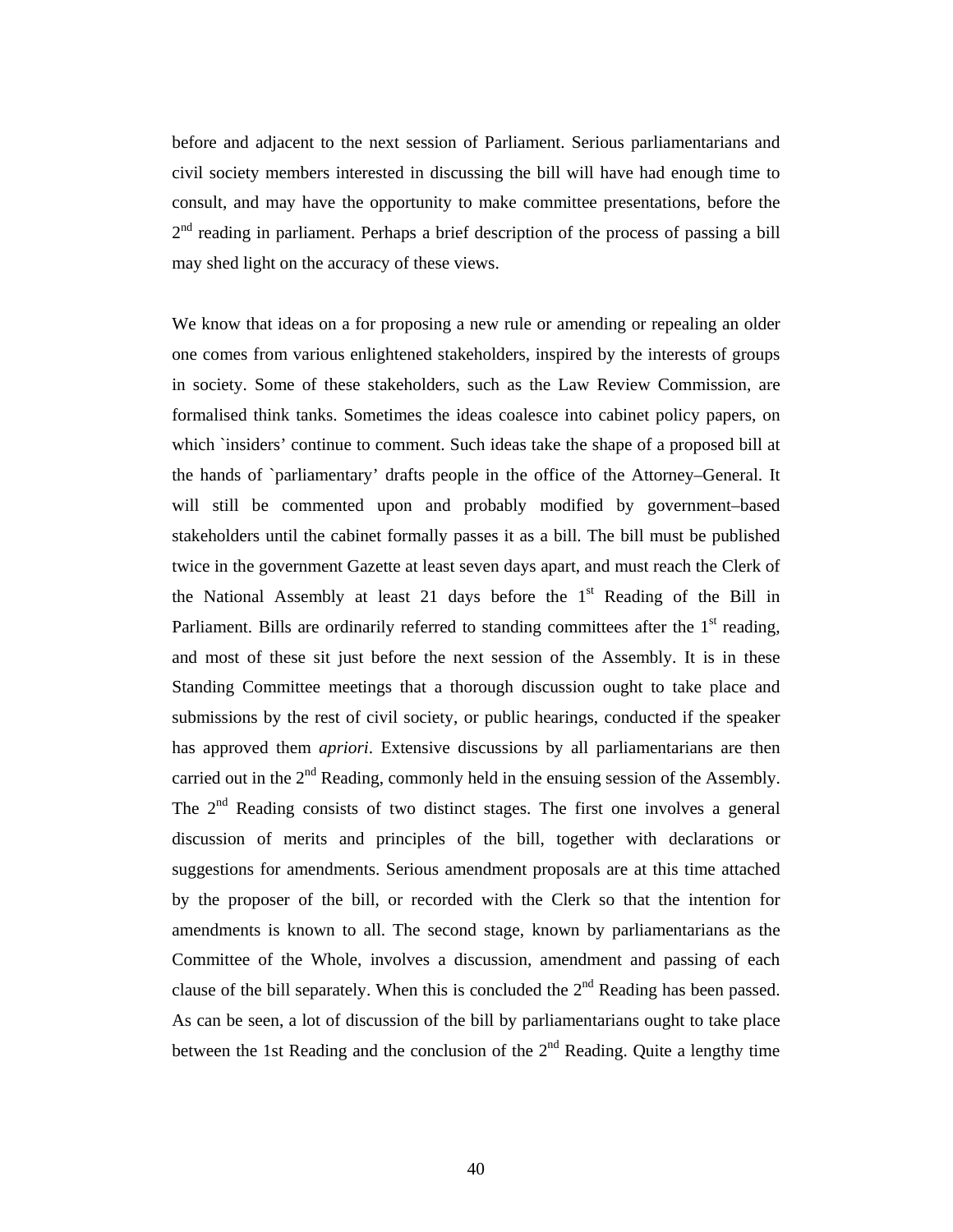is involved here, and more can be obtained if the bill is referred to the committee for the second time, which is provided for by the rules.

If enough controversy is generated on a bill at the  $2<sup>nd</sup>$  Reading it will take much longer to pass, or it will not pass at all, though that is rare.

It is with this knowledge that probably parliamentarians have tended to get satisfied with the time available for the bill. Although many parliamentarians may not get to see the Gazette early within the 21 days required prior to the  $1<sup>st</sup>$  reading, there may be time yet for going back to society for consultation, provided the bill is not `put on the fast track' of a certificate of urgency.

#### **Certificate of Urgency**

It is the issue of the Certificate of Urgency that most of the knowledgeable parliamentarian respondents in our survey who thought the time was not enough were concerned with. They seemed to argue that bills are passed under that certificate frequently enough to impact on the whole process of Tanzanian legislation, and to affect citizen participation. We were unable in the time available to track bills and acts to sort out those passing by this route from the rest, and so this remains a grey area of research. Essentially parliamentary standing rule 67(3) allows the bill to skip publication, without a question raised, if a certificate of urgency has been signed by the President.

#### **Civil Society and Parliamentary Scrutiny**

With regard to the process of committing the country to treaties and other international commitments, especially loans and investment contracts, the verdict of respondents is that there is no transparency, and that there is little engagement of both civil society and parliamentarians themselves to scrutinize the process. While the majority (70%) of parliamentarians feel that there are adequate mechanisms for their own scrutiny of treaties, the opposite is true for loans. The majority (70%) of parliamentarians feel that the mechanisms for their own scrutiny of public loans are inadequate. A much higher percentage (83%) of civil society organizations feels that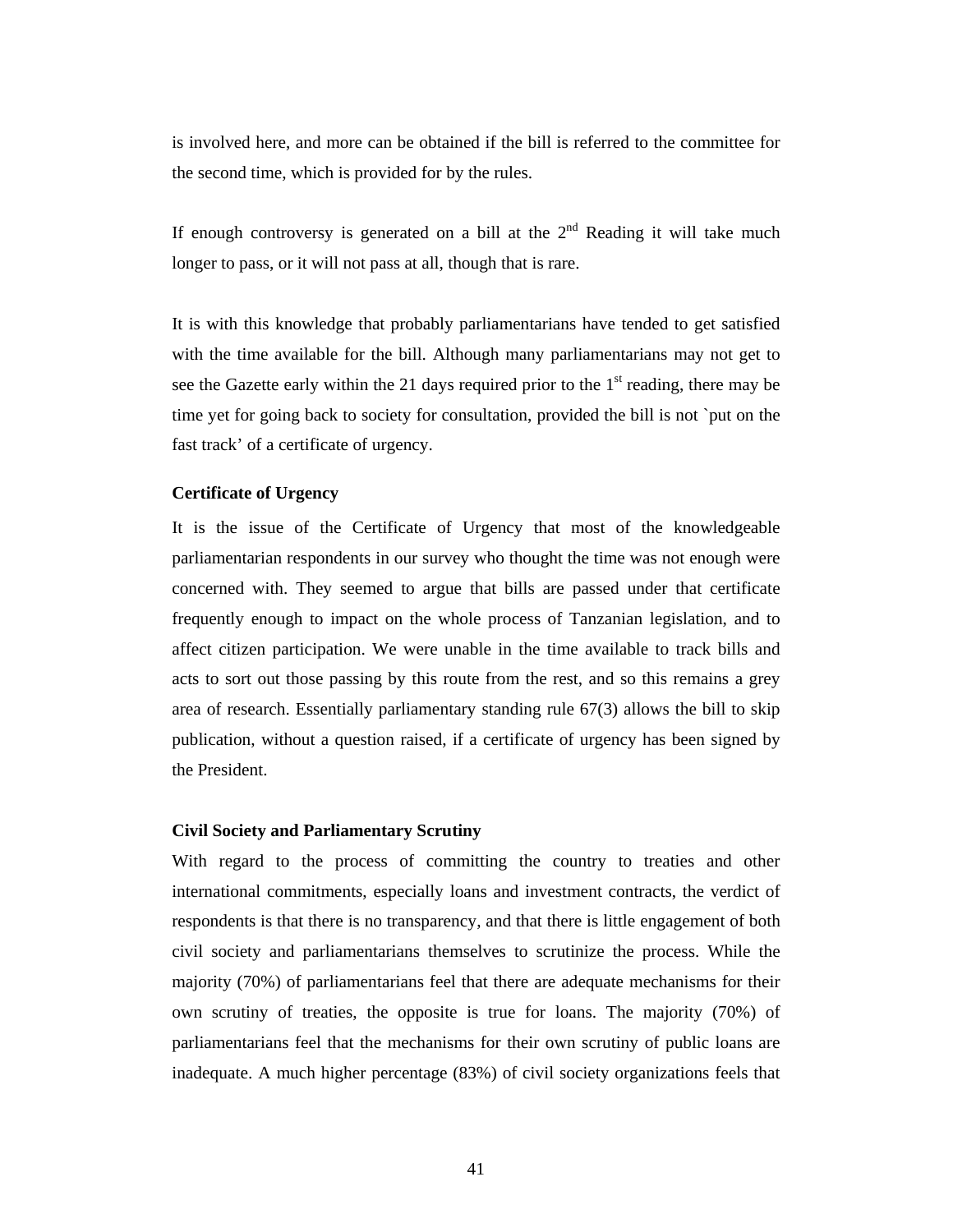the mechanisms for civil society's scrutiny of all these important international commitments are inadequate. The integrated view of parliamentarians and others in civil society therefore is that the mechanisms for society's scrutiny of the process of international commitments are not adequate, and are worse in such areas as loans and investment contracts.

This finding is consistent with previous studies (Klevenas, et al, 2003). The favourable appraisal of the treaty ratification process given here by parliamentarians reflects the fact that the right of parliament to scrutinize this process, granted by the constitution since 1992, has been put in practice.

#### **Standing Committee Hearings**

Another striking contrast is found in perceptions concerning the usefulness of standing committee hearings, which have gained prominence in recent times, are becoming more frequent and are getting better known in enlightened civil society. Civil society organizations are divided on this question, with a quarter not really able to tell, another quarter thinking that the hearings are useful, and the rest (50%) feeling that they are not useful. Prevalent reasons for the latter view are that the duration of the hearings is too brief, the procedure is new and largely unknown, and the minister responsible for a bill around which hearings are held has the final say. This is in reference to the procedure of the second Reading, which allows for no amendment of the Committee but those of the Minister alone. The final say on a bill, however, does not lie with the minister but the Whole House, although he may have a preponderant influence.

In contrast with the prevalent view of civil society organizations, an overwhelming majority (90%) of parliamentarians think that Standing Committee hearings are useful in Tanzania. This is because issues of great interest to the public are discussed there, the committees at hearings inevitably call upon experts to explain important issues, the hearings attract the attention of stakeholders, and most hearings become crucial sensitization sessions, as the hearings on the sexual offenses Bill of 1998 did.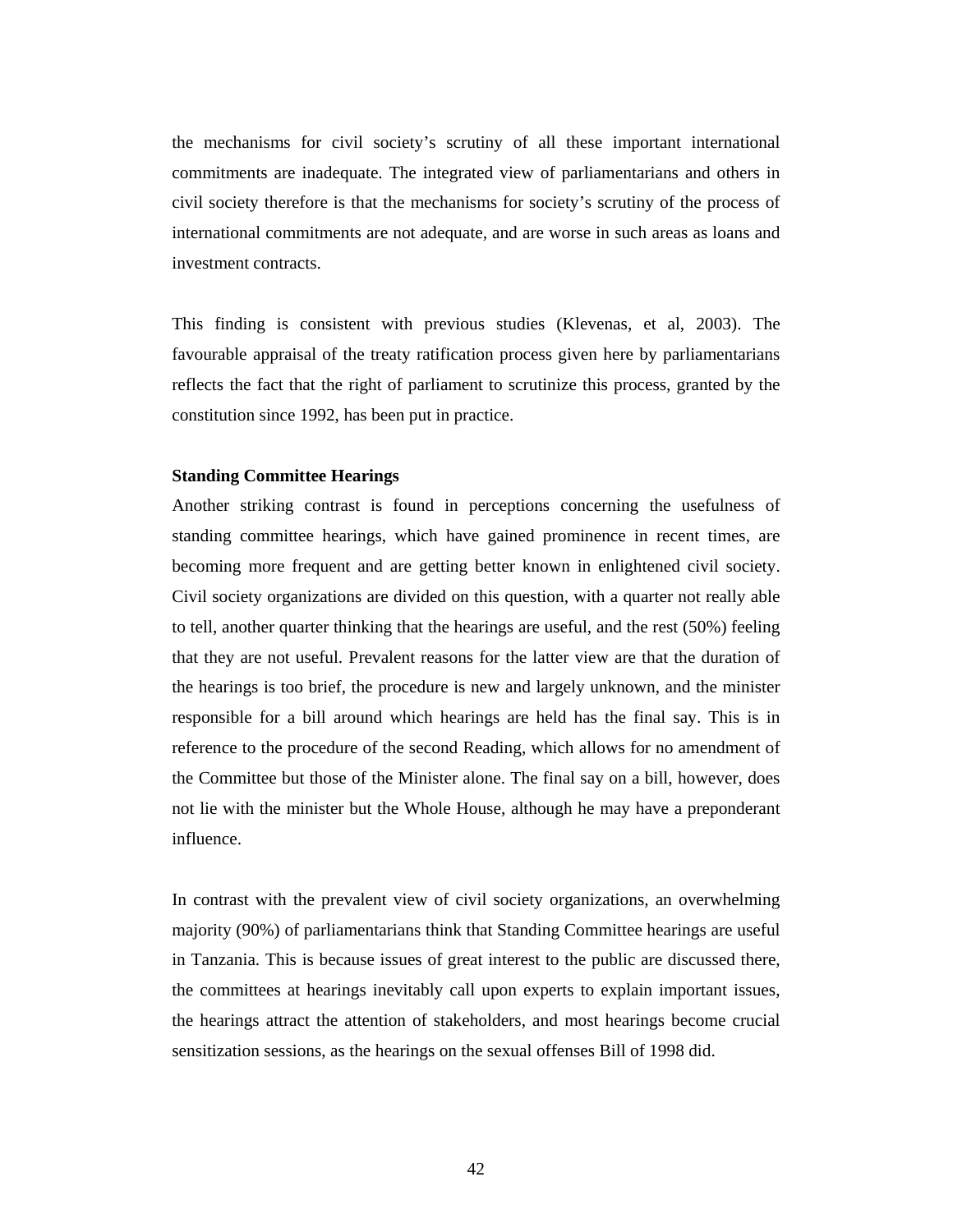#### **Adequacy of Time to Debate a Bill**

While parliamentarians differ significantly from civil society organizations with regard to the adequacy of the time for consultation on the entire legislation process, they agree on the inadequacy of time allocated to actually debating a bill. Both groups consider it inadequate, with 70% and 75% percent of parliamentarians and CSOs, respectively, saying so. The issue is that every parliamentarian allowed to speak may do so only for a maximum of 15 minutes during the first stage of the  $2<sup>nd</sup>$  Reading and for no more than 5 minutes in the second stage in the Committee of the whole, unless he/she is a prime mover of the bill or amendment. Parliamentarians proposing a lengthier contribution may have to address the question of balancing that with the number of contributions possible, or with the length of time the parliament may use for a sitting and its cost implications. It is said that at the moment, despite the limitation of debating time, only about 20 parliamentarians routinely are able to make verbal contributions before closure. Others presumably contribute in writing. Clearly the extension of debating time desired by the majority of enlightened citizens, as represented by these respondents, would either require a corresponding extension of session time or cut down the number of contributions.

**Assessment of the Adequacy of the 'Question and Answer' Session in Parliament**  There is an interesting contrast in perceptions of whether the structure of the 'question and answer session' is adequate for public scrutiny of government activity and the education of the public on parliamentary activities. A large majority (80%) of parliamentarians feel that it is adequate, while a significant number (66.6%) of civil society organizations feel that it is not. The majority of parliamentarians feel that the structure is adequate for two main reasons, the first relating to the time allocated and the second to coverage and information dissemination. As to the first, they argue that the duration of one and a half hours allocated to the `question and answer' session, which is an improvement on the previous time of one hour, is enough to present original questions, get basic answers and generate additional questions and answers. With regard to the second, they cite the decision of recent years to allow `media intrusion into the chamber', and the technological revolution in communication adopted even in Tanzania, both of which have enabled a live and instantaneous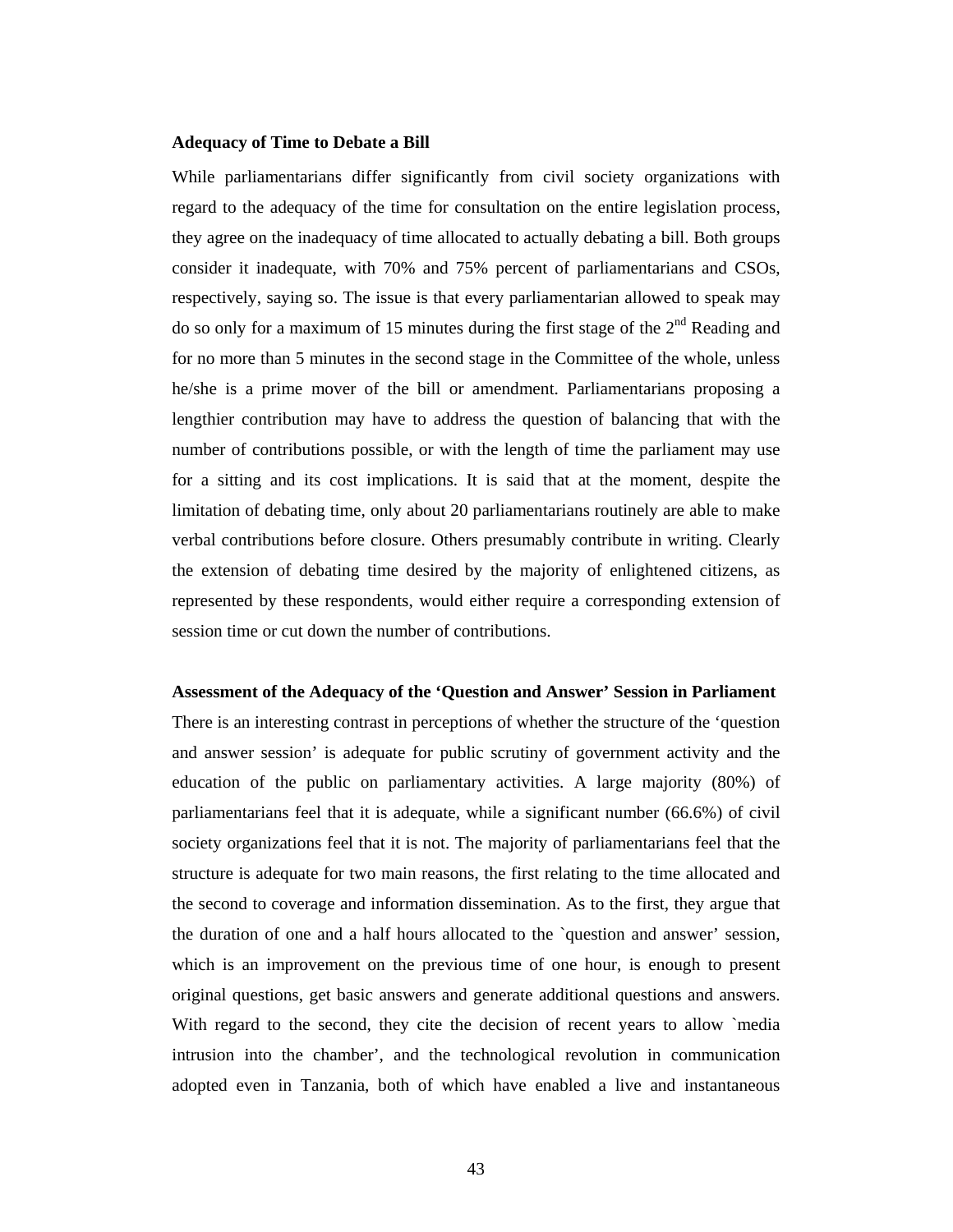telecasting and broadcasting of deliberations to the public. They argue that these have been very effective in raising the quality of questions and answers, and the transmission of the same, making for a tremendous improvement in the public's understanding of parliamentary work.

On the other hand, the tendency of civil society organisations to discount the adequacy of the 'question and answer session' appears to rest primarily in a conviction that the answers are 'sanitized' of sticky points well in advance, are choreographed, and they are repetitive (the word used by one CSO is `photocopied').

#### **Improvement in Information Sources and Facilities**

In the survey we also asked parliamentarians to asses whether there had been an improvement in the provision of information in three key areas, namely the upgrading and facilitation of the parliamentary library or information center; access to computers, email and the internet; and the availability of government publications. An overwhelming majority of them said that there was an improvement in these areas. This matches our own desk research and empirical observation of facilities that we have talked about above.

#### **Challenges Facing Opposition Parties in Parliament**

In this research we also tried to find out from respondents what their views were on the challenges confronting parliamentary opposition in Parliament. Here our respondents were exclusively parliamentarians, both ruling and opposition in roughly a 70% to 30% proportion. Both groups agree that opposition parties are weak in Parliament. As separate groups, they differ on the reasons for that weakness. Although there are `balanced' views on both side, the majority on each side tend to blame the other side for that weakness. Nearly all opposition parliamentarians argue that they are weak because they are repressed and suppressed by the ruling party, while the majority of ruling party parliamentarians think that the weakness of opposition parliamentarians is internal to themselves. Though carrying some danger of distortion, we combined the 21 responses involved in this question. The overall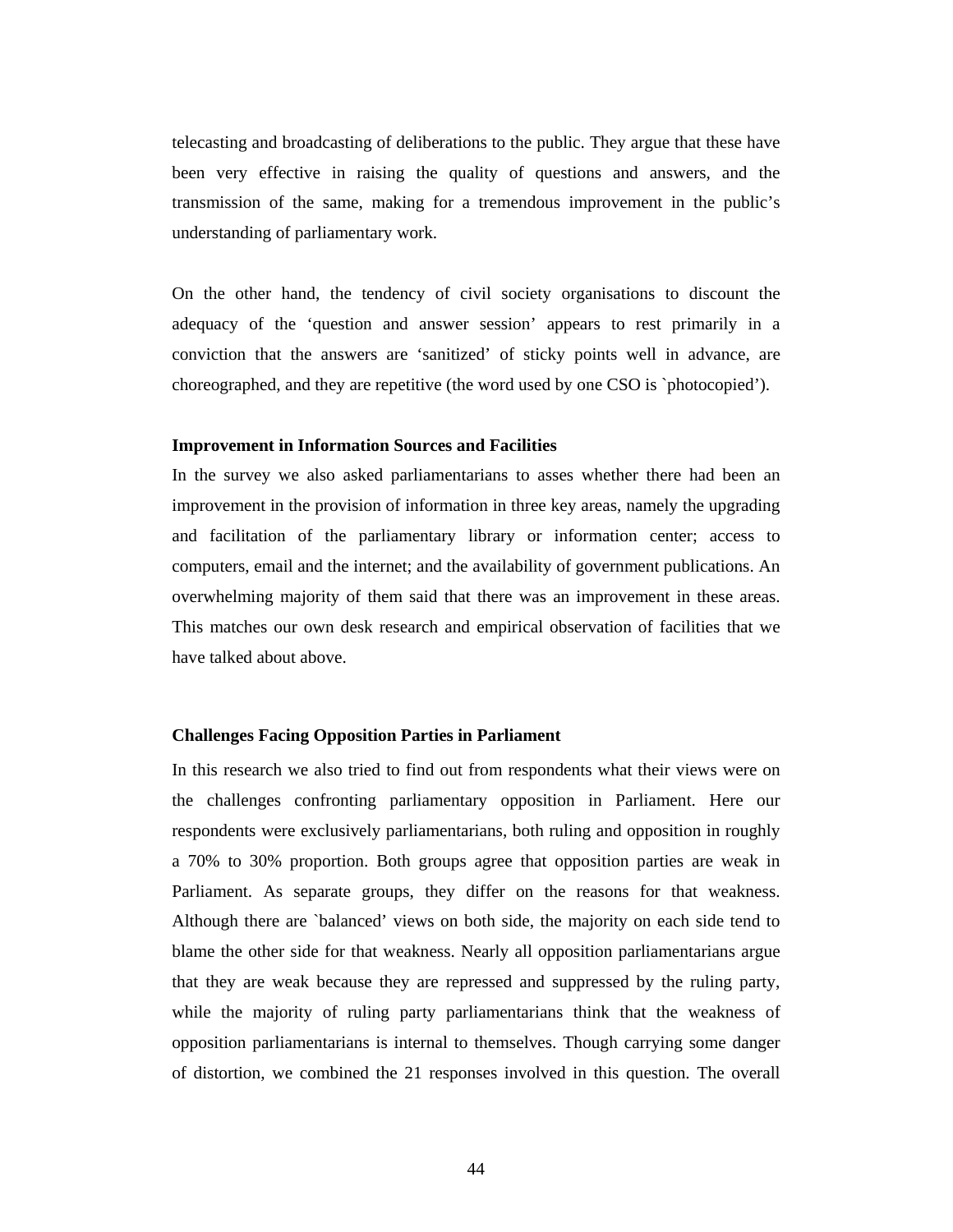picture of the views of (opposition and ruling) parliamentarians on the reason for the weakness of opposition parties in parliament was as follows. 19% felt that the reason was the repression and suppression of opposition parties by the ruling party and the government. Presumably this occurs even in Parliament. In contrast, 47.6% felt that opposition members of parliament were too lowly educated and politically inexperienced to be influential in Parliament. Alongside this was the view held by some (23.8%) that parliamentarians in the opposition were just badly organized and without clear policies.

Somewhat surprisingly but perhaps profound was that the most obvious factor to those having a glance at the composition of the Tanzanian National Assembly, that of extremely low opposition numbers, was mentioned in only two responses. The whole of the opposition in Parliament now is constituted by only 35 of the official total of 295 parliamentarians. That is only 11.5% of the total. At some point, when CUF members were expelled from Parliament for non-attendance, there were only 23 members of the opposition there – a mere 7.8% of the total. It is possible that what all parliamentarians were saying in these views is that although numbers matter, they are not the only factors. Influence in Parliament may increase or lessen even disproportionately depending on the other factors.

### **Perceptions of constraints to a Better Engagement of Parliaments with Civil Society**

In the study we asked CSOs to assess what constrained them form a better engagement with Parliament. Among 33 responses, that stood out was that the government, including the parliament, is not facilitative of civil society organizations (36%), followed by a thinking that parliamentarians have rivalries with and dislike CSOs, which compete with them for influence (18%). Other answers included CSOs' self-doubt and ignorance (12%), a lack of material, human and financial capacity (12%) and that the government, including the parliament, is repressive, suppressive and manipulative of CSOs (9%). We decided to vary the same question a bit by asking for the views of CSOs on what they thought constrained parliament from a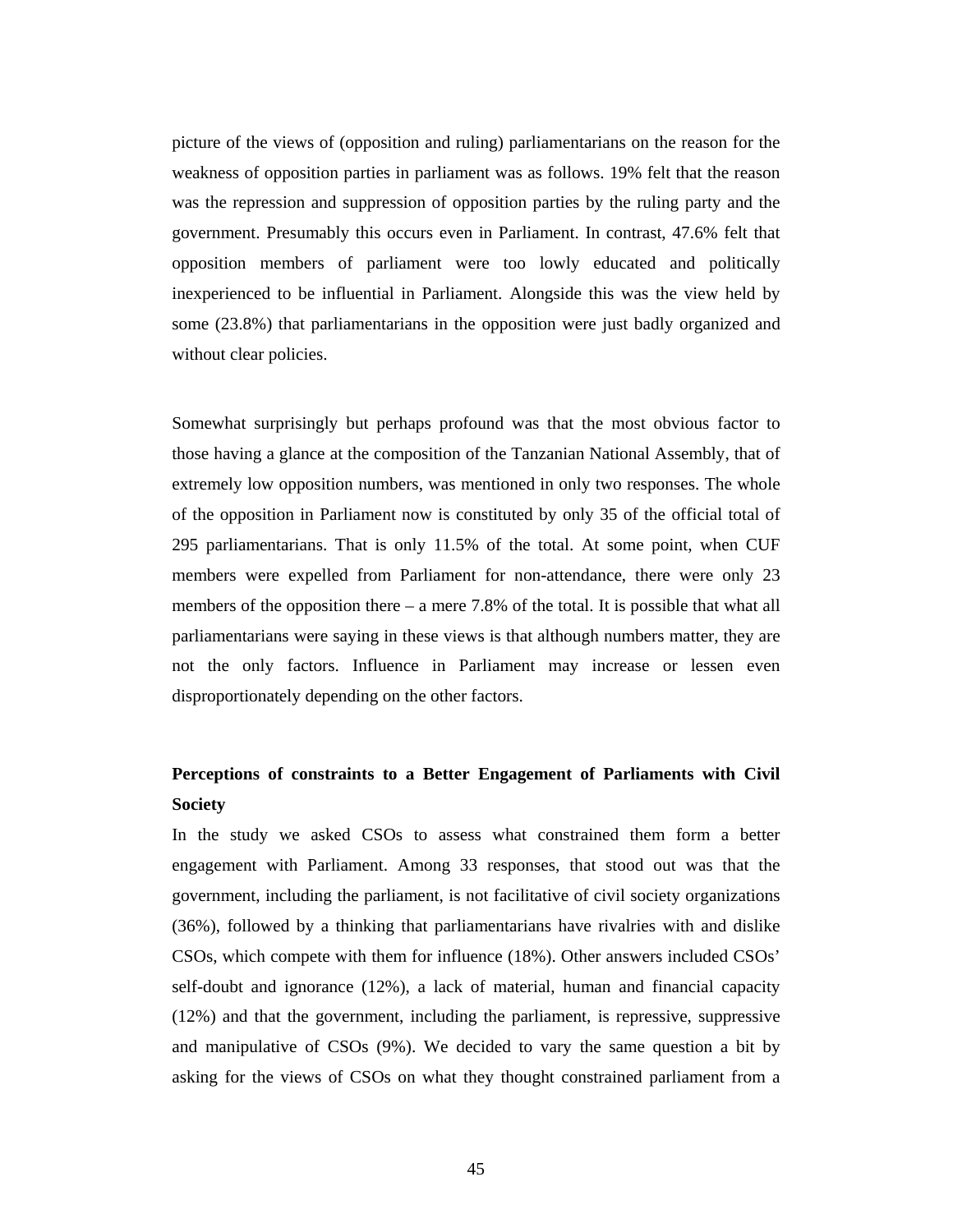better engagement with civil society. Here the percentages of CSOs' negative perception of parliament rose significantly. Those who thought the parliament was not facilitative of CSOs reached 40%, while those who saw parliamentarians as harbouring rivalry and dislike for CSOs constituted 23.3%. So, generally, civil society organizations do not think that the parliament in Tanzania is facilitative of civil society activities, and a significant percentage of them feels that Parliament dislikes them. Is the feeling mutual, though?

Before exploring the answer to this question it is important to remember that the answers of CSO on how they viewed Parliament were not pre-coded or suggested by researchers; the question was open and the answers were generated entirely by the respondents. So the identification of Parliament as the culprit in the problems of engagement was also entirely spontaneous. The same procedure of investigation was used in trying to find out from parliamentarians what they thought constrained them from a better engagement with civil society. The responses here, 22 of them, are significant in that parliamentarians seemed to be taking the trouble not to blame anyone but an abstract `state of affairs' – certainly not civil society organizations. Instead they attributed problems of engagement with civil society to divided loyalty and party control (12.5%); underdevelopment – abject poverty, ignorance and disease (37.5%); a lack of human, material and financial resources (31.3%); and a lack of influence in the allocation of public goods in the constituencies, including development funds (18.7%). If you combine the last two to get an integrated response, you find that parliamentarians prevalently find a lack of resources and having no say in the allocation of government-sponsored resources in their constituencies the most disabling elements in parliamentary engagement with civil society, about which they spoke lamentably.

## **What Are the Effective Structures and Channels for the Dissemination of Information on Parliamentary Activities?**

We thought we should ask both parliamentarians and CSO leaders what structures and channels were effective for the dissemination of parliamentary activities. We asked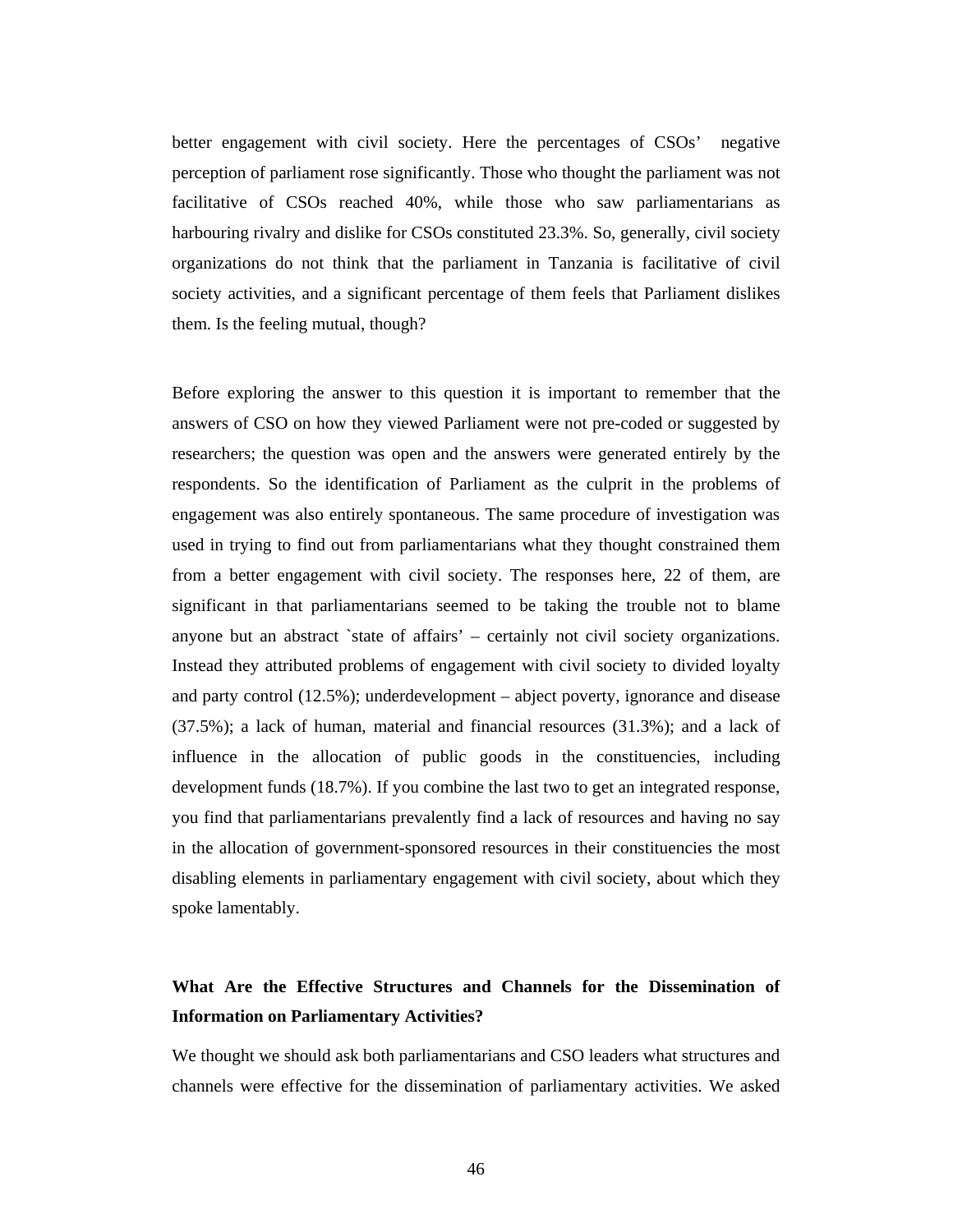them to rate that effectiveness on a scoring scale of  $1 - 5$  with 1 being the least effective. The structures and channels listed were:

- a) Green papers, White papers, cabinet papers, bills
- b) Parliamentary public hearings
- c) Standing Committee hearings and submissions
- d) Bunge-sponsored seminars
- e) Public talk/education in constituencies
- f) Public education reading materials
- g) Debates in Parliament
- h) Radio
- i) TV
- j) Newspapers
- k) Hansard and Bunge journals
- l) Other (mention):

The responses varied a great deal among respondents on many items, but on a few of them a clear coalescence of respondent views occurred. Thus a very significant number (41.6%) of CSOs did not think that government proposal papers and bills were effective means of informing the public on parliamentary activities, rating them poorly with a score of 2. The same number felt that debates in Parliament were not effective means of dissemination of parliamentary activities, again scoring that item with a 2. The same number of CSOs rated Radio, TV and Newspapers slightly better, but only just, giving each a rating of 3. Generally therefore CSOs did not feel that there are means of dissemination of parliamentary activities that are unquestionably effective, even though the list of known means was nearly exhaustive.

There was a noticeable contrast with the view of parliamentarians, the majority of whom rated Radio, Debates in Parliament, TV and Newspapers very highly at 5. A significant number also felt that Parliament-sponsored seminars and constituency clinics were mildly effective, giving them a rating of 3. It is notable, however, that a large majority (70%) of parliamentarians did not think that Hansard and Bunge journals were effective in dissemination of parliamentary activities, having given them the very lowly rating of 1.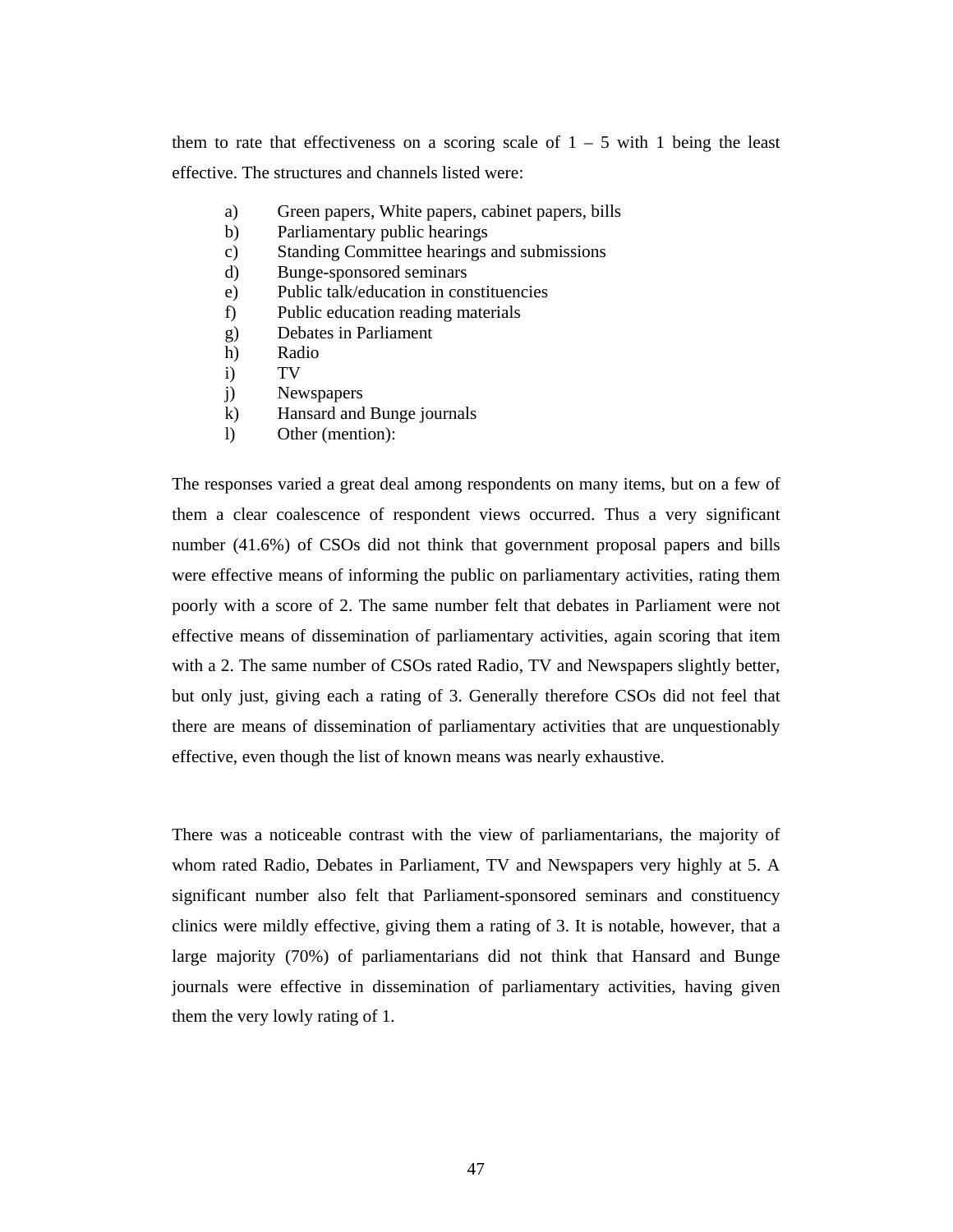#### **Effective Means for Society to Engage With Parliament**

We also asked CSO respondents what they thought were the effective means for civil society to engage with Parliament. Again we asked them to make assessments on a rating of  $1 - 5$  with 1 being the least effective. The means of such possible engagement were categorized follows:

- a) Engaging the Law Review Commission
- b) Proposing Questions to and lobbying parliamentarians
- c) Engaging appropriate ministries and departments
- d) Making submissions to Standing Committees of Parliament
- e) Conducting seminars for parliamentarians
- f) Conducting targeted awareness campaigns
- g) Other (mention):

Respondents tended to spread out on many items, but a clearly significant number had similar views on some items. For example, as high a percentage as 75% did not think engaging the Law Review Commission was an effective way of engaging with Parliament. Probably they did not think this belonged to the parliamentary process anyway, considering that the Commission is a think tank for the Attorney General's 'parliamentary' drafts people. Neither did CSOs judge the method of proposing questions to and lobbying parliamentarians as effective parliamentary engagement, with 41.6% of them giving it a rating of just 1. Only the submissions to standing committees are judged with relative favour - 42% of respondents giving it a mild to satisfactory rating of 3. Thus, with regard to means of CSO engagement with Parliament, the CSO views indicated no outstanding item among those listed.

#### **A SELECTION OF READINGS CONSULTED**

Adonis, A., 1993, Parliament Today, Manchester University Press, Manchester.

- Bogdanor. V., 1985, Representatives of the People? Parliamentarians and Constituents in Western Democracies*,* PSI/Gower, London
- Bunge News: The Parliament of Tanzania's journal, selected issues.
- Chaligha, A., 2002, "Lobbying the Parliament in Tanzania: Structures and Processes", REDET Research Paper, Dar es Salaam.
- Crewe, I., 1985, "MPs and Constituents in Britain: How Strong are the Links?", in Bogdanor (1985).
- Dunleavy, P., Charter 88 and Democratic Audit, 1995, Re-inventing Parliament: Making the Commons More Effective*,* Charter 88, London
- Fimbo, G.M. 1995, "Towards Separation of Powers in a New democracy: Tanzania", in The African Review, vol. 22, 1&2.
- Griffith, J. A. G. and M. Ryle, 1989, Parliament: Functions, Practice and Procedure*,* Sweet & Maxwell, London IFES, 2001, The October 29, 2000, General Elections in Zanzibar, IFES, Washington, D.C.
- Jamhuri ya Muungano wa Tanzania (JMT), 1998, Waraka wa Serikali Na. 1 wa 1988: Maoni ya Serikali Kuhusu Mabadiliko Katika Katiba ya Nchi, Dar es Salaam.
- Jamhuri ya Muungano wa Tanzania (JMT) 1992, Tume ya Rais ya Mfumo wa Chama Kimoja au Vyama Vingi vya Siasa Tanzania, Kitabu cha Kwanza, NPC-KIUTA, Dar es Salaam.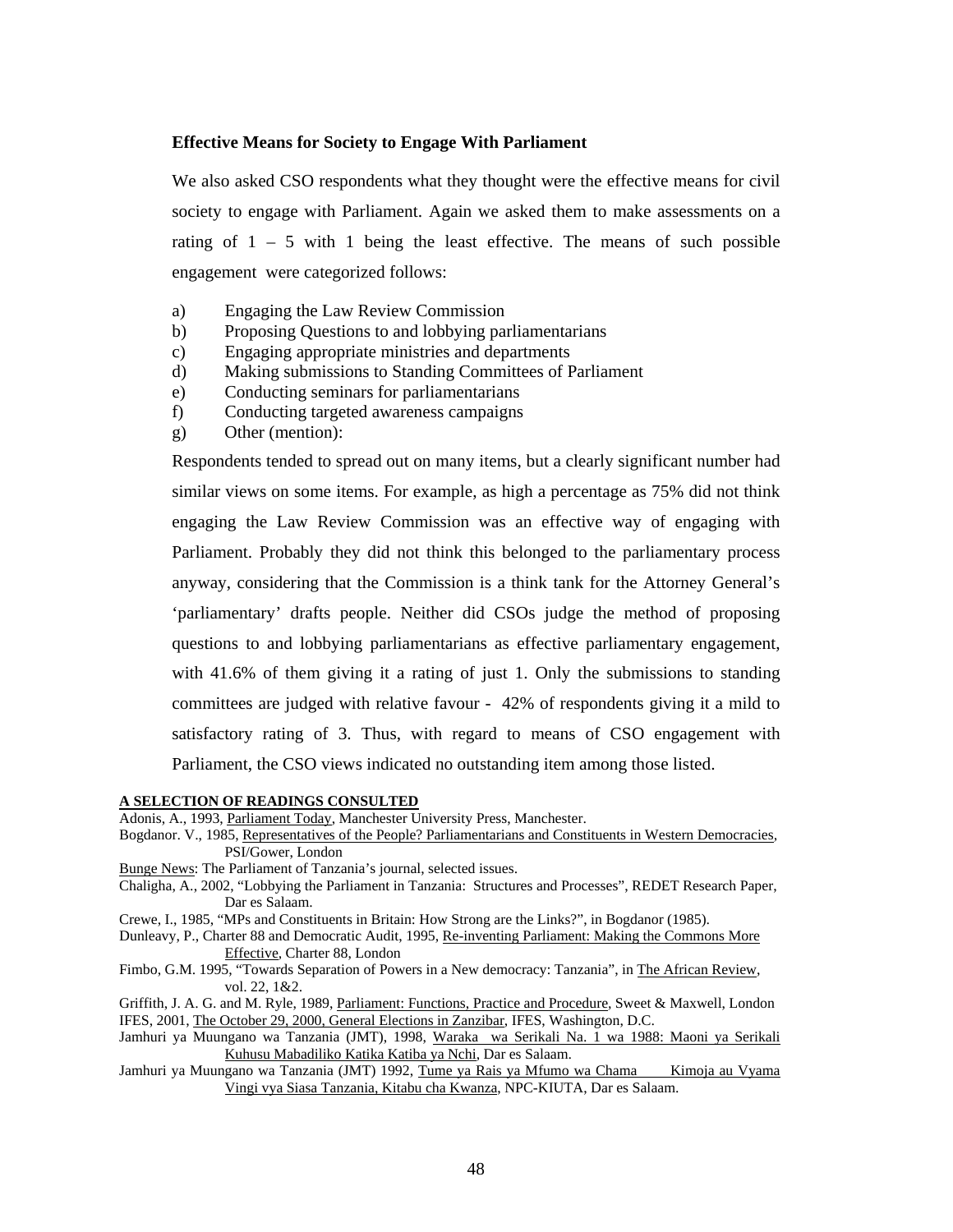Jamhuri ya Muungano wa Tanzania 2000, Bunge la Tanzania: Kanuni za Bunge (Standing Orders), Mpiga Chapa wa Serikali, Dar es Salaam.

Killian, B., 2002 "Comparing Performances: The 1990 – 95 Single Party Parliament and the 1995-2002 Multiparty Parliament" REDET Research Paper, Dar es Salaam.

- Klvenas, L. A. Green, L. Ndumbaro and R.L Klein, 2003, Study of the Institutional Operational Capacity of the Tanzanian Union National Assembly, NDI
- Luanda, N.N., 1994, "The 1990 Parliamentary Elections: Continuity in Change", in R.S. Mukandala and H. Othman, eds, Liberalization and Politics, Dar es Salaam University Press, Dar es Salaam.
- Mcauslan, J.P.W.B. and Y. Ghai 1972 "Constitutional Innovation and Political Stability in Tanzania" in Lionel Clife and John Saul (eds), Socialism in Tanzania. Vol. 1. East African Publishing House, Nairobi.
- Msekwa, P., 2000, Reflections on Tanzania's First Multiparty Parliament: 1995-2000, Dar es salaam University Press, Dar es Salaam.
- Mukangara, D.R., "Mazuri na Mapungufu Katika Marekebisho ya 13 ya Katiba ya Tanzania", in R. Mukandala, S. Yahya-Othman and J.S. Mdee (eds), Ushindani wa Kisiasa Tanzania, Dar es Salaam University Press, Dar es Salaam, 2001
- Mukangara, D.R., 2002, "Mgawanyo na Urari wa Madaraka Katika Serikali ya Tanzania" in J. S. Madumulla, ed, Uimarishaji Demokrasia na Utawala wa Demokrasia Tanzania, REDET Series of Books No. 9, Dar es Salaam University Press, Dar es Salaam.
- Mushi, S. S. and R. S. Mukandala, eds, 1997, Multiparty Democracy in Transition: Tanzania's 1995 General Elections, TEMCO, Dar es Salaam.
- Mushi, S. S., R. S. Mukandala and M. L. Baregu, eds, [1997], 2001, Tanzania's Political Culture: A Baseline Survey, Dar es Salaam University Press, Dar es Salaam.
- Nassoro, H., 2002, "An Overview of the Parliamentary Immunities, Powers and Privileges Act 1988". A paper presented at a meeting of the Dar es Salaam chapter of the Tanganyika Law Society, 20<sup>th</sup> September, at New Africa Hotel, Dar es Salaam..

National Democratic Institute for International Affairs (NDI), 2002, Study of the Institutional and Organizational Capacity of the Tanzania Union National Assembly, a Consultancy Report, NDI, Washington, D.C.

- National Electoral Commission, 2000, A Handbook of Tanzanian Electoral Laws and
- Regulations 2000, NEC & EISA, Dar es Salaam.
- Okema, M., 1990, "Some Salient Changes in the Tanzanian Parliamentary System", in H. Othman, I. Bavu and M. Okema, eds, Tanzania: Democracy in Transition, Dar es Salaam University Press, Dar es Salaam.
- Power, G., 1996, Reinventing Westminster: The MP's Role and Reform of the House of Commons, Charter 88, London
- Serikali ya Mapinduzi ya Zanzibar (SMZ) 2003, Katiba ya Zanzibar ya 1984, Toleo la 2003, Idara ya Upigaji Chapa, Zanzibar.
- Schroedel, J.R., 1994, "Legislative Leadership Over Time", in Political Research Quarterly, 47, 2, 439-466
- Shivji, I.G., 2003, "Constitutional Limits on Parliamentary Powers". A paper presented at a meeting of the Dar es Salaam chapter of the Tanganyika Law Society, 20<sup>th</sup> September, at New Africa Hotel, Dar es Salaam.
- Tambila. K.I. 1999, "The Ups and Downs of the Tanzanian Parliament: 1961-1994", REDET research paper, REDET, Dar es Salaam
- Tanzania Parliament, 1995, The Legislative Process, Bill Supplement No. 3
- TEMCO, 1997, The 1995 General Elections in Tanzania: Report of the Tanzania Election Monitoring Committee, TEMCO, Dar es Salaam.
- TEMCO, 2000 The 2000 General Elections in Tanzania.Report of the Tanzania Election Monitoring Committee, TEMCO, Dar es Salaam.
- The Kisanga Committee, 1999, Kamati ya Kuratibu Maoni Kuhusu Katiba, Kitabu cha Kwanza, Maoni ya Wananchi na Ushauri wa Kamati, United Republic of Tanzania, Dar es Salaam.
- The National Electoral Commission (NEC), 1997, The Report of the National Electoral Commission on the 1995 Presidential and Parliamentary Elections, Dar es Salaam University Press, Dar es Salaam.
- The Nyalali Commission (1992), The Presidential Commission on Single Party or Multiparty System in Tanzania, 1991, Volume One, Report and Recommendations. Limited Republic of Tanzania, Dar es Salaam.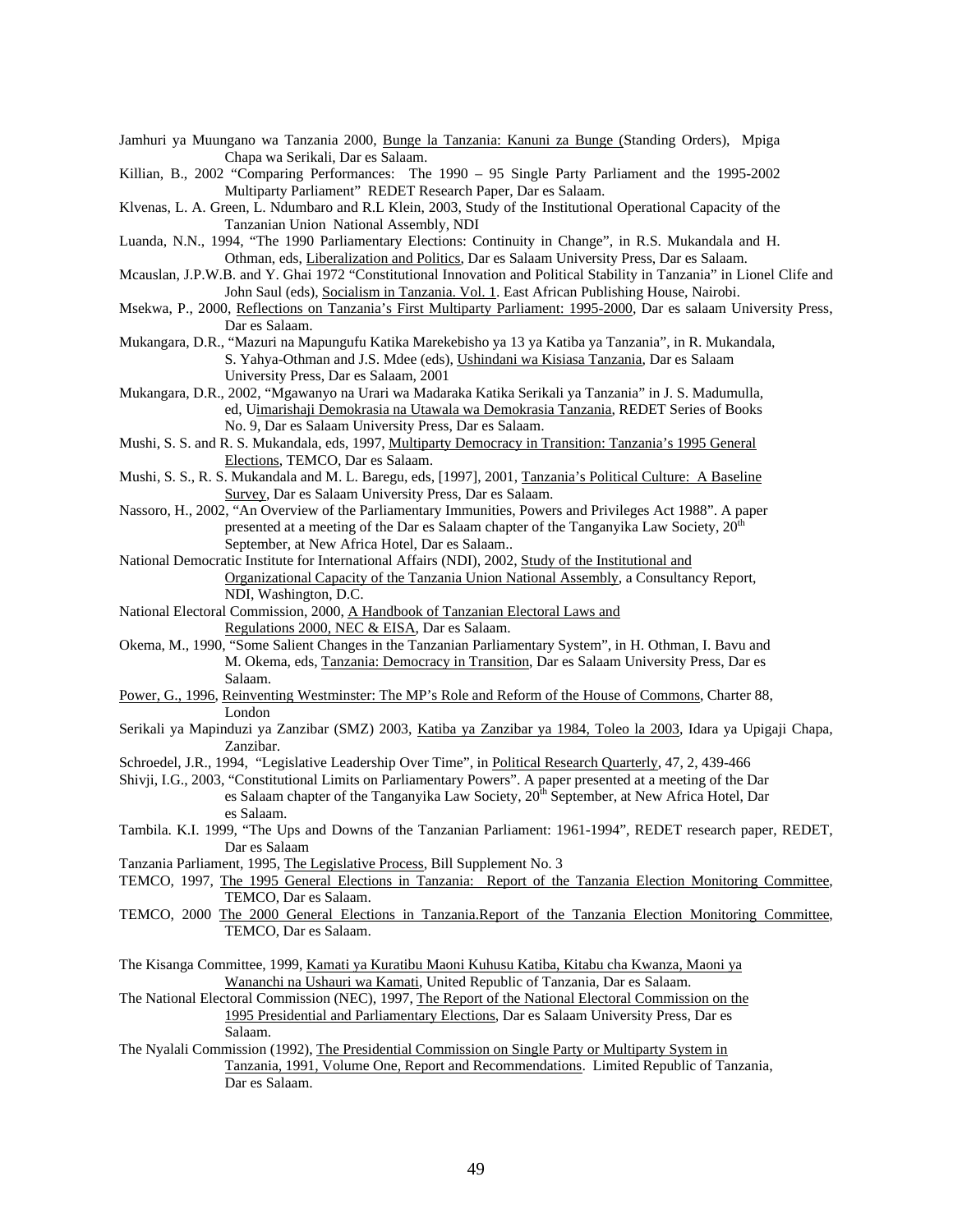The Parliamentarian: Journal of the Parliaments of the Commonwealth, selected issues.

- Tume ya Taifa ya Uchaguzi, 2001, Taarifa ya Tume ya Taifa ya Uchaguzi Kuhusu Uchaguzi wa Rais, Wabunge na Madiwani 2000, Dar es Salaam University Press, Dar es Salaam.
- United Nations Development Programme (UNDP), 1997, "Support for the Strengthening of the Capacity of the National Assembly", Project Document, URT/97/017, UNDP, Dar es Salaam.

UNDP, 2001, "Strengthening Participatory Democratic Systems in Tanzania", Consultancy Report, URT/01/006, UNDP, Dar es Salaam.

United Republic of Tanzania (U.R.T.), 1998, The Constitution of the United Republic of Tanzania of 1977, M.P.P., Dar es Salaam.

**Annex 1:** QUESTONNAIRE ON PARLIAMENTARY ENGAGEMENT WITH CIVIL SOCIETY Please circle or tick your answer

- 1. Do you think the time between the  $1<sup>st</sup>$  publication of an impending bill and its passing is adequate for consultation between the MP and the rest of society or constituency?
- a) Yes. How (optional):  $\mathcal{L}_\text{max} = \frac{1}{2} \sum_{i=1}^{n} \frac{1}{2} \sum_{i=1}^{n} \frac{1}{2} \sum_{i=1}^{n} \frac{1}{2} \sum_{i=1}^{n} \frac{1}{2} \sum_{i=1}^{n} \frac{1}{2} \sum_{i=1}^{n} \frac{1}{2} \sum_{i=1}^{n} \frac{1}{2} \sum_{i=1}^{n} \frac{1}{2} \sum_{i=1}^{n} \frac{1}{2} \sum_{i=1}^{n} \frac{1}{2} \sum_{i=1}^{n} \frac{1}{2} \sum_{i=1}^{n} \frac{1$
- b) No. Why not (optional):  $\frac{1}{\sqrt{2}}$  No. Why not (optional):  $\frac{1}{\sqrt{2}}$  $\frac{1}{2}$  ,  $\frac{1}{2}$  ,  $\frac{1}{2}$  ,  $\frac{1}{2}$  ,  $\frac{1}{2}$  ,  $\frac{1}{2}$  ,  $\frac{1}{2}$  ,  $\frac{1}{2}$  ,  $\frac{1}{2}$  ,  $\frac{1}{2}$  ,  $\frac{1}{2}$  ,  $\frac{1}{2}$  ,  $\frac{1}{2}$  ,  $\frac{1}{2}$  ,  $\frac{1}{2}$  ,  $\frac{1}{2}$  ,  $\frac{1}{2}$  ,  $\frac{1}{2}$  ,  $\frac{1$
- $\frac{1}{2}$  ,  $\frac{1}{2}$  ,  $\frac{1}{2}$  ,  $\frac{1}{2}$  ,  $\frac{1}{2}$  ,  $\frac{1}{2}$  ,  $\frac{1}{2}$  ,  $\frac{1}{2}$  ,  $\frac{1}{2}$  ,  $\frac{1}{2}$  ,  $\frac{1}{2}$  ,  $\frac{1}{2}$  ,  $\frac{1}{2}$  ,  $\frac{1}{2}$  ,  $\frac{1}{2}$  ,  $\frac{1}{2}$  ,  $\frac{1}{2}$  ,  $\frac{1}{2}$  ,  $\frac{1$ c) Can not really tell.
- 2. Is there enough time for MPs to debate a bill?
- a) Yes. Explain (optional): \_\_\_\_\_\_\_\_\_\_\_\_\_\_\_\_\_\_\_\_\_\_\_\_\_\_\_\_\_\_\_\_\_\_\_\_\_\_\_\_\_\_  $\frac{1}{2}$  ,  $\frac{1}{2}$  ,  $\frac{1}{2}$  ,  $\frac{1}{2}$  ,  $\frac{1}{2}$  ,  $\frac{1}{2}$  ,  $\frac{1}{2}$  ,  $\frac{1}{2}$  ,  $\frac{1}{2}$  ,  $\frac{1}{2}$  ,  $\frac{1}{2}$  ,  $\frac{1}{2}$  ,  $\frac{1}{2}$  ,  $\frac{1}{2}$  ,  $\frac{1}{2}$  ,  $\frac{1}{2}$  ,  $\frac{1}{2}$  ,  $\frac{1}{2}$  ,  $\frac{1$
- $\frac{1}{2}$  ,  $\frac{1}{2}$  ,  $\frac{1}{2}$  ,  $\frac{1}{2}$  ,  $\frac{1}{2}$  ,  $\frac{1}{2}$  ,  $\frac{1}{2}$  ,  $\frac{1}{2}$  ,  $\frac{1}{2}$  ,  $\frac{1}{2}$  ,  $\frac{1}{2}$  ,  $\frac{1}{2}$  ,  $\frac{1}{2}$  ,  $\frac{1}{2}$  ,  $\frac{1}{2}$  ,  $\frac{1}{2}$  ,  $\frac{1}{2}$  ,  $\frac{1}{2}$  ,  $\frac{1$  b) No. Explain (optional): \_\_\_\_\_\_\_\_\_\_\_\_\_\_\_\_\_\_\_\_\_\_\_\_\_\_\_\_\_\_\_\_\_\_\_\_\_\_\_\_\_\_\_  $\frac{1}{2}$  ,  $\frac{1}{2}$  ,  $\frac{1}{2}$  ,  $\frac{1}{2}$  ,  $\frac{1}{2}$  ,  $\frac{1}{2}$  ,  $\frac{1}{2}$  ,  $\frac{1}{2}$  ,  $\frac{1}{2}$  ,  $\frac{1}{2}$  ,  $\frac{1}{2}$  ,  $\frac{1}{2}$  ,  $\frac{1}{2}$  ,  $\frac{1}{2}$  ,  $\frac{1}{2}$  ,  $\frac{1}{2}$  ,  $\frac{1}{2}$  ,  $\frac{1}{2}$  ,  $\frac{1$ 
	- c) Can not really tell.
- 3. Do you think there is adequate time for your own scrutiny of the budget from when it is made known to MPs to its final passing?
- a) Yes. Explain (optional):  $\mathcal{L}_\text{max} = \frac{1}{2} \sum_{i=1}^{n} \frac{1}{2} \sum_{i=1}^{n} \frac{1}{2} \sum_{i=1}^{n} \frac{1}{2} \sum_{i=1}^{n} \frac{1}{2} \sum_{i=1}^{n} \frac{1}{2} \sum_{i=1}^{n} \frac{1}{2} \sum_{i=1}^{n} \frac{1}{2} \sum_{i=1}^{n} \frac{1}{2} \sum_{i=1}^{n} \frac{1}{2} \sum_{i=1}^{n} \frac{1}{2} \sum_{i=1}^{n} \frac{1}{2} \sum_{i=1}^{n} \frac{1$

 $\mathcal{L}_\text{max} = \frac{1}{2} \sum_{i=1}^{n} \frac{1}{2} \sum_{i=1}^{n} \frac{1}{2} \sum_{i=1}^{n} \frac{1}{2} \sum_{i=1}^{n} \frac{1}{2} \sum_{i=1}^{n} \frac{1}{2} \sum_{i=1}^{n} \frac{1}{2} \sum_{i=1}^{n} \frac{1}{2} \sum_{i=1}^{n} \frac{1}{2} \sum_{i=1}^{n} \frac{1}{2} \sum_{i=1}^{n} \frac{1}{2} \sum_{i=1}^{n} \frac{1}{2} \sum_{i=1}^{n} \frac{1$ 

 $\mathcal{L}_\text{max} = \frac{1}{2} \sum_{i=1}^{n} \frac{1}{2} \sum_{i=1}^{n} \frac{1}{2} \sum_{i=1}^{n} \frac{1}{2} \sum_{i=1}^{n} \frac{1}{2} \sum_{i=1}^{n} \frac{1}{2} \sum_{i=1}^{n} \frac{1}{2} \sum_{i=1}^{n} \frac{1}{2} \sum_{i=1}^{n} \frac{1}{2} \sum_{i=1}^{n} \frac{1}{2} \sum_{i=1}^{n} \frac{1}{2} \sum_{i=1}^{n} \frac{1}{2} \sum_{i=1}^{n} \frac{1$ 

 $\mathcal{L}_\text{max} = \frac{1}{2} \sum_{i=1}^{n} \frac{1}{2} \sum_{i=1}^{n} \frac{1}{2} \sum_{i=1}^{n} \frac{1}{2} \sum_{i=1}^{n} \frac{1}{2} \sum_{i=1}^{n} \frac{1}{2} \sum_{i=1}^{n} \frac{1}{2} \sum_{i=1}^{n} \frac{1}{2} \sum_{i=1}^{n} \frac{1}{2} \sum_{i=1}^{n} \frac{1}{2} \sum_{i=1}^{n} \frac{1}{2} \sum_{i=1}^{n} \frac{1}{2} \sum_{i=1}^{n} \frac{1$ 

- b) No. Explain (optional): \_\_\_\_\_\_\_\_\_\_\_\_\_\_\_\_\_\_\_\_\_\_\_\_\_\_\_\_\_\_\_\_\_\_\_\_\_\_\_\_\_  $\mathcal{L}_\text{max} = \frac{1}{2} \sum_{i=1}^{n} \frac{1}{2} \sum_{i=1}^{n} \frac{1}{2} \sum_{i=1}^{n} \frac{1}{2} \sum_{i=1}^{n} \frac{1}{2} \sum_{i=1}^{n} \frac{1}{2} \sum_{i=1}^{n} \frac{1}{2} \sum_{i=1}^{n} \frac{1}{2} \sum_{i=1}^{n} \frac{1}{2} \sum_{i=1}^{n} \frac{1}{2} \sum_{i=1}^{n} \frac{1}{2} \sum_{i=1}^{n} \frac{1}{2} \sum_{i=1}^{n} \frac{1$
- $\mathcal{L}_\text{max} = \frac{1}{2} \sum_{i=1}^{n} \frac{1}{2} \sum_{i=1}^{n} \frac{1}{2} \sum_{i=1}^{n} \frac{1}{2} \sum_{i=1}^{n} \frac{1}{2} \sum_{i=1}^{n} \frac{1}{2} \sum_{i=1}^{n} \frac{1}{2} \sum_{i=1}^{n} \frac{1}{2} \sum_{i=1}^{n} \frac{1}{2} \sum_{i=1}^{n} \frac{1}{2} \sum_{i=1}^{n} \frac{1}{2} \sum_{i=1}^{n} \frac{1}{2} \sum_{i=1}^{n} \frac{1$ c) Can not really tell.
- 4. Do you think there are adequate mechanisms for the scrutiny of public/government loans by MPs in Parliament?

\_\_\_\_\_\_\_\_\_\_\_\_\_\_\_\_\_\_\_\_\_\_\_\_\_\_\_\_\_\_\_\_\_\_\_\_\_\_\_\_\_\_\_\_\_\_\_\_\_\_\_\_\_\_\_\_\_\_\_\_\_\_

- a) Yes. How (optional): \_\_\_\_\_\_\_\_\_\_\_\_\_\_\_\_\_\_\_\_\_\_\_\_\_\_\_\_\_\_\_\_\_\_\_\_\_\_\_\_\_
- b) No. Why not (optional):  $\Box$
- c). Can not really tell.
- 5. Are there adequate mechanisms for the MPs' scrutiny of treaties?
	- a) Yes. Explain (optional): \_\_\_\_\_\_\_\_\_\_\_\_\_\_\_\_\_\_\_\_\_\_\_\_\_\_\_\_\_\_\_\_\_\_\_\_\_\_\_\_\_
	- b) No. Explain (optional): \_\_\_\_\_\_\_\_\_\_\_\_\_\_\_\_\_\_\_\_\_\_\_\_\_\_\_\_\_\_\_\_\_\_\_\_\_\_\_\_\_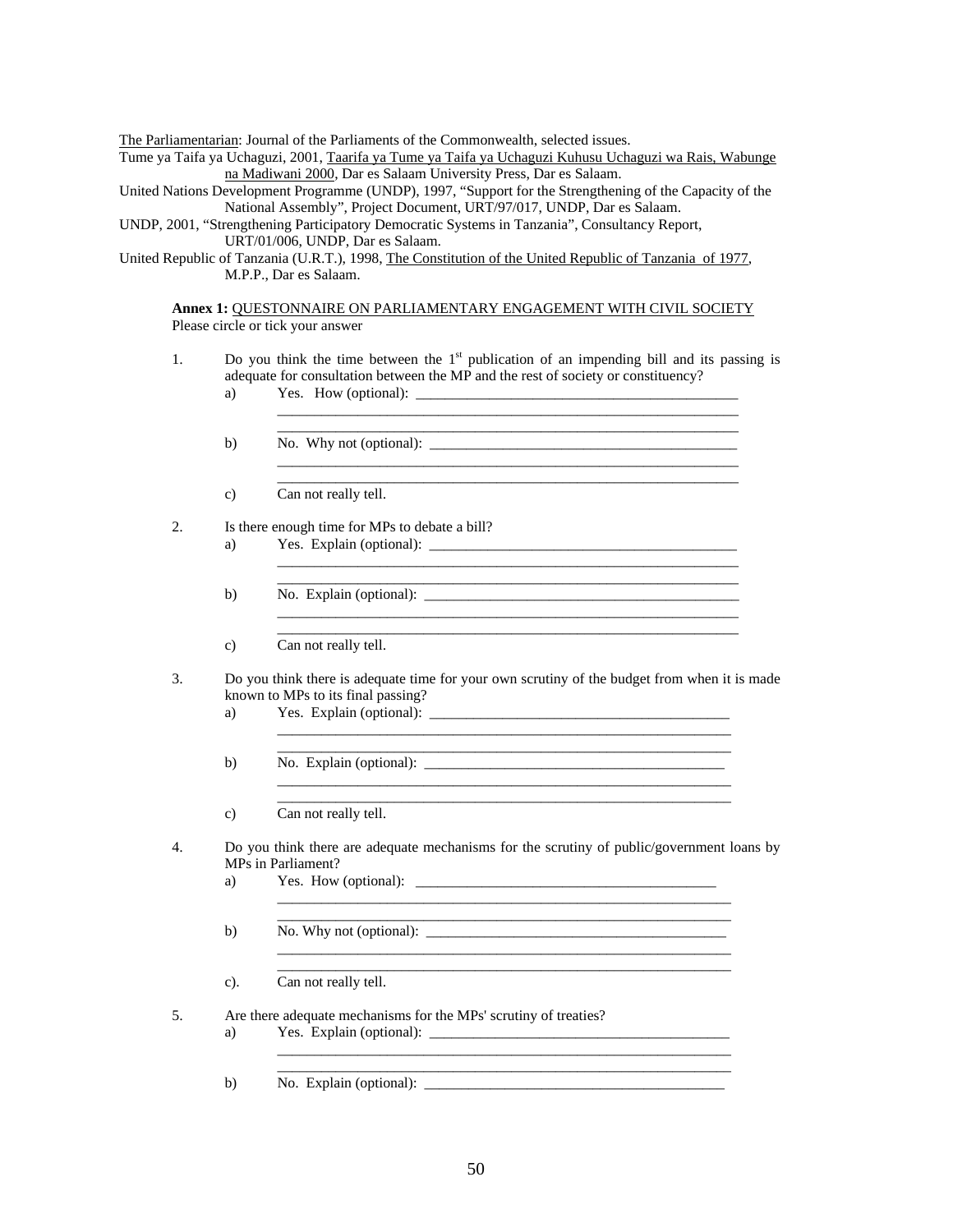|     | $\mathbf{c})$  | Can not really tell.                                                                                                                                                                                                                                                                                |
|-----|----------------|-----------------------------------------------------------------------------------------------------------------------------------------------------------------------------------------------------------------------------------------------------------------------------------------------------|
| 6.  | a)             | Do you think the <i>standing committees</i> in themselves are constrained in debate and scrutiny of<br>Government?                                                                                                                                                                                  |
|     | b)             |                                                                                                                                                                                                                                                                                                     |
|     | $\mathbf{c})$  | Can not really tell.                                                                                                                                                                                                                                                                                |
| 7.  | a)             | Do you think the <i>sectoral committees</i> in themselves are constrained in debate and scrutiny of<br>Government?                                                                                                                                                                                  |
|     | b)             | and the control of the control of the control of the control of the control of the control of the control of the                                                                                                                                                                                    |
| 8.  | C)<br>a)       | Can not really tell.<br>Do you feel the structure of the "question and answer session" is adequate for public scrutiny<br>of government activity and the education of the public?                                                                                                                   |
|     | b)             | No. Why not? $\qquad \qquad$                                                                                                                                                                                                                                                                        |
|     | $\mathbf{c}$   | Can not really tell.                                                                                                                                                                                                                                                                                |
| 9.  | a)             | More information to an MP can be made available through the improvement of a<br>parliamentary library or information centre, access to online (internet) computing, and the<br>availability of government publications generally. Do you think there is an improvement in<br>these three key areas? |
|     | b)             |                                                                                                                                                                                                                                                                                                     |
|     | $\mathbf{c})$  | Can not really tell.                                                                                                                                                                                                                                                                                |
| 10. | context?<br>a) | Have <b>Parliamentary public hearings</b> on important matters been useful in the Tanzanian                                                                                                                                                                                                         |
|     | b)             |                                                                                                                                                                                                                                                                                                     |
|     | $\mathbf{c})$  | Can not really tell.                                                                                                                                                                                                                                                                                |